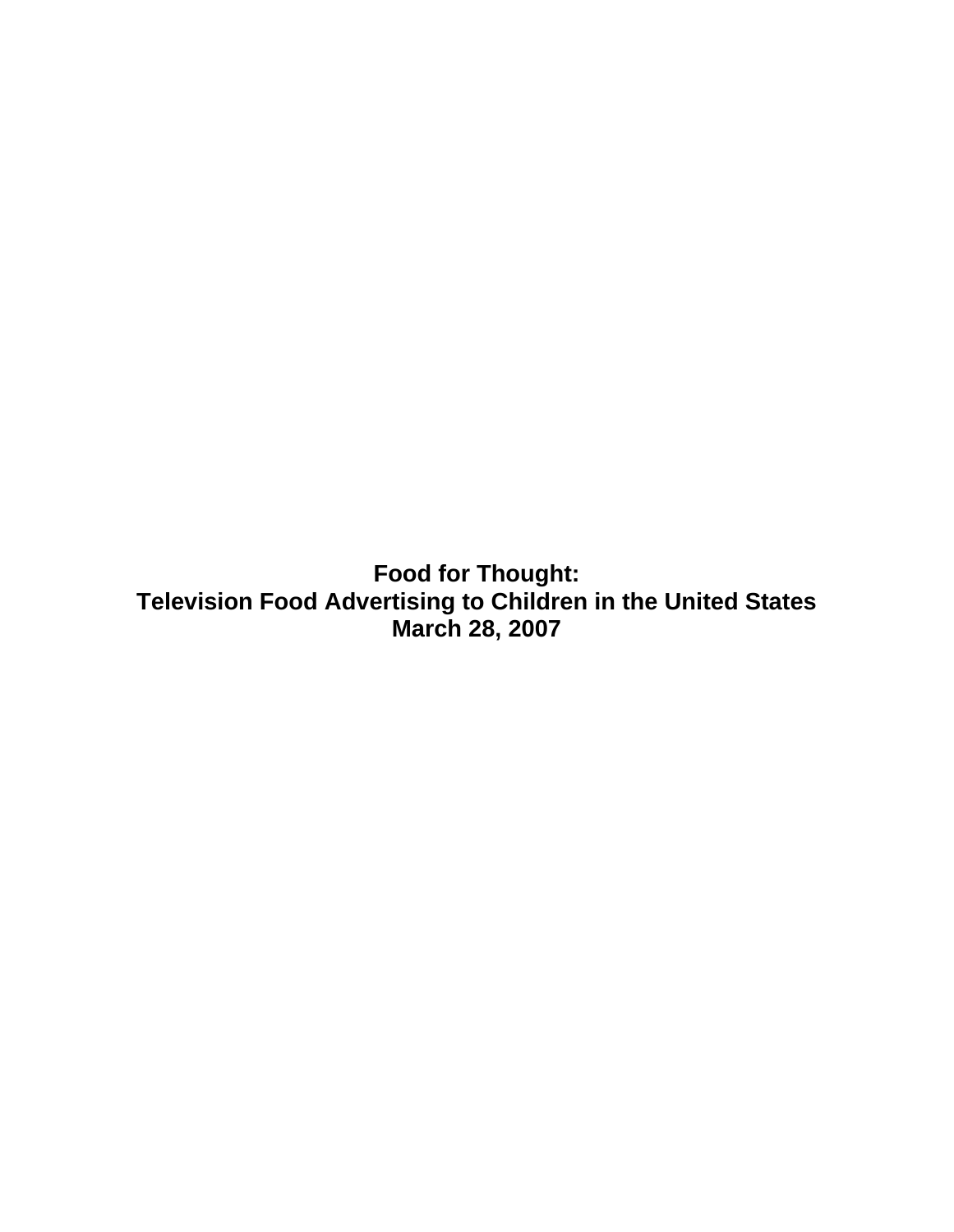[START RECORDING]

 **VICKY RIDEOUT, MA**: Good morning. Welcome. Thank you all for joining us here for our event, "Food For Thought: Television Food Advertising to Children in the United States." My name is Vicky Rideout and I'm a Vice President of the Kaiser Family Foundation and the director of our program for the study of entertainment media and health. I think we're all familiar with the alarming statistics about childhood obesity in this country, a rate that has tripled from five percent of children in youth in the early 1960s, to sixteen percent as of 2002. Childhood obesity isn't just the latest hot topic. It's a very serious problem that's having a devastating effect on the lives of millions of children and families in this country and that could impact our country's health care system for many years to come.

 As the country has stepped up the fight against childhood obesity, policy makers, consumer advocates, and health organizations have tackled the problem on many different fronts, from looking at what foods are in school vending machines to promoting more physical activity among young people. One of the many different areas they've focused on is the issue of food marketing to children. The past couple of years have seen a flurry of activity in this regard. The Institute of Medicine convened an expert committee that recommended that if the food industry didn't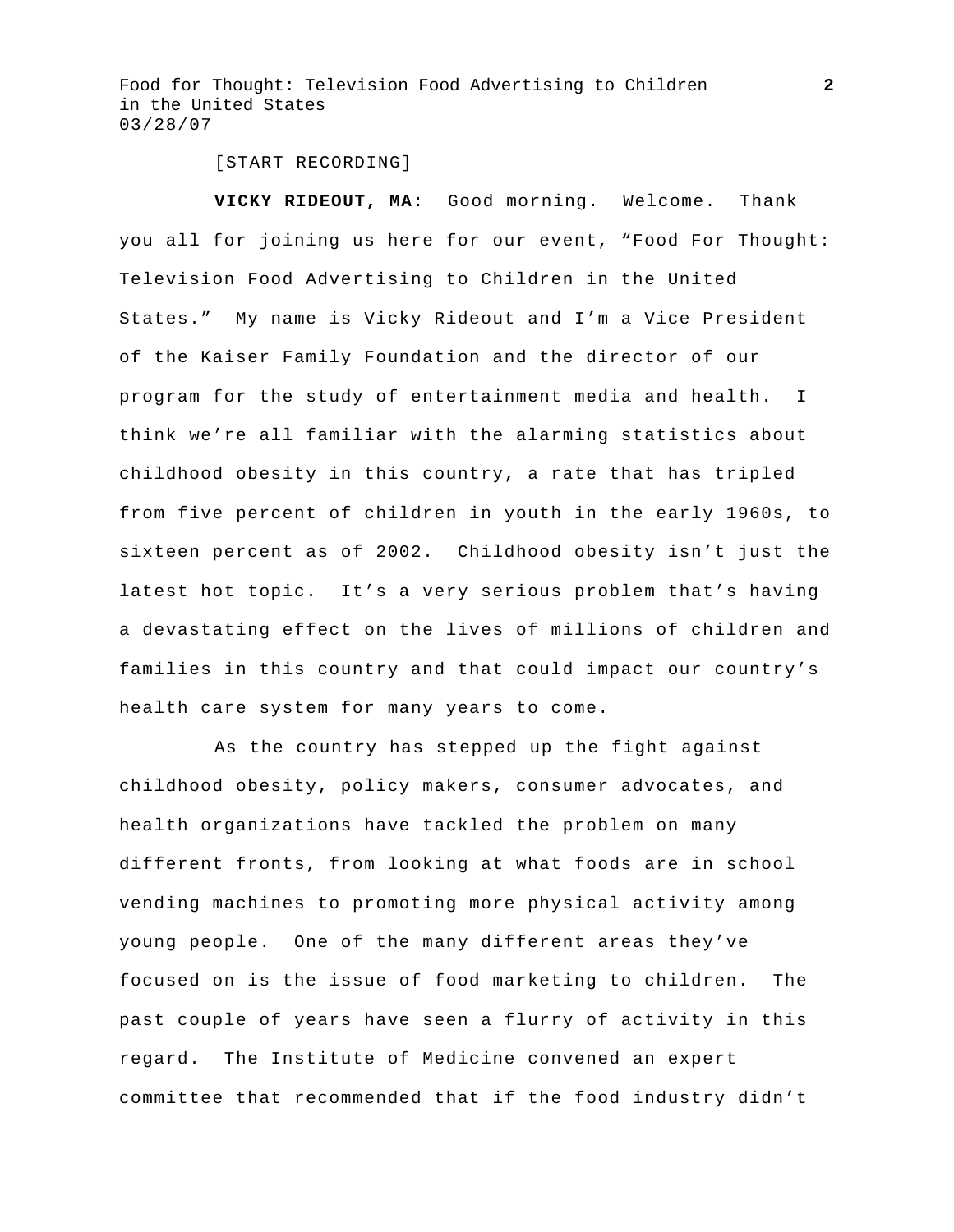voluntarily shift the balance of food advertising to children toward healthier options, congress should mandate such a change. The Federal Trade Commission and the Department of Health and Human Services joined the IOM last year in recommending a shift toward advertising healthier food choices for children and increasing public education campaigns in the media. The American Academy of Pediatrics a complete ban on what they called junk food advertising in programming that's viewed predominately by young children. And the Federal Communications Communication has joined Senator Sam Brownback and Senator Tom Harken to form a special task force on advertising and childhood obesity. The Food and Beverage industry has responded to these concerns in a number of ways, but primarily by announcing a major initiative under which leading companies have pledged to voluntarily shift at least half of their marketing to children to healthier products or to messages that promote a health lifestyle.

 As policy makers have explored this topic, a constant refrain has been frustration at not having access to solid information about the amount and nature of food advertising seen by children. Today, we're releasing a study designed to help fill that gap. This past summer we released a study documenting the world of online food marketing to children. Today, we're releasing the largest study ever conducted of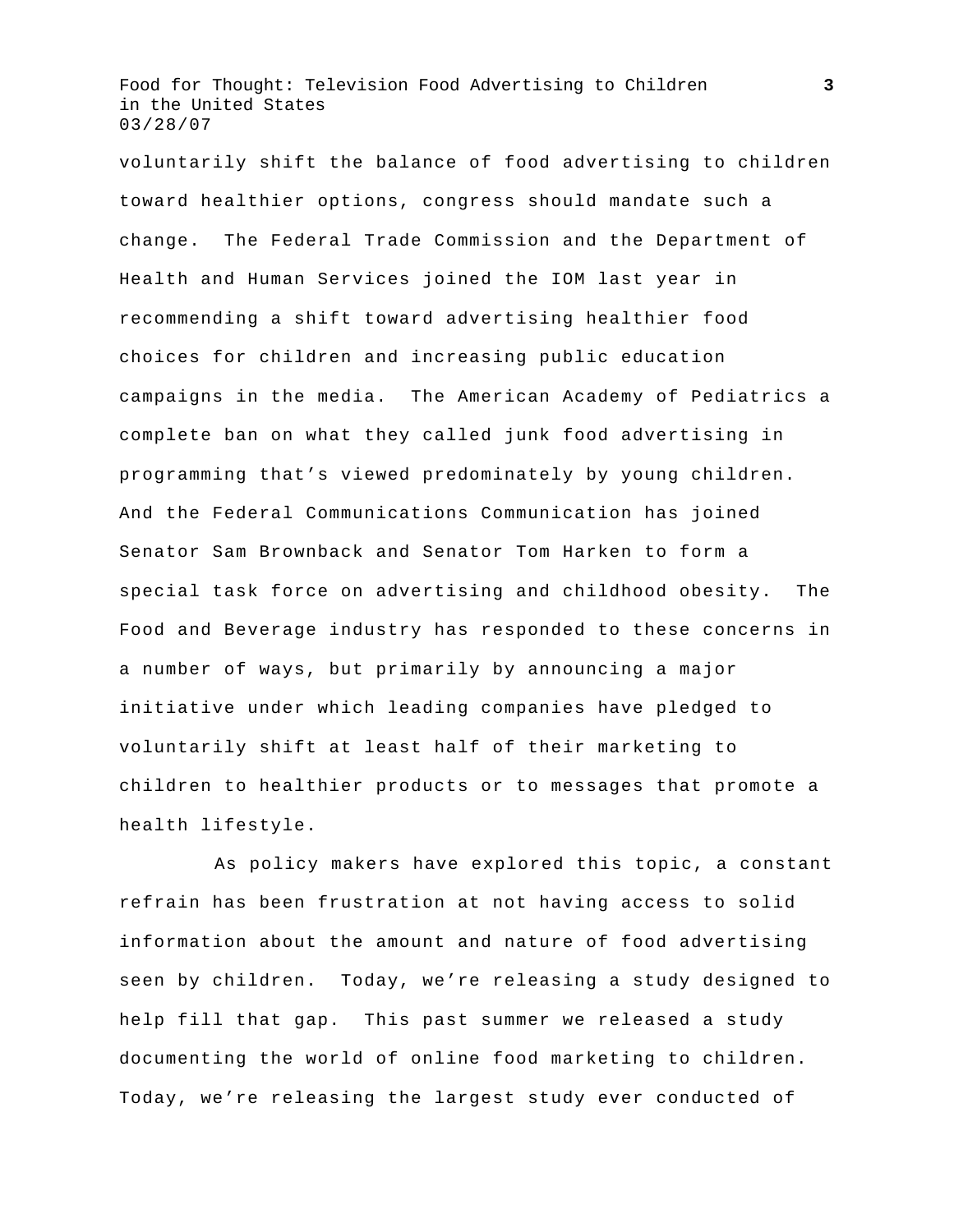food advertising to children on television. The purpose of this study is to document how much food advertising children see on TV, for what types of foods, and what types of appeals are used to market those foods to them. In a moment I'll tell you a bit more about the study, but right now it's my great pleasure to introduce Senator Sam Brownback, whose going to offer us some opening remarks.

 Senator Brownback has been at the forefront of congressional interests and issues concerning children and media for many years. Prior to joining the senate, he worked professionally in the media as a radio broadcaster and he's also worked professionally with young people as a teacher. Several months ago he spearheaded the formation of a joint Federal Communications Commission, US Senate Task Force on media and childhood obesity which began its deliberations and had its first official meeting just last week. Please join me in welcoming Senator Sam Brownback [applause].

**SENATOR SAM BROWNBACK, J.D.:** Thank you very much and it's a pleasure to be back here. It was here, I guess probably a little over a year ago and I was taking questions and answers and there was a mixture of people of advocacy groups in the audience, and media, and food industry where it seemed we ought to get people working together on this. And we ought to do so in an environment where it's not accusatory but it's something where we're trying to pull this together.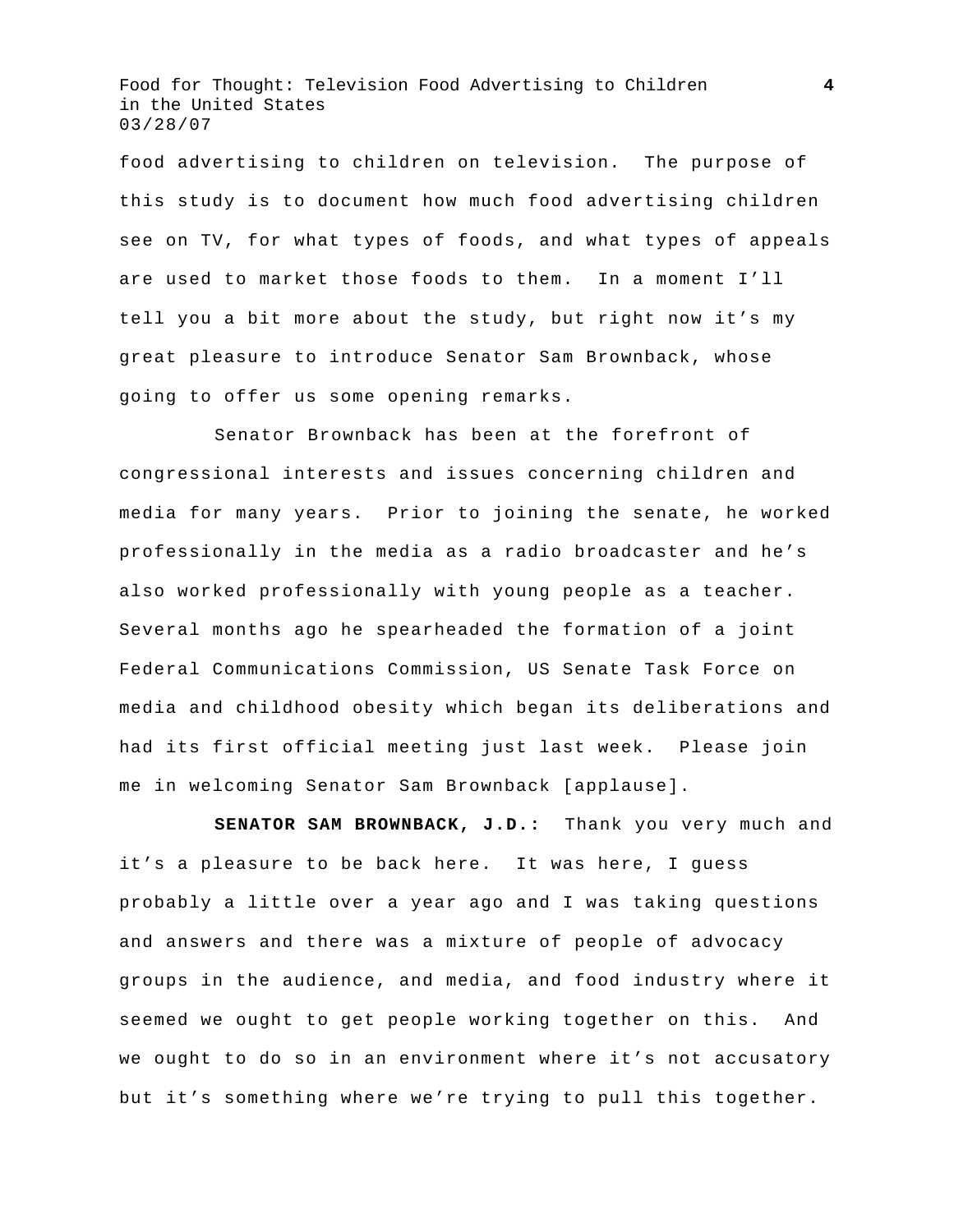And out of that then came this task force that the FCC and myself, along with Senator Harken, had the first meeting of last week. I was very pleased to see the groups that were there from the food industry, the advocacy groups, the media groups, and the public sector as well, participating in what could we do to address this problem. So out of your last meeting came that task force. I was very pleased to announce that and be part of it. I want to thank the Kaiser Family Foundation for taking a good hard look at these tough topics that all of us know are out there, or anybody who has children and watch what their kid watch on TV know is out there. I mean if it wasn't for my kids I would hardly know what Sponge Bob was, or I would think it was a sponge not a cartoon, if I didn't know that. And yet I also know the power of that character now in my 9-year-old son, Mark's, life and what that character does and says, now I wouldn't say that my son would take that all at face value but it would have a big impact on him. And it'd be something that we would be fighting him, as parents, about if it wasn't healthy for him. Because we would be saying, "Now wait a minute, you know, we don't need to get that." And there would be a discussion at the grocery store about this taking place and dependent upon how vibrant my wife I felt that day as to whether or not we would win or Sponge Bob would win in this fight.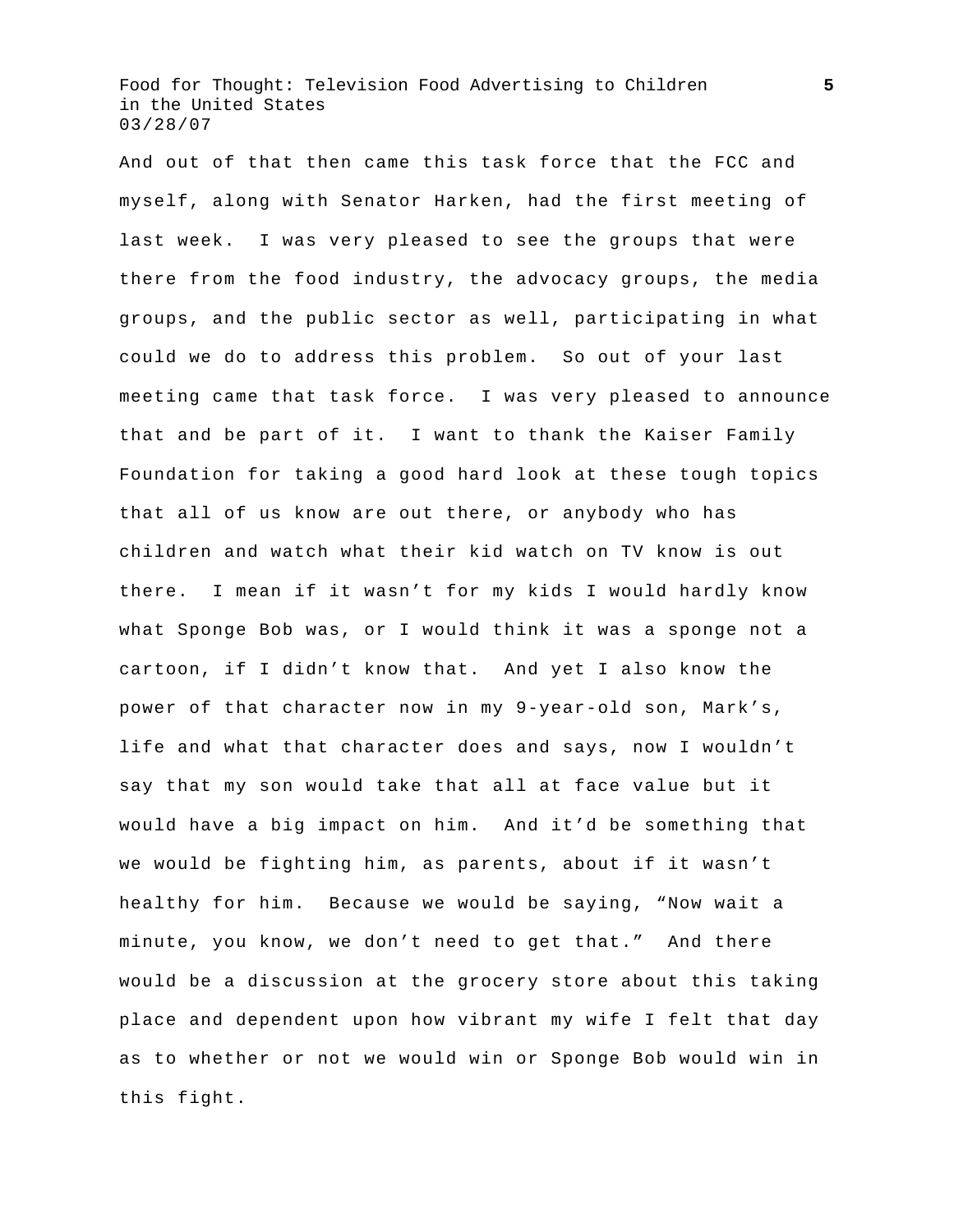I say it somewhat kiddingly, but I also say it very seriously because this is what we're dealing with. It is a media saturated culture and we know all that. And you know those numbers. It is also now unfortunately a youth obese culture that we are now wrestling with and struggling with. And we, for the first time in US history, first time in US history may have a generation growing up who's life expectancy isn't as long as their parents, primarily because of childhood eating habits and obesity. And shame on us if we let that continue to take place; when we know it's there. When we know the numbers are there, when we know some of the actions that have taken place and when we can work together to solve it. We can do this. And we can do it in a healthy way. And we can do it in a way that works together, by industries and people combining together. I loved one of the comments from one of our groups last week, saying that what they did on one of their menus was the default menu, instead of going burger, fries, and Coke, went burger, fruit, and a Coke or burger, vegetables, and Coke, as the default menu. How many times do you go out and say, "Give me a number eight?" And simple, it's quick; I'm here to just get some sustenance and run. And what if we did things like that? We can still make money off of that and we can live healthier in the process. This is something that we can do.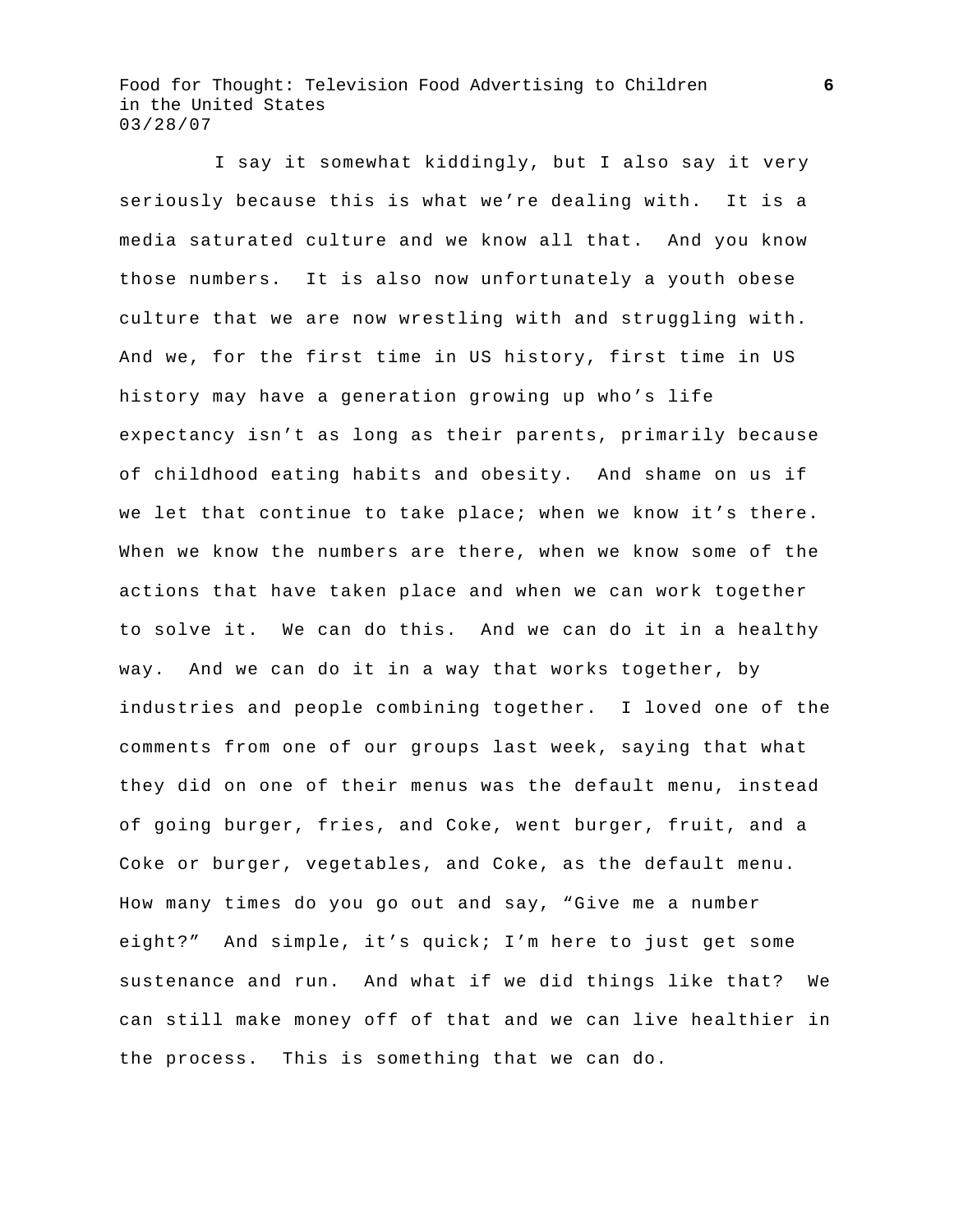And the media and the advertising have a big impact on this. I'm not saying it's determinative, but if it didn't have a big impact on it why would people spend billions of dollars advertising? If it's not working why are you spending the money? So obviously it is working or you wouldn't spend the money and we can spend it in ways that would be more encouraging.

 I want to hit a couple of numbers and then I'll open it up for some of your comments or questions if I could in the limited period of time that I have here. The Institute of Medicine reported recently that one-third of American children and youth are either obese or at risk of being obese, one-third, one in three. A National Health Examination survey found that over the past 40 years the percentage of overweight children has more than tripled, more than tripled, for ages 12-19 and quadrupled for ages 6-11; that's over the past 40 years. That's one generation that we've seen that taking place, tripling and quadrupling. U.S. Surgeon General has identified overweight and obesity as "the fastest growing cause of disease and death in America." Those are strong statements and strong facts that say that we need to take strong actions.

 What we're hoping for in the task force, I want to conclude with this comment, is by end of the summer having a set of specific recommendations and timeframes for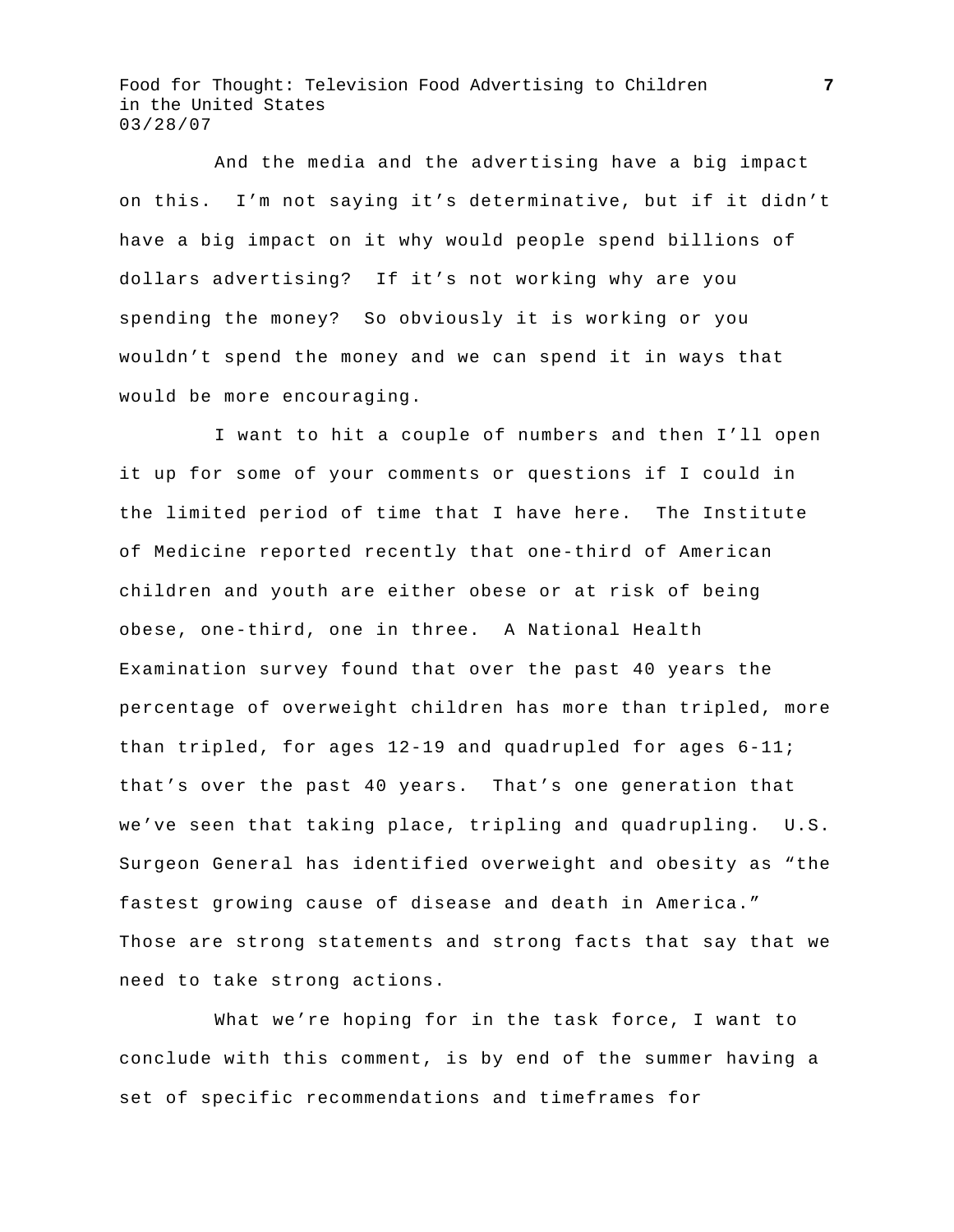implementing them that are agreed to broadly by the group. I think our task is to get that done and to show results strong and quickly or I think you're looking at stronger government regulatory action taking place. I think this is a clear moment for people to work together and to get things done. And if they're not, if people are not working together and things are not happening I think you will see a much more regulatory regime stepping forward in this atmosphere because of the depth of the problem and the difficulty of the problem. And I'm a free market conservative person. I don't want to see this go into a heavy regulatory regime and yet the situation is very significant and known. And we have avenues out of this. And shame on us if we can't figure this out and work it out together because we can. But I think the other option exists if we don't.

 With that I'm delighted again you're here and that the Kaiser Family Foundation is doing this groundbreaking work and pulling people together. I applaud it. I urge your active participation in solving this critical problem for our young people.

 I think they've got some microphones off to the side and for a couple of minutes whatever you have for time, I'd be happy to take comments, thoughts or questions from people.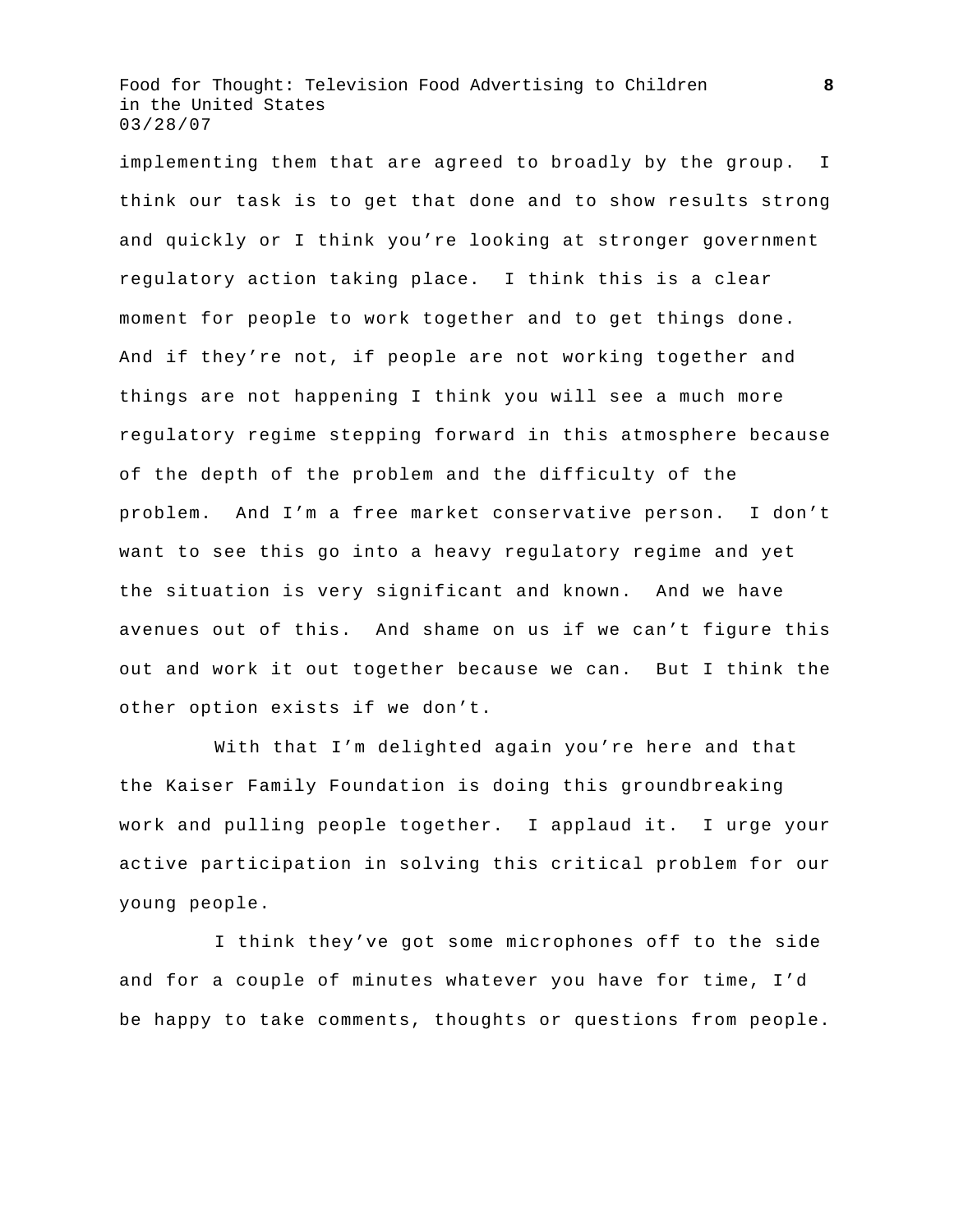**MALE SPEAKER**: Senator thank you for starting the task force. It was me sitting over there last summer who asked you to do it and I'm thrilled that you did.

**SENATOR SAM BROWNBACK, J.D.:** Identify yourself too.

**ROBERT KESTON:** Robert Keston [misspelled?] Executive Director of Center for Screen Time Awareness. Where is camera [misspelled?] and what is happening with that? Is that the lay legislation? Is it not going anywhere? Are you waiting for the task force to do something? What happened with it?

**SENATOR SAM BROWNBACK, J.D.:** The Camera legislation is a bipartisan piece of legislation, myself, Senator Clinton, many others are supportive of it and it's to put more funding into understanding the effects of media on the society and particularly on children. We haven't been able to get it moving forward and funded. My hope is that we can get that done this year and even if we couldn't get the legislation through the authorizing, that we could get some of the appropriation through to start that moving forward because we need to do this. In a media saturated environment, we need to know and understand better what all it is that this is doing within the society. We see the impacts in obesity. I don't think we fully understand yet the impacts on violence or sexual activity within the culture. And clearly we know it's there and we know it's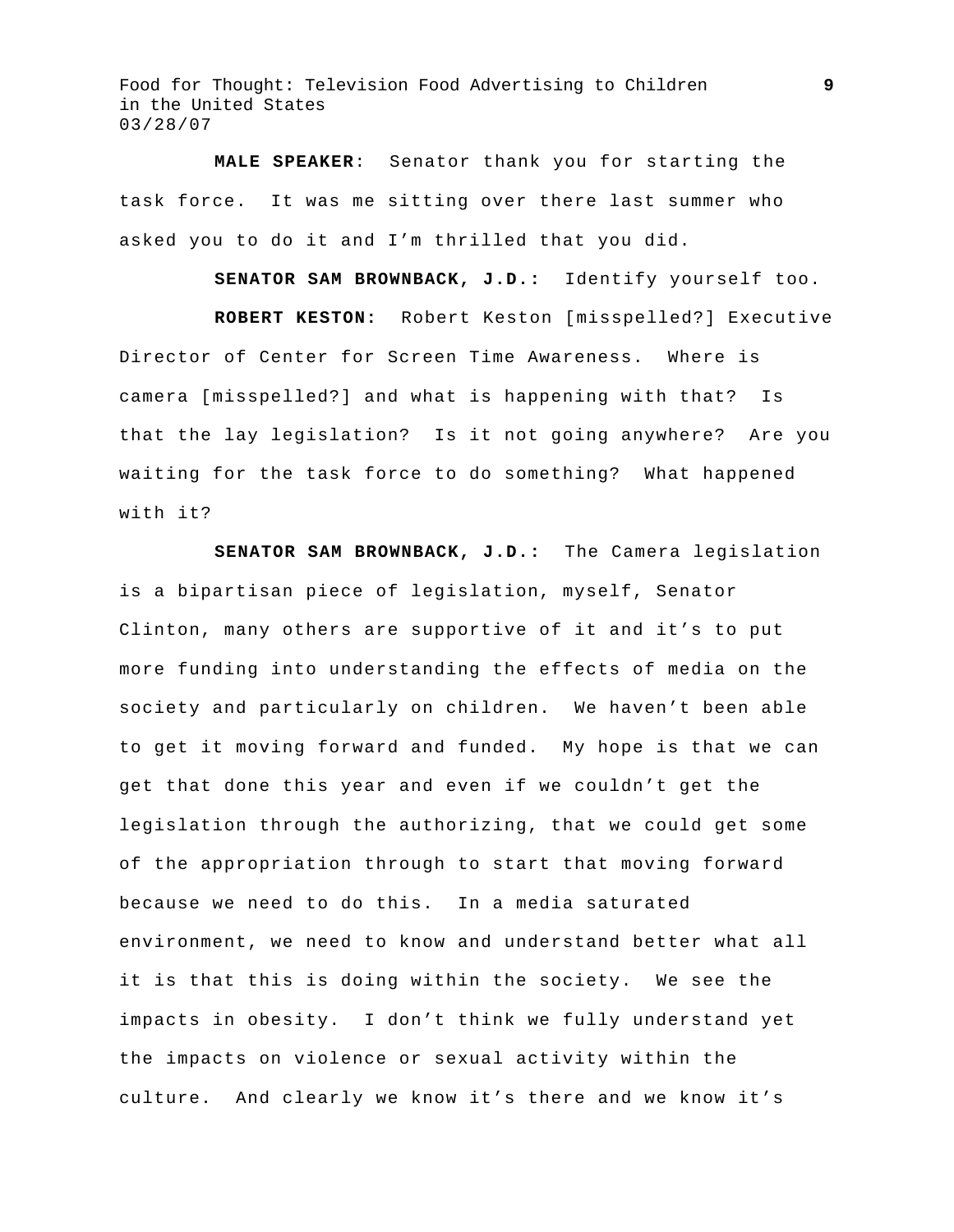having a big impact. And the more we can know the better off we will be.

 I'm amazed at what we're learning about the operation of the brain; what an incredible organ. There's a phrase about being fearfully and wonderfully made, and when I look at what we're just now learning about how the brain operates I think wow, fearfully and wonderfully made. But what about all the inputs into that brain and what to they do particularly when you're at a young stage, a formative stage of that brain and the inputs that you're taking whether it's through visual media or the surroundings that you have? As we learn more and more about this it seems to me we have to know more about the impacts about what the media is doing in shaping this brain and that it's responsible for us to do that and it's irresponsible for us not to know.

**MARGO WOOTAN, D.Sc:** Hi I'm Margo Wootan with the Center for Science in the Public Interest. One of the key places that companies market their products is in schools, especially by selling branded products to kids. I wondered if you, given your interest in childhood obesity, are going to co-sponsor Senator Harken and Markaski's [misspelled?] bipartisan bill to require USA to update its nutrition standards to improve the nutritional quality of the foods that are sold out of vending machines, school stores, and other venues outside of school meals.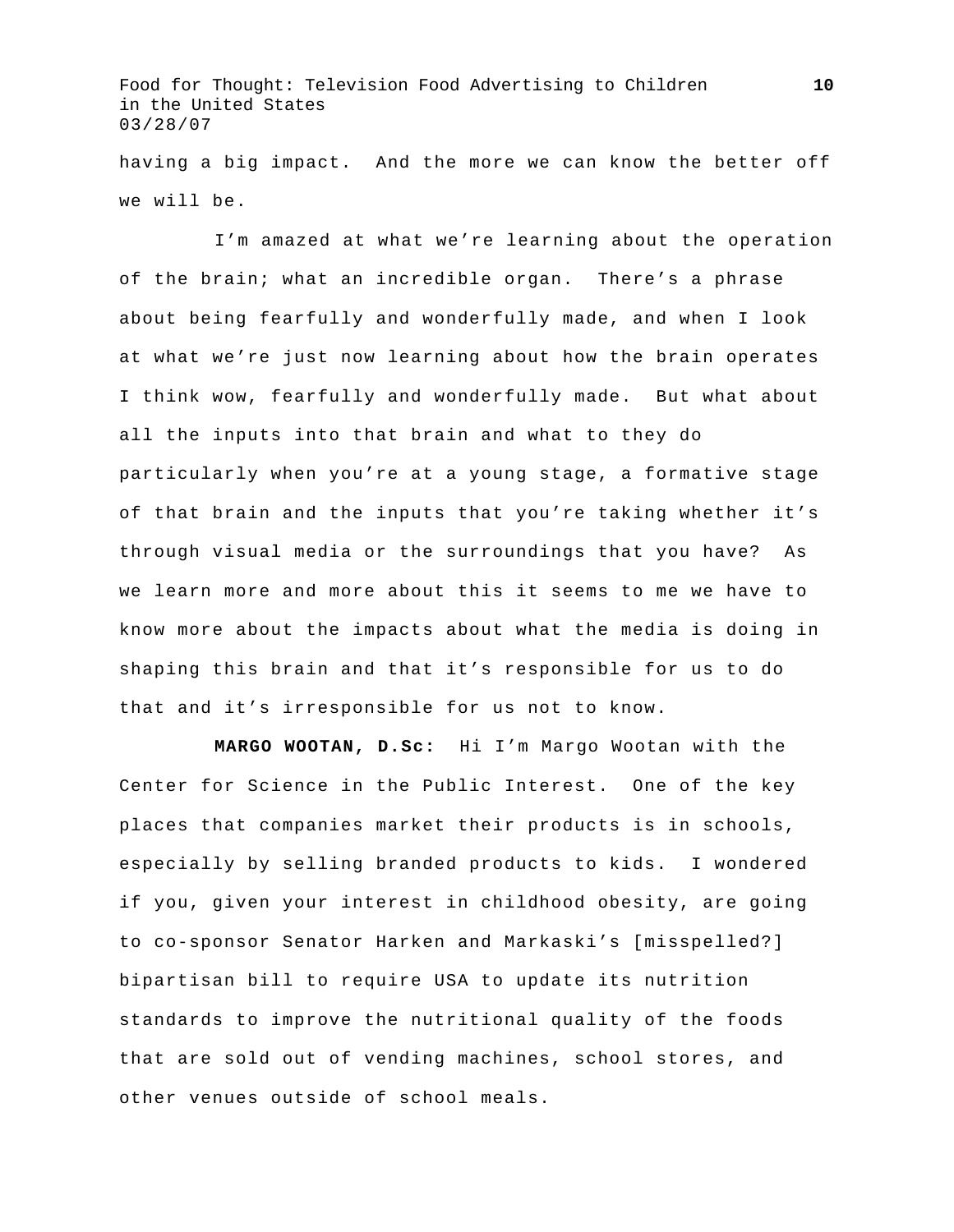**SENATOR SAM BROWNBACK, J.D.:** I will look at that. Senator Harken is on our task force, and he's co-chair with myself on it on the one that we just announced. And the reason that he is, is that he's deeply concerned about this and I was talking with him saying this is an approach that we can work on together. This is a bill that I'll look at and see if it's one that I can do as well. As I've stated at the outset I want to see us try to work through these things and not regulate them at this point in time but if we have to, that that will be taking place down the road, and I've talked with Senator Harken about that. This is just an update, as I understand what you're describing but I want to look it some more and I may well be on that. I've not talked directly with him about that particular issue of the updating here. But I will.

**LAURIE WESSLY:** Hi Senator, I'm Laurie Wessly [misspelled?] with the Girl Scouts. We have a research piece that we released last year called, "The New Normal: What Girls Say about Healthy Living." And what they say is very different than what adults tend to think about. They see the whole working out, what you eat, and emotional health wholistically. Is that part of your conservation at all in terms of nutrition and looking at how children will be affected by both the media and the larger sphere that they operate in?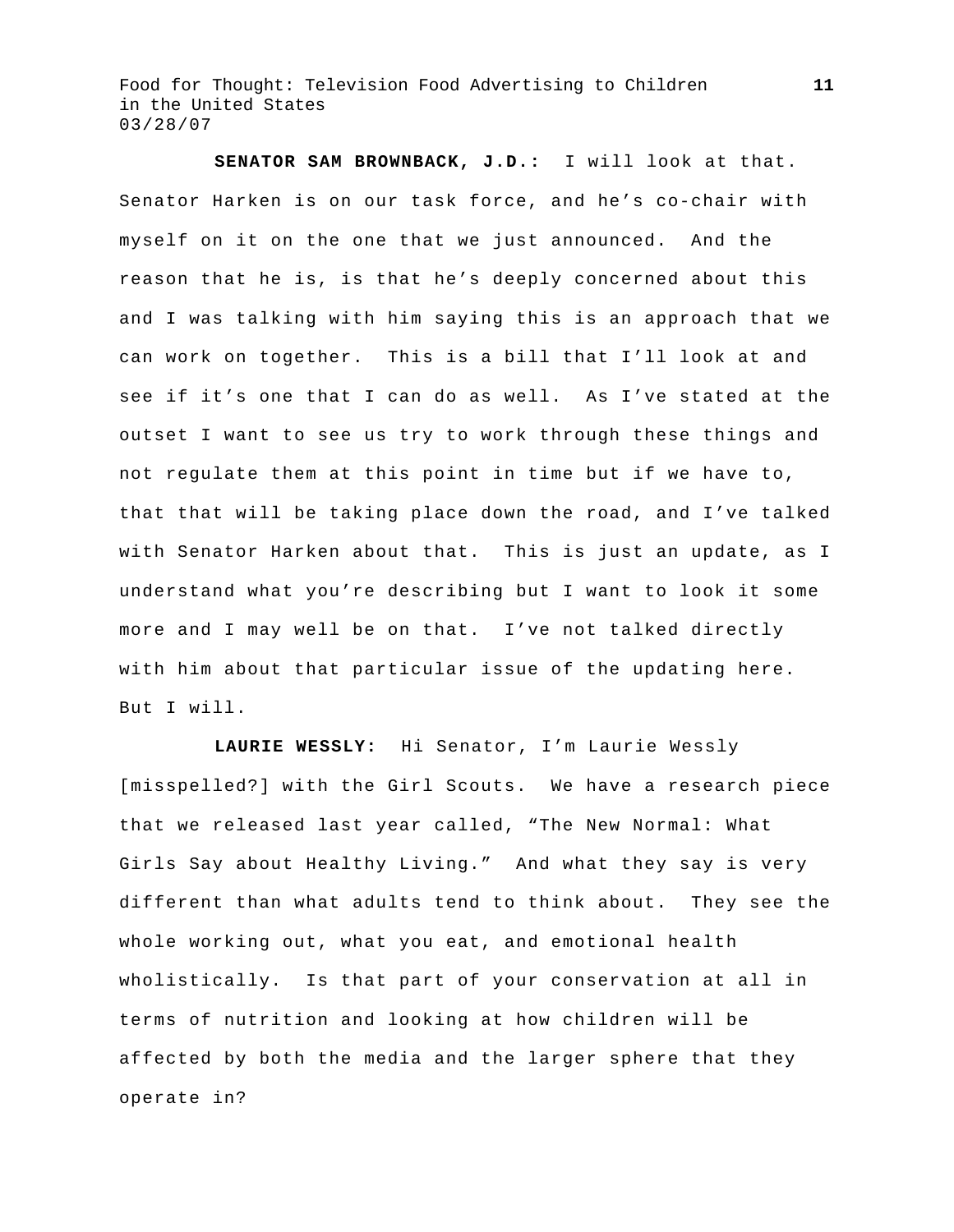**SENATOR SAM BROWNBACK, J.D.:** Yeah that's not a part of the task force because we've targeted in specifically on advertising and food products, and the lack of health in some of those food products and the target marketing of that in particular towards a younger age audience. It's a pretty specific topic and I think that's good for us to be able to get hard results and specific recommendations out of it. But your point's a good one, I'm glad particularly the Girl Scouts would be a good group that's well positioned to talk about the whole person in the formation. I think that's important.

 On the other side of this are a lot of people, particularly younger girls and women who don't eat enough. And look at themselves and every time themselves, even though they're thin as can be, they see themselves as fat. This is something, it's very harmful. I've known people wrestling with this. That's probably another topic for the Kaiser Family Foundation but it would be well worth addressing because it does impact a lot — particularly it seems like to me of young women — in this society and culture. And it's a mental view of how you see the rest of yourself, but has a physical manifestation. I've seen this. It's very, very harmful. Maybe I would applaud Kaiser for trying to look at that issue as well because it's there and it's a very real one too.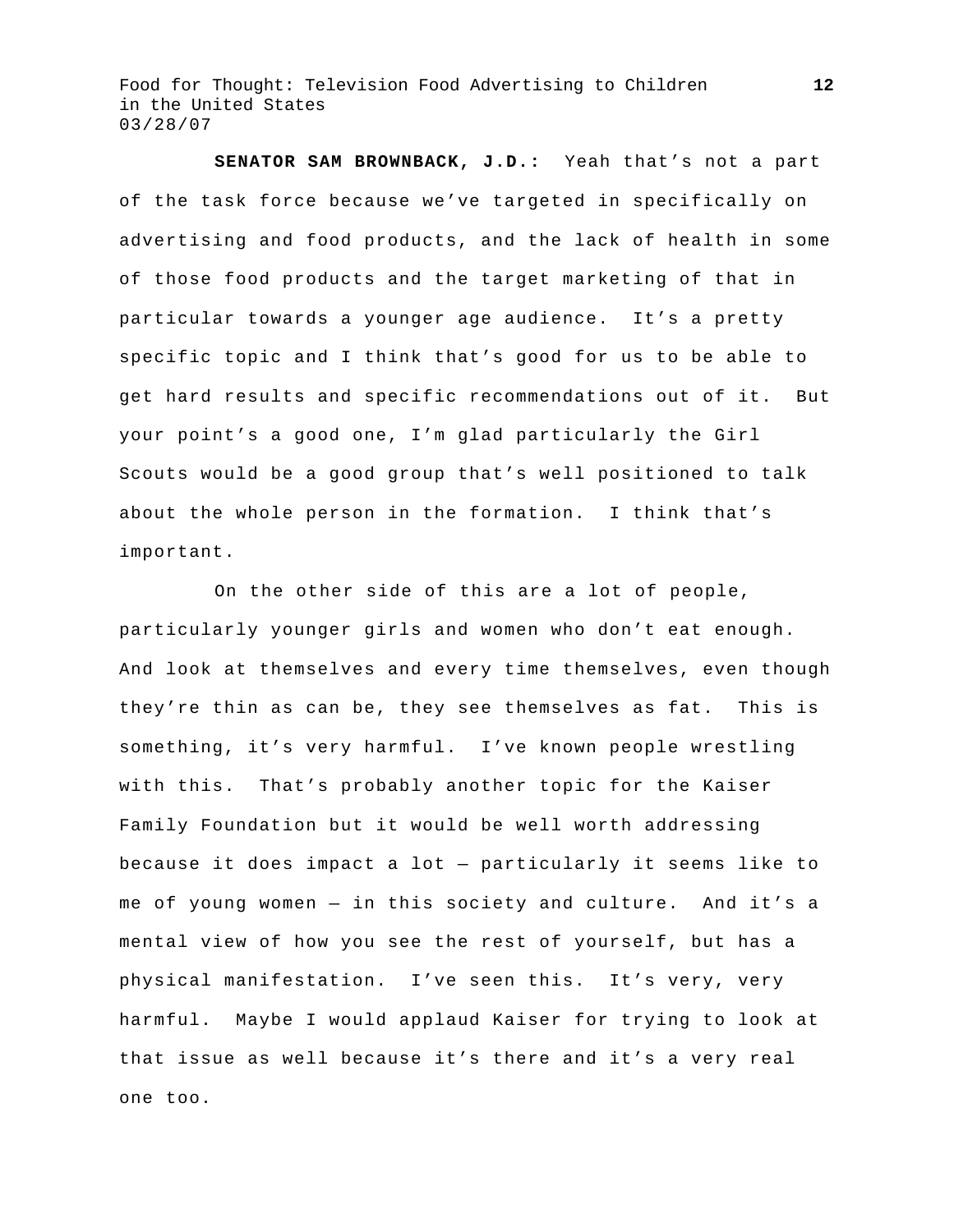I think we probably have to go or do you need to move on? Let me take on more and then I'll let you move on.

**TODD ZWOLICK:** Hi Senator, Todd Zwolick [misspelled?] with Public Radio International and WebMD. You mentioned that the industry is going to have to make some changes or you're going to try to push for regulation. Can you give us a sense of what you want to see the industry do? Is the task force going to make its recommendations and then if those aren't met you'll push forward with congressional regulation? How is that going to go and what do you need to see them do so that you don't introduce a bill?

**SENATOR SAM BROWNBACK, J.D.:** And Todd let me be clear on this too. I expect that we can address this in a joint working environment and that's the best way for it to take place. Because otherwise if you move into an adversarial environment groups working against groups the likelihood of you moving something legislatively forward becomes much more difficult and unlikely and even if you do get it moved forward the likelihood of lawsuits being involved become much more likely to be engaged. I'm not standing here today and threatening that I'm going to regulate the industry. What I believe will take place is that if we're not effective that you will see a lot of pressure move forward to see regulations moved forward in this. We've got a moment now, the problem's identified.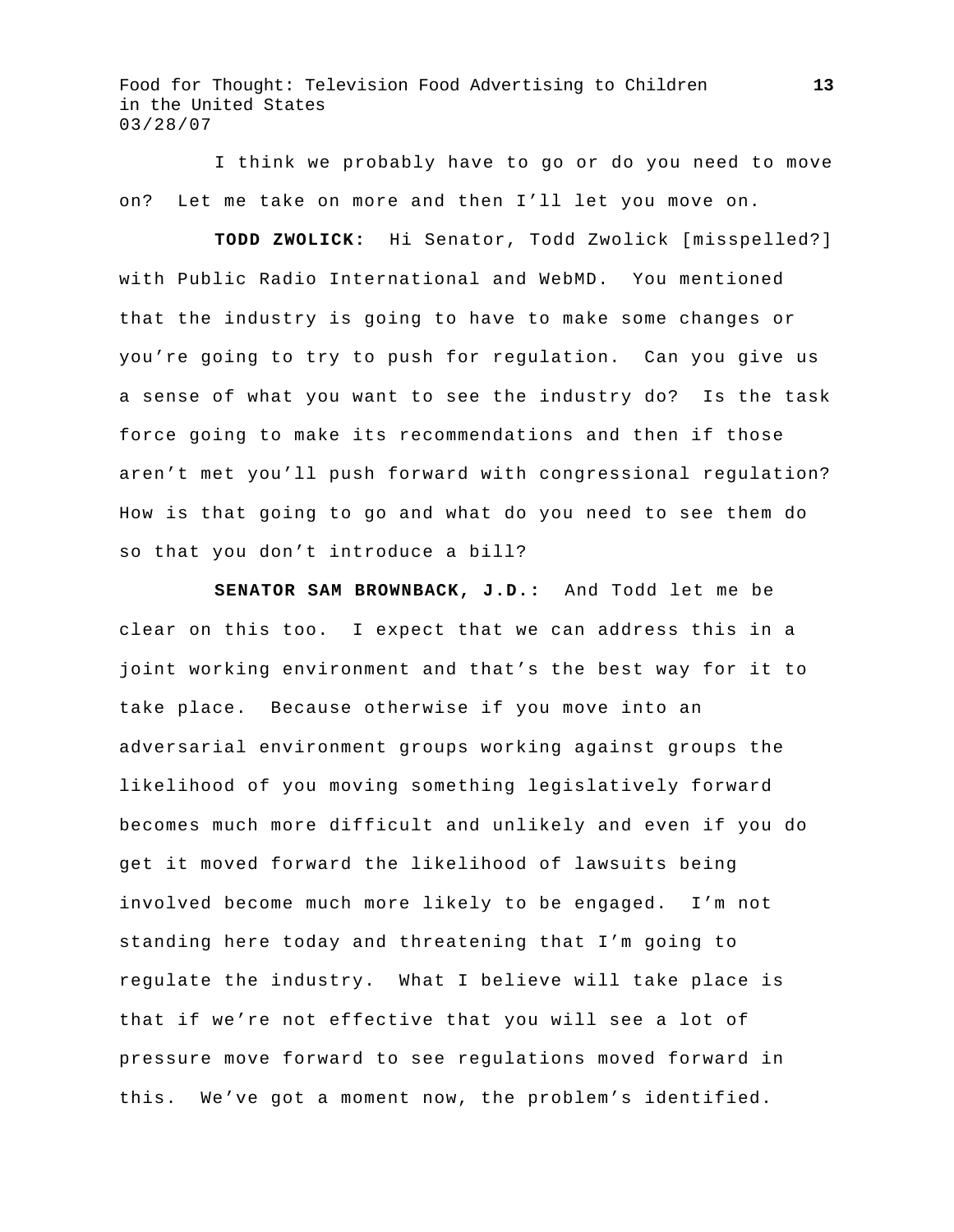We've got some solutions that I hope can up with by mid-late summer and that those are ones that we can put forward and if we fail I think you will see this push taking place. But I far prefer people working together. It will be much faster. It will be better. It will be, I believe in the long term, much more likely to succeed on a near term basis, which we need it to succeed near term rather than be involved in a lengthy political battle and then legal battle about it. I'm not going to be talking about a regulatory regime in this. I think we've got a moment now to avoid that type of setting taking place and we should take it.

**TODD ZWOLICK:** Do you know what you want to see in order to avoid it?

**SENATOR SAM BROWNBACK, J.D.:** What I want to see is objective numbers and proof. I think that's the bottom line for all of us, is we've got to see these obesity numbers go down. And I would hope advertisers could step up and advertise more healthy and then, that is not the total problem. We can't lay this off on saying okay if we just change advertising this whole thing goes away. That's not the case. I mean parents have a huge responsibility, the industry has a responsibility to produce healthier products, we have a responsibility as a society to encourage more active lifestyles and to encourage people to get out an exercise. Get a verb, I think is what CDC or somebody else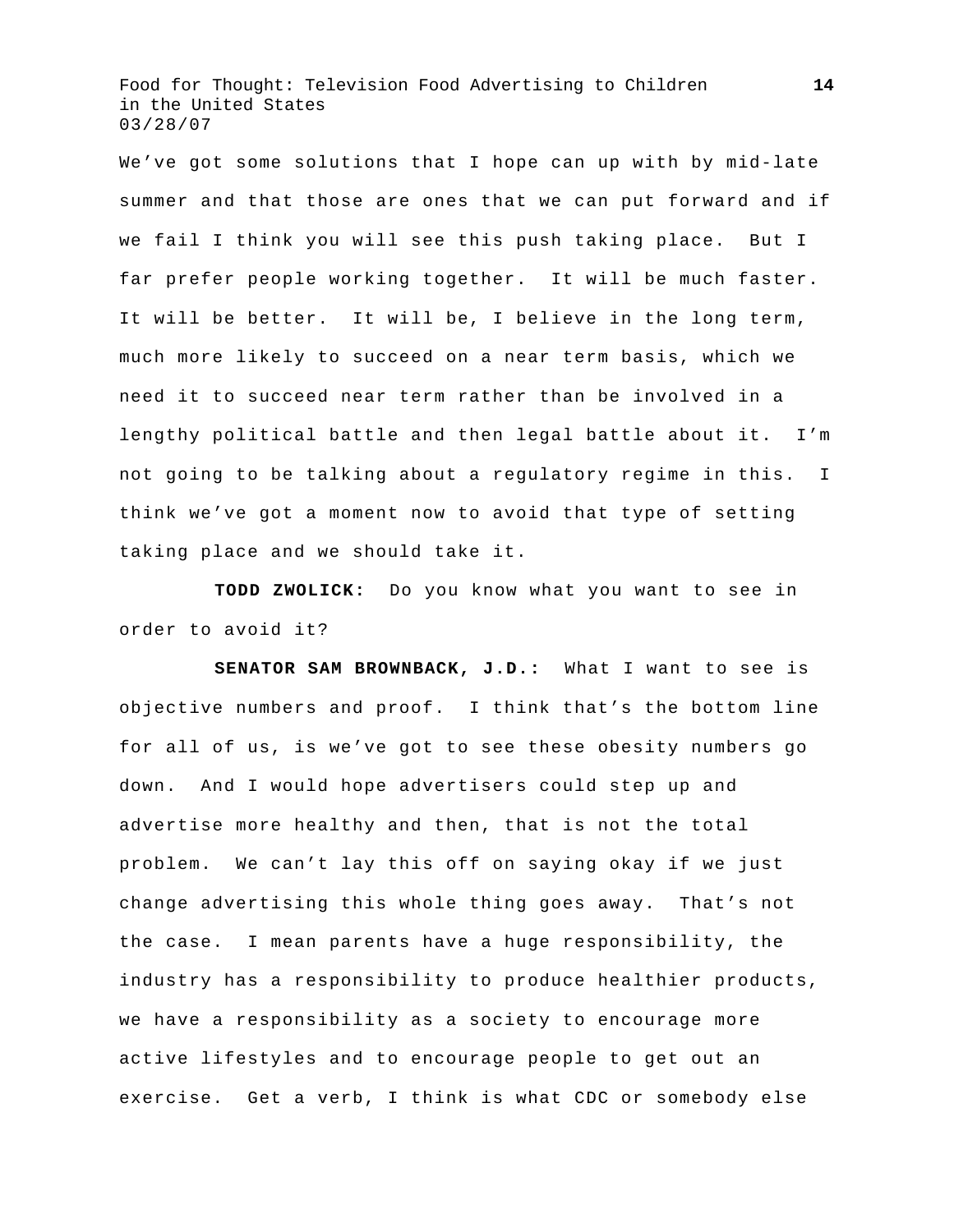is putting. We can not lay this off on one target and we've got a tight target right now because it's one I think that we can address and we can move forward with quickly but that doesn't answer the whole situation. I think it would be unwise and unrealistic to think that it does.

 I applaud you being out. My office will look forward to hearing thoughts and suggestions and recommendations. I think a number of people that are involved in the task force are here today. I'm going to be meeting with FCC and others talking about this on an ongoing basis, even today. This is something that I think we can address, we should address, we need your inputs now and we really need your cooperative atmosphere for this to move forward. I would urge you during the breaks here in particular, find somebody that's from outside of your business or industry sector or group sector and start networking with individuals. That can be some of the most valuables things about items or workshops like this one is get that networking going. And we've got a task here that we've got a big group that we're answering to, and they're vulnerable, and it's a young population. We really owe it do it the best we can to help them. Thanks. God bless you all [applause].

**VICKY RIDEOUT, MA**: Thank you Senator Brownback. What I'd like to do now is tell you a little bit about how we did the study that we're releasing today and then introduce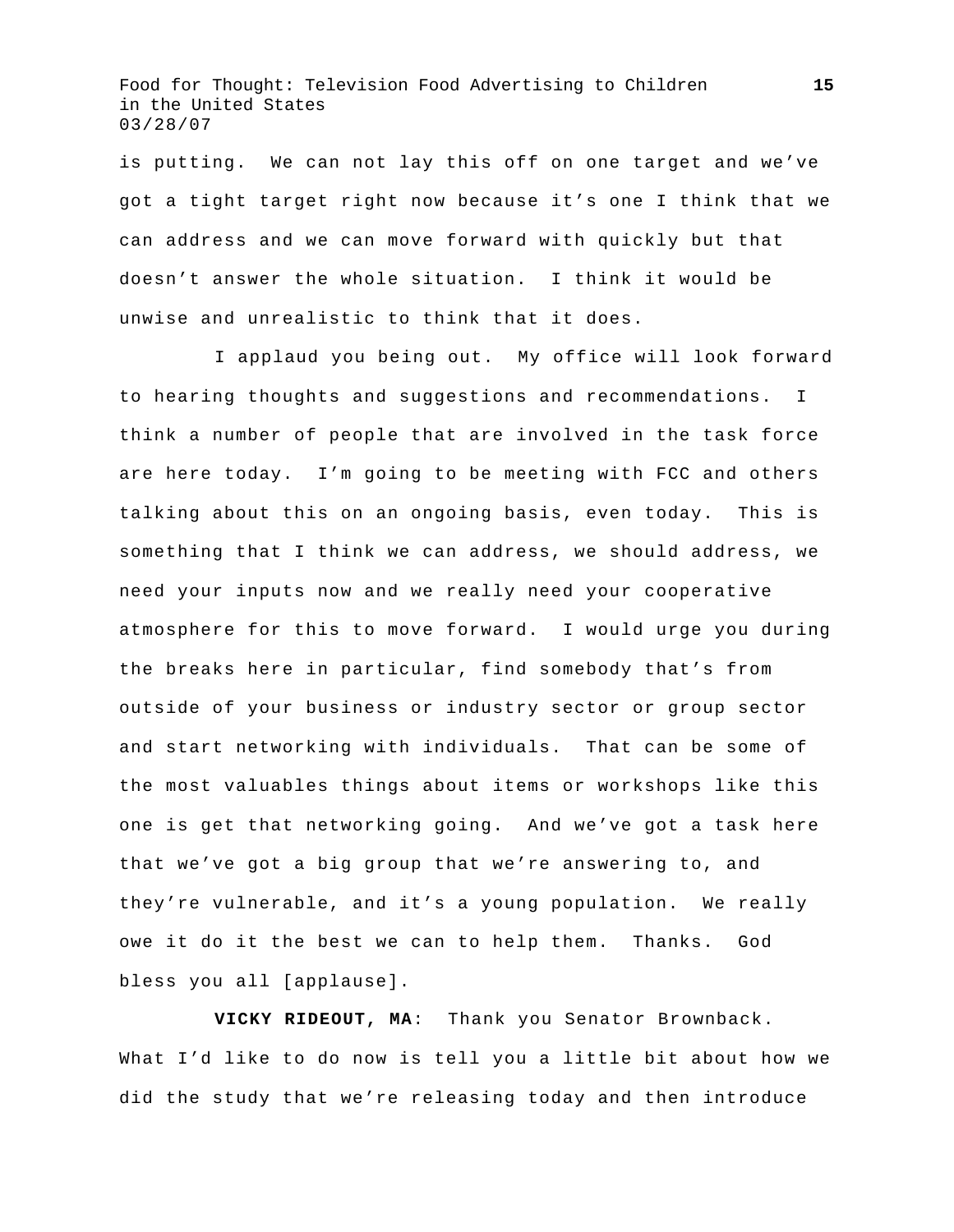the lead author, Professor Walter Gantz to present the results.

 First of all because children's viewing habits vary substantially by age the findings are presented separately for children ages 2-7; 8-12; and 13-17: any network that was in the top ten networks for any one of those age groups was included in the study. Black Entertainment Television was also included because previous Kaiser research had shown it to be in the top networks among all 13-17 year olds, and the number one network for African Americans eight and older. A total of 13 networks met these criteria and were included in the study including the Commercial Broadcast Networks, PBS, and six cable networks. A week's worth of content from six am to midnight was recorded and coded for each network with a sample collected over a several month period from May to September of 2005 in order to avoid an atypical week.

 This included all genres of programming, not just children's shows. And we did this because we know that a substantial amount of children's viewing is of non-children's programming. So for the little kids it's about one-third of their viewing, for the 8-12-year-olds, its two-thirds of their viewing that's non-children's programming. And so that's something that really needs to be taken into account when you're examining their exposure to advertising. So that's something that really needs to be taken into account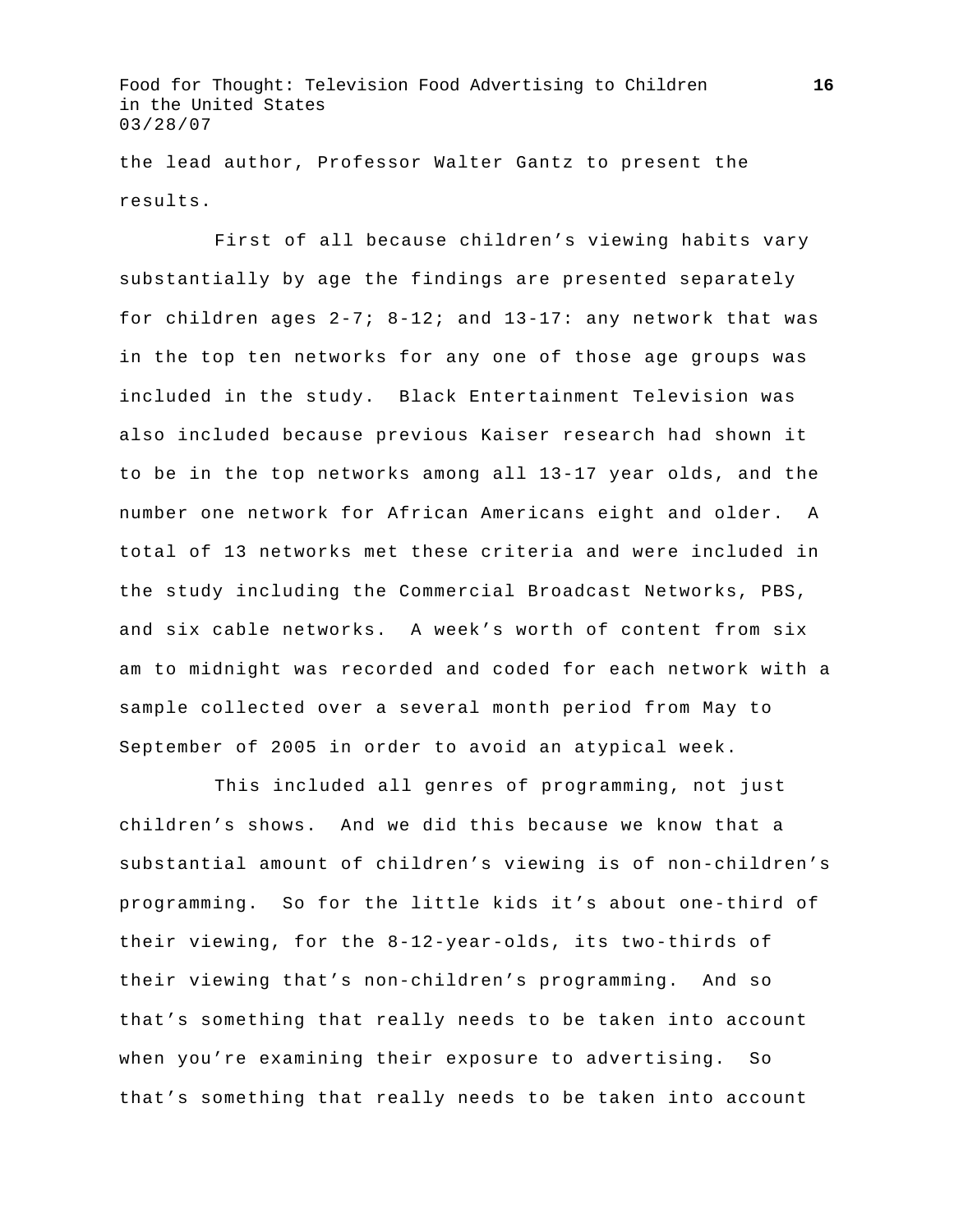when you're examining their exposure to advertising. So the total amount of television content that we collected, reviewed, and coded was 1,638 hours. This sample was then reviewed by trained coders, all non-program content; including all ads, promos, PSAs, and filler were coded. There were a total of merely 9,000 food ads in the sample. Each of these 9,000 ads, or nearly 9,000 ads, was coded along 35 different variables. That included the type of food, the target audience, the type of appeal used in the ad such as that the food tastes great or it's fun to eat and various other characteristics such as the use of a premium, depiction of a physically active lifestyle, use of licensed children's characters or an inclusion of a specific health claim.

 The data from this content analysis was then paired with detailed data about children's viewing patterns to yield an estimate of the number and type of ads actually seen by children. This factors in the amount of time that children spend watching different types of television programming; such as networks that don't carry traditional advertising or Disney or programming where the advertising landscape varies substantially such as children's shows versus general audience shows or cable versus broadcast. The viewing data are from two previous foundation studies which used a sample of more than 1,000 parents of children ages 2-7, and more than 3,000 8-18 year olds.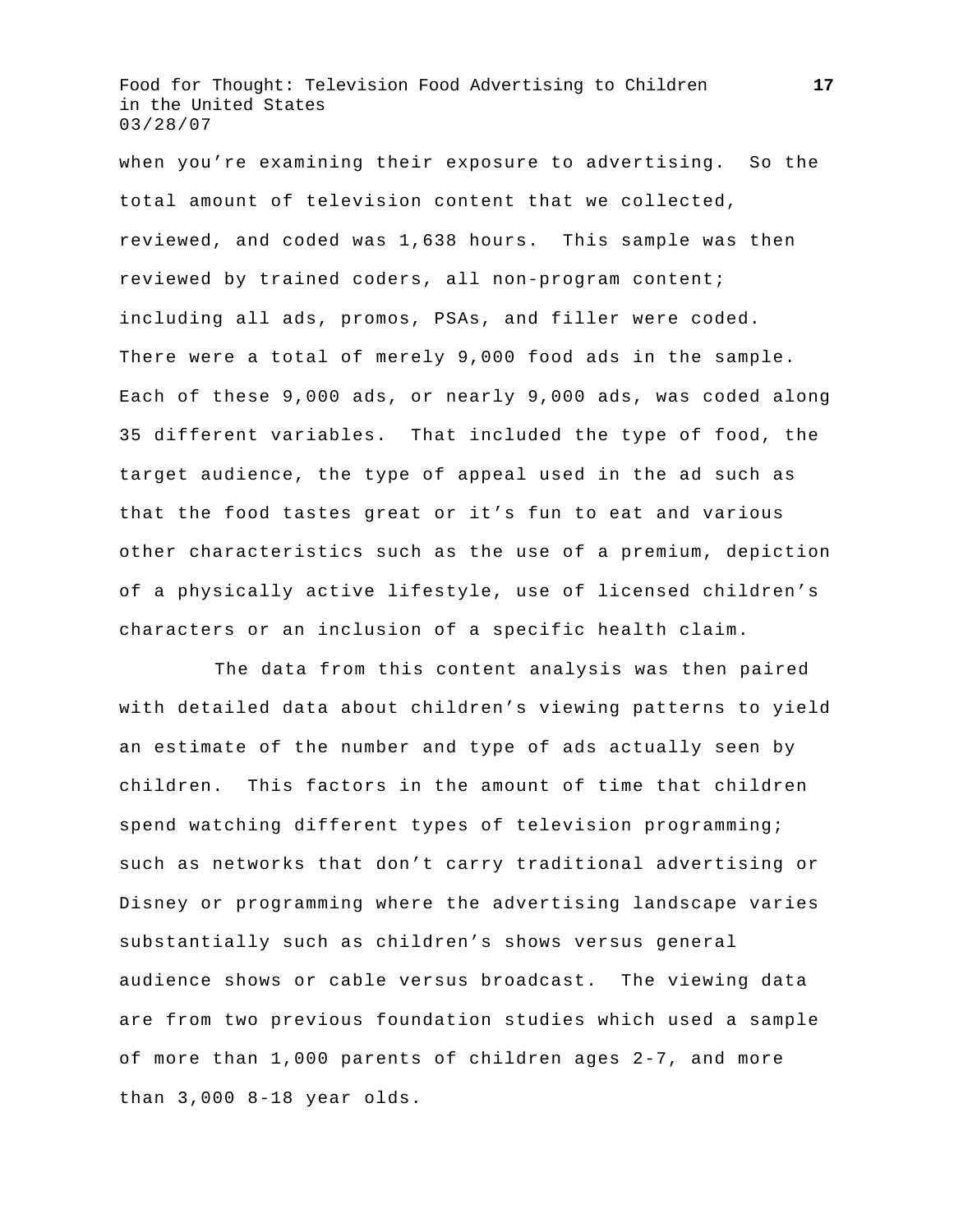Now if this sounds like it was a lot of data, a lot of viewing, and a lot of coding, and a lot of ad watching it was. And I want to take just one minute to recognize two people in the audience with us here today who did the lion's share of that work; Nancy Schwartz [misspelled?] and James Angellini [misspelled?]. If you can just put your hands up you guys [applause]. And of course we want to give you at least a taste of what the food ads in the study were like so we've put together a clip reel of just about three or four minutes of ads that were collected during the study in the spring to fall of 2005, let's take a look.

[VIDEO 24:18 – 27:43]

**VICKY RIDEOUT, MA**: Okay at this point it's my pleasure to introduce to you the lead author of the study Indiana University Professor Walter Gantz. Professor Gantz has conducted numerous large scale content analyses on issues concerning media and health including the study of news coverage of cancer for the National Cancer Institute, and the most significant study previously of advertising to children which he co-authored with Professor Dale Kunkel in 1992. Please join me in welcoming Professor Walter Gantz [applause].

 **WALTER GANTZ, PhD**: Thanks Vicky. I'm going to highlight the key findings of our study. The first thing we found, even before we started to look at food ads is this: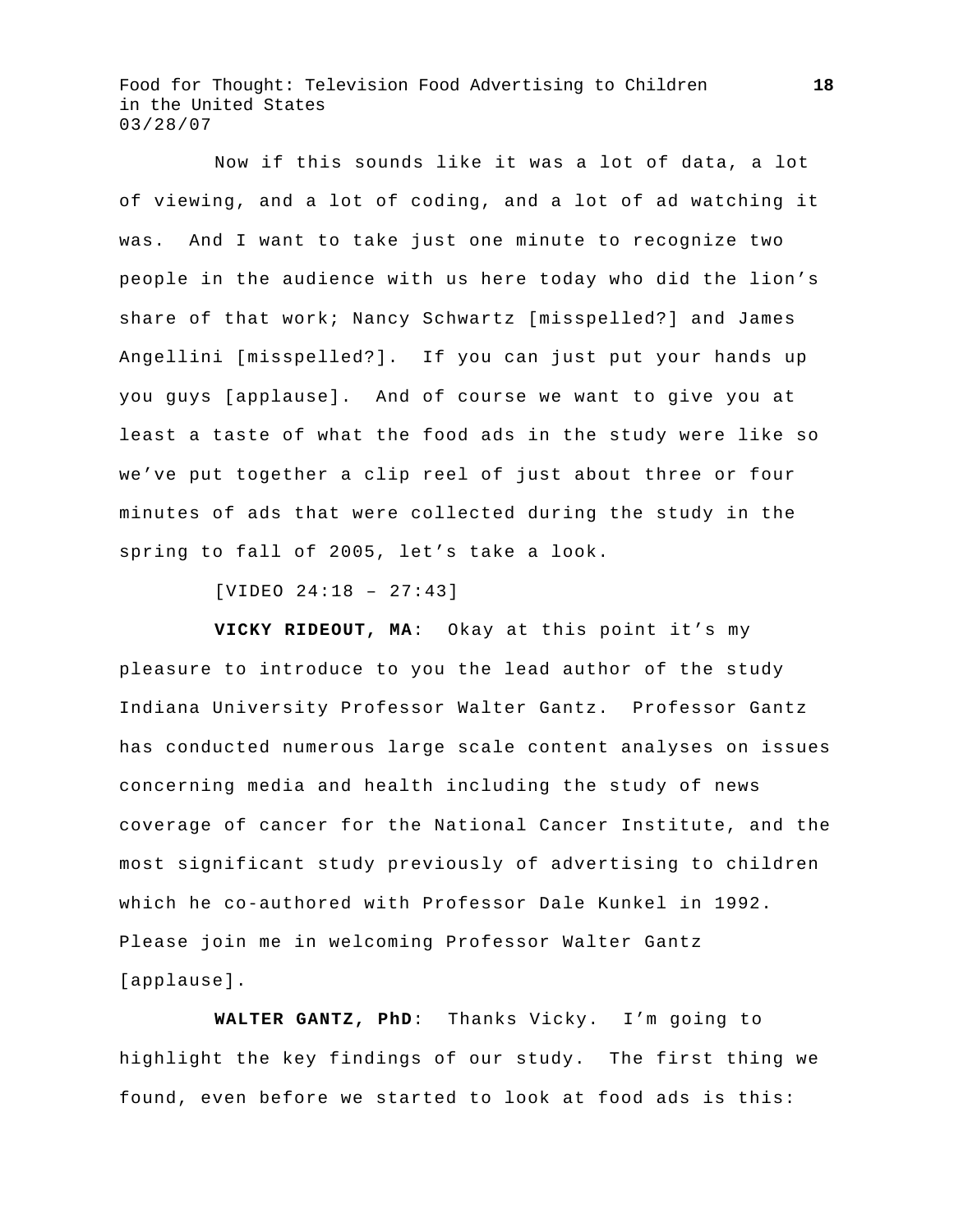when children watch television they're exposed to a lot of ads. Two to seven year olds see about 17 minutes of advertising on television every day. That's for a wide variety of products including food, toys, and so on. In part because they watch more television, 8-12 and 13-17 year olds see twice as much TV advertising as 2-7 year olds. For tweens the figure stands at 37 minutes per day.

 As it turns out children's shows feature the largest proportion of food ads. One out of every two ads on children's shows is for food. This is considerably greater than for any other program and genre with other popular genres such dramas, sit-coms, and reality shows well behind. As this slide documents, even when we factor in the amount time of children spend watching non-children's programming food is still the number one product children see advertised. Food ads represent one out of every three ads children see. The proportions are a bit less for older children.

 Our next slides will give you a better sense of the amount of food advertising children are likely to see. Across age groups children see a lot of foods. On a typical day 2-7-year-olds are likely to be exposed to 12 food ads. For a year that works out to be about 4,400 ads. For 8-12 year olds, in part because they watch so much more television, the figures are considerably higher. They're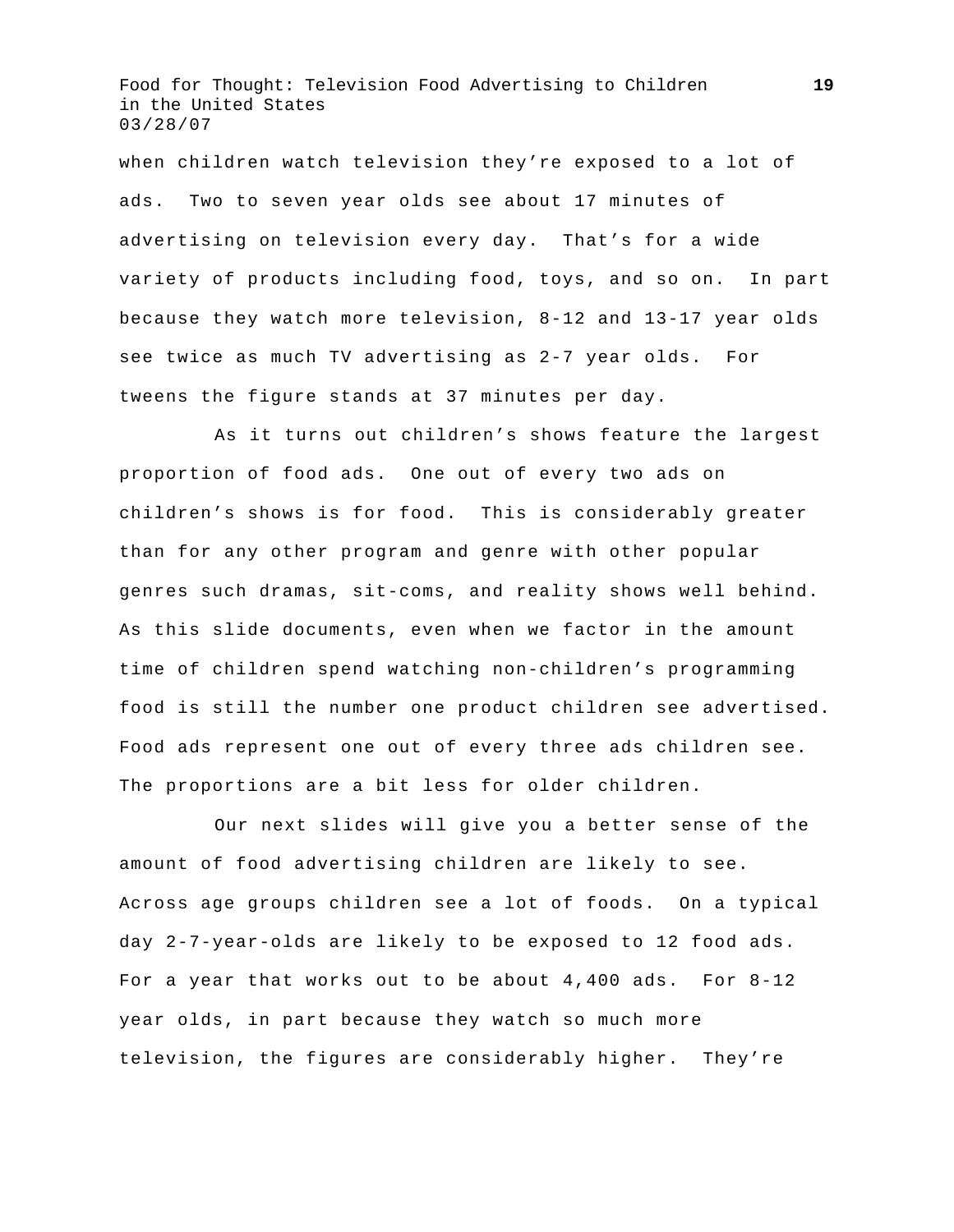likely to see 21 food ads a day or for the year 7,600 ads. 13-17 year olds see 17 food ads and about 6,000 per year.

 Our next slide will give you a better sense of the type of foods children see advertised on TV. On typical day the average 8-12-year-old will see five ads for candy and snacks, four for fast food, four for soft drinks including soda, three for cereal, two for restaurants, one for prepared foods, and two from the following combined categories dairy, water, juice, meat, poultry, fish, fruit, vegetables, or grains.

 This slide and the ones that follow focus on food ads targeting children and teens. Incidentally in this study we had over 2,600 food ads that targeted children and teens. From these ads we learned about the range of foods advertised and the healthiness of the TV food diet. We found that onethird of the food ads aimed at children or teens were for candy or snacks. Almost as many were for cereal, one in ten ads for foods and seven percent for dine in restaurants.

 In addition to recording the amount and type of food adds that children see we thought it was important to record the persuasive strategies, the hooks if you will, that food manufacturers use in their ads to get children interested in their products. Every food ad was coded for its primary persuasive appeal. As you can see, one out of three food ads aimed at children or teens relied on appeals that focused on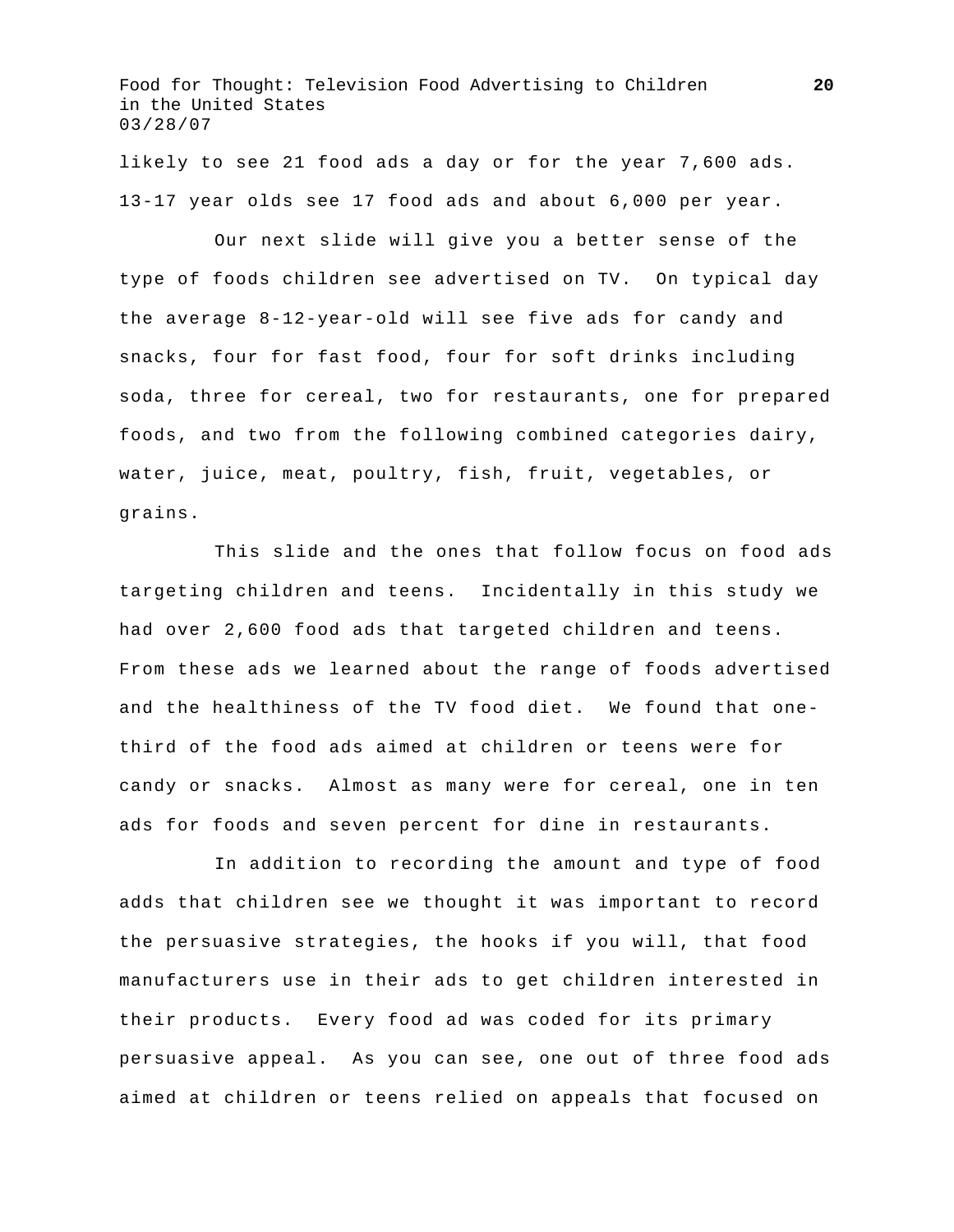the taste of the product, 18 percent pitched the product in terms of fun associated with eating it, 16 percent focused on premiums or contests, one percent of all food ads targeting this audience used health as its primary appeal.

 As Vicky noted a few moments ago each food ad was coded along a number of dimensions, including the five that are listed in the slide. One in five food ads targeting children or teens promoted their Web sites where, of course, advertisers have a much greater opportunity with and persuade this target audience. About as many used a premium. No matter what they used as a persuasive appeal, 15-percent portrayed an active physical lifestyle. This figure can be used as a benchmark to see how well the industry responds to its pledge to depict healthier lifestyle. Relatively few used a children's TV or movie character.

 We looked for 14 health claims that might be used in food ads. As you can see a total of 13 percent of all food ads targeting children or teens offered a health claim. The claim that was offered most often was that the product provided essential nutrients. That occurred in nine percent of the ads. No other specific health claim was used in more than one percent of the ads.

 The inclusion of health claims varied dramatically across food products. Almost all of the ads to children for water and juices featured a specific health claim, about one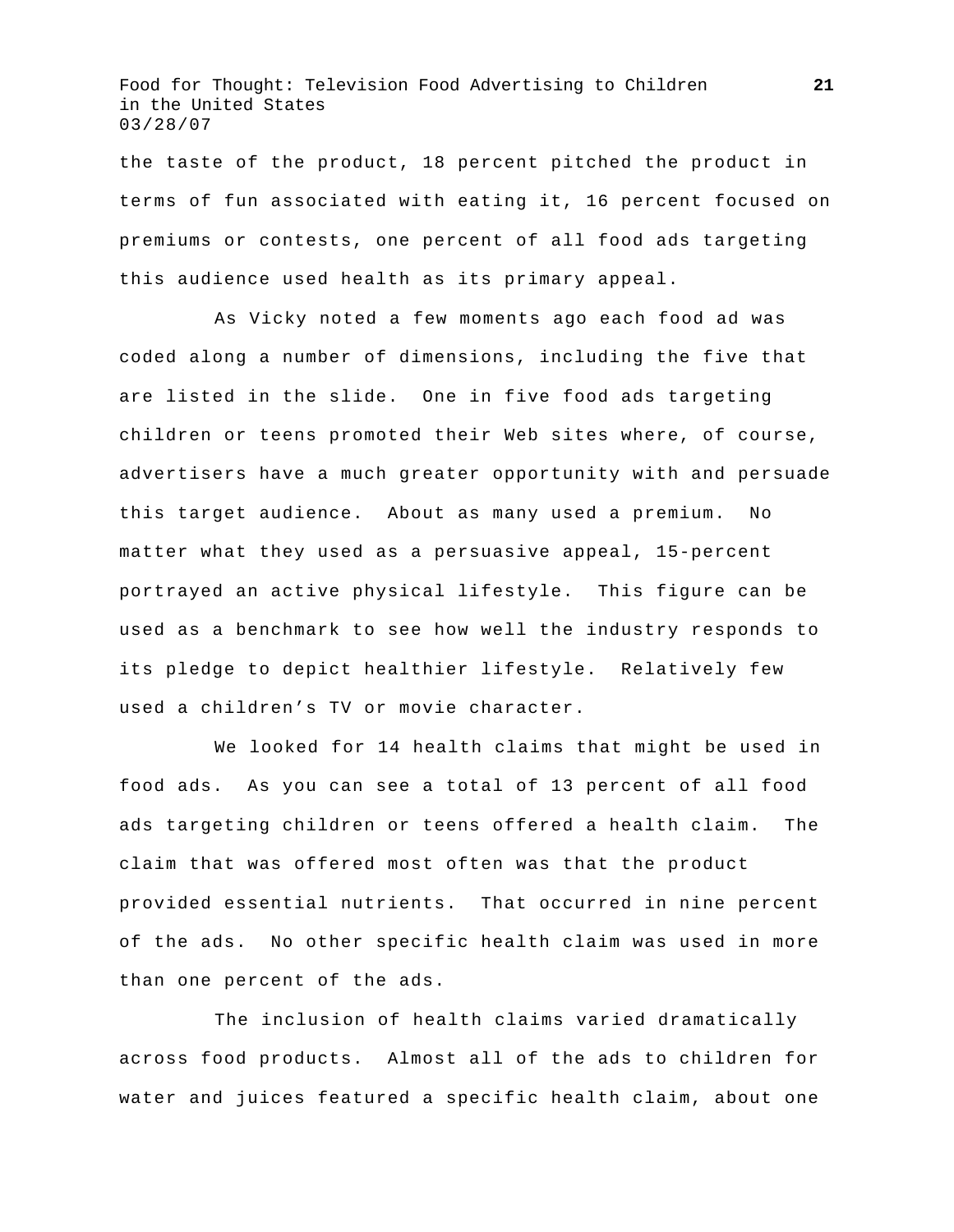in three cereal's ads also offered a specific health claim as well; for soft drinks the figure was 20 percent, for fast foods two percent.

 I have one more slide to offer; while children are exposed to thousand of food ads each year they are exposed to very few public service announcements on fitness or nutrition. The average 2-7-year-old will encounter one PSA on fitness and nutrition every few days. In all they'll see 164 of these PSAs each year. The figures drop for 8-12 and 13-17 year olds because of the programming they watch. So for example, 13-17 year olds will see less than one PSA a week on fitness and nutrition. That works out to be about 47 over the course of an entire year. Clearly there is plenty of room for growth in this area. At this point I'm going to return the mic to Vicky [applause].

**VICKY RIDEOUT, MA**: Okay before we start our panel discussion which is what's coming up next, I just want to make a couple of comments about what I find to be significant about the study's findings. The first thing I think this study makes clear is that kids of all ages in this country are exposed to what I think we'd all agree is a large amount of food advertising on television; anywhere from 4,000 ads to 7,000 ads a year. That's especially true for tweens who see more food ads than any other age groups. I think that's important, because this is an age the 9, 10, 11 year olds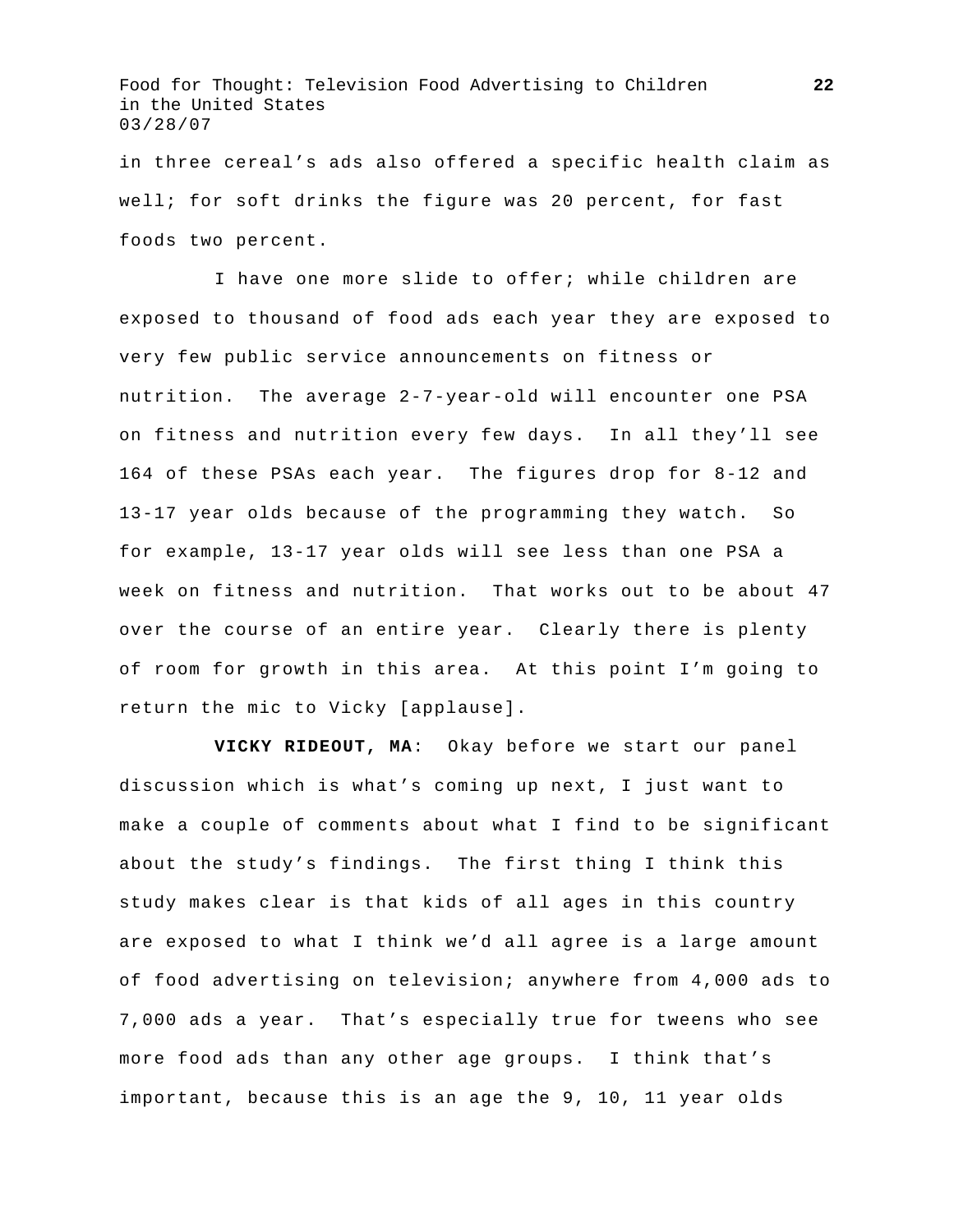where kids are starting to have their own money, they're away from their parents for more of the day, they're starting to make more and more of their own independent choices about food. I think that as the food industry and policy makers look at this issue, this is going to be an age group and an audience that they're going to need to be very aware of.

 Second it's pretty clear that most of the food ads that kids see on TV today are for foods that nutritionists probably need to be eating less of, not more of, if we're going to get serious about tackling childhood obesity. Things like sugared cereals, candies, chips, fast foods, sodas, and soft drinks, which together comprise more than 80 percent of all the ads targeted at children and teens.

 The other think I think this study makes clear is that at this point children are seeing relatively few public services messages about fitness or nutrition on TV. And I think this is important as well, we all want to put the positive power of media to work and support a public education campaign to kids on these issues. But right now these messages simply aren't getting a lot of air time. So those same tweens who see 21 food ads a day see one PSA every two to three days on fitness of nutrition. So if policy makers, if media companies, if advertisers are serious about media campaigns they're going to have to come up with some serious resources to really make a difference.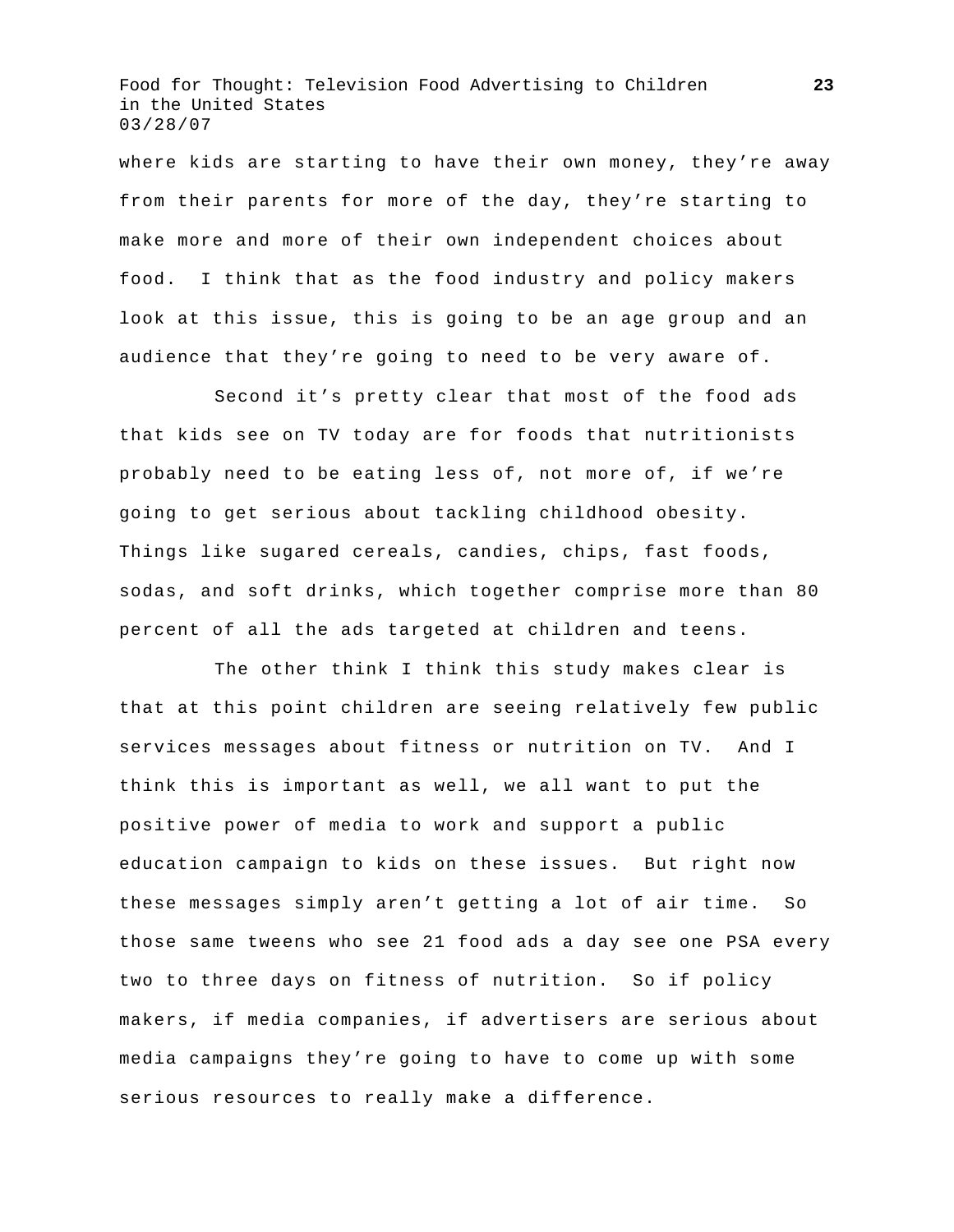And finally with one in five food ads on TV driving kids to the Web, online advertising continues to be very relevant to this discussion.

 Now whenever the foundation releases a study like this we try to pull together folks who represent a variety of different perspectives to look at what we did, to tell us what they think of it, and help us place it in a broader context. I'm delighted to introduce today's panel to you now. And I'd like to ask you all to come on up through the side door there and join us on stage now. And if there's folks who need a seat you can feel free to come fill in the front row.

 Okay Michael McGinnis is a former Assistant Surgeon General of the United States and Deputy Assistant Secretary of the Department of Health and Human Services under Presidents Carter, Regan, Bush, and Clinton. He is currently a senior scholar at the Institute of Medicine where he served as chairman of the IOMs committee on food marketing to children, a group that conducted an extensive review of all the available research on the issue of food marketing and children's dietary health and we're delighted to have him with us today.

 Next Nancy Green is Vice President for Health and Wellness at PepsiCo, one of the largest food companies in the country. A company that's behind such popular foods as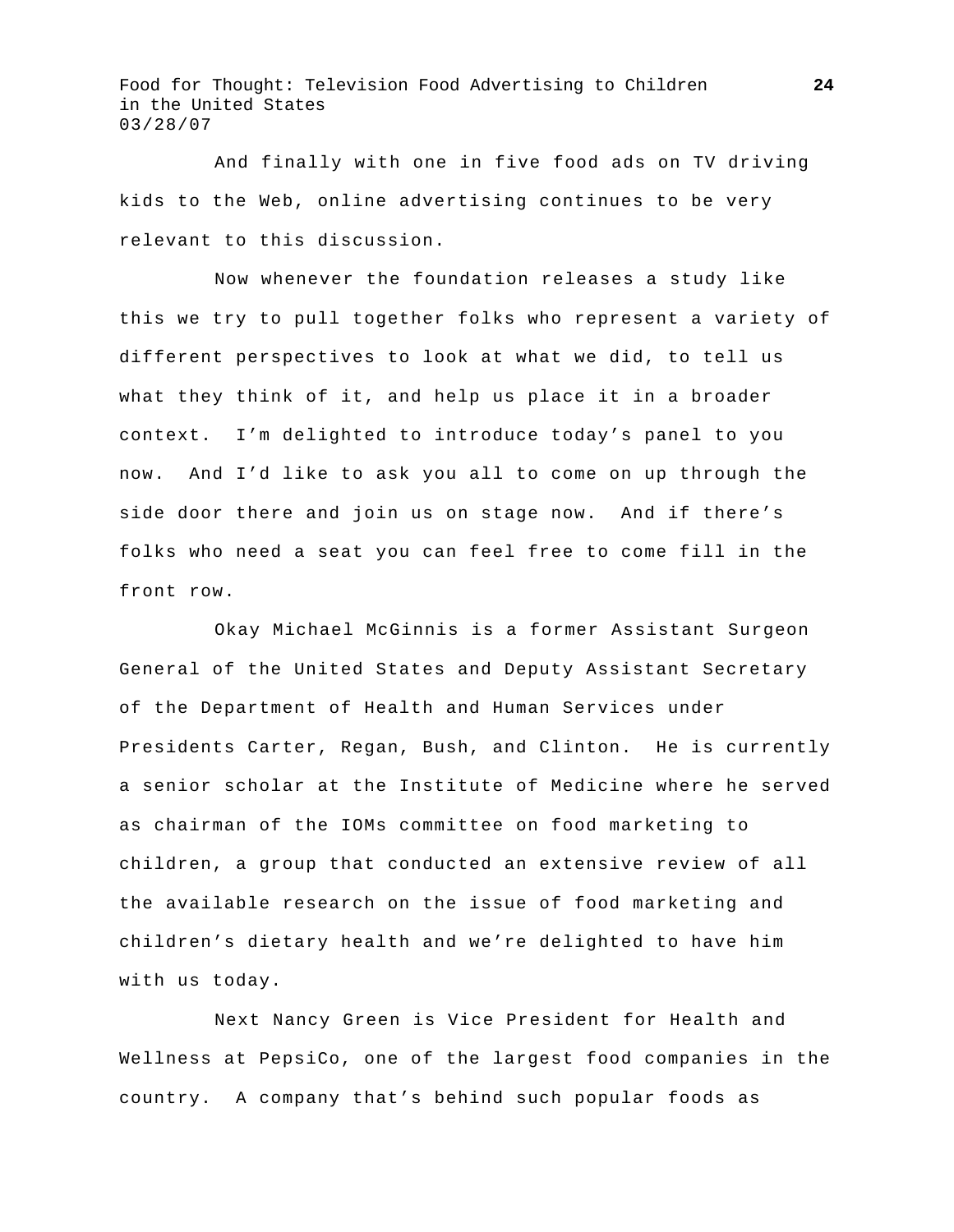Cheetohs, Fritos, Doritos, Lays Potato Chips, Grandma's Cookies, Cap'n Crunch Cereal, and many others including of course Pepsi Soda. And Pepsi is also a company that's been out in front of efforts to adjust their product lines and their marketing practices to deal with the rise in obesity. So we're delighted to have Nancy with us today.

 Lee Peeler is CEO of the food and beverage industry's new Children's Food and Beverage Advertising Initiative and also the president and CEO of NARC, the National Advertising Review Council, with an unfortunate acronym. And a former top executive at the federal trade commission; the initiative, the Children's Food and Beverage Advertising Initiative is that consortium of companies that have pledged to shift at least half of their advertising to children to either healthier foods or to messages promoting a healthy lifestyle. So we're particularly delighted to have Lee with us here today.

 Margo Wootan is director of National Policy at the Center for Science in the Public Interest, an organization that has vigorously advocated for changes in food advertising in children and has offered many other proposals to help curb obesity and promote nutrition. And we're delighted to have Margo with us.

 Finally Dale Kunkel is professor at the University of Arizona and an expert on issues concerning children in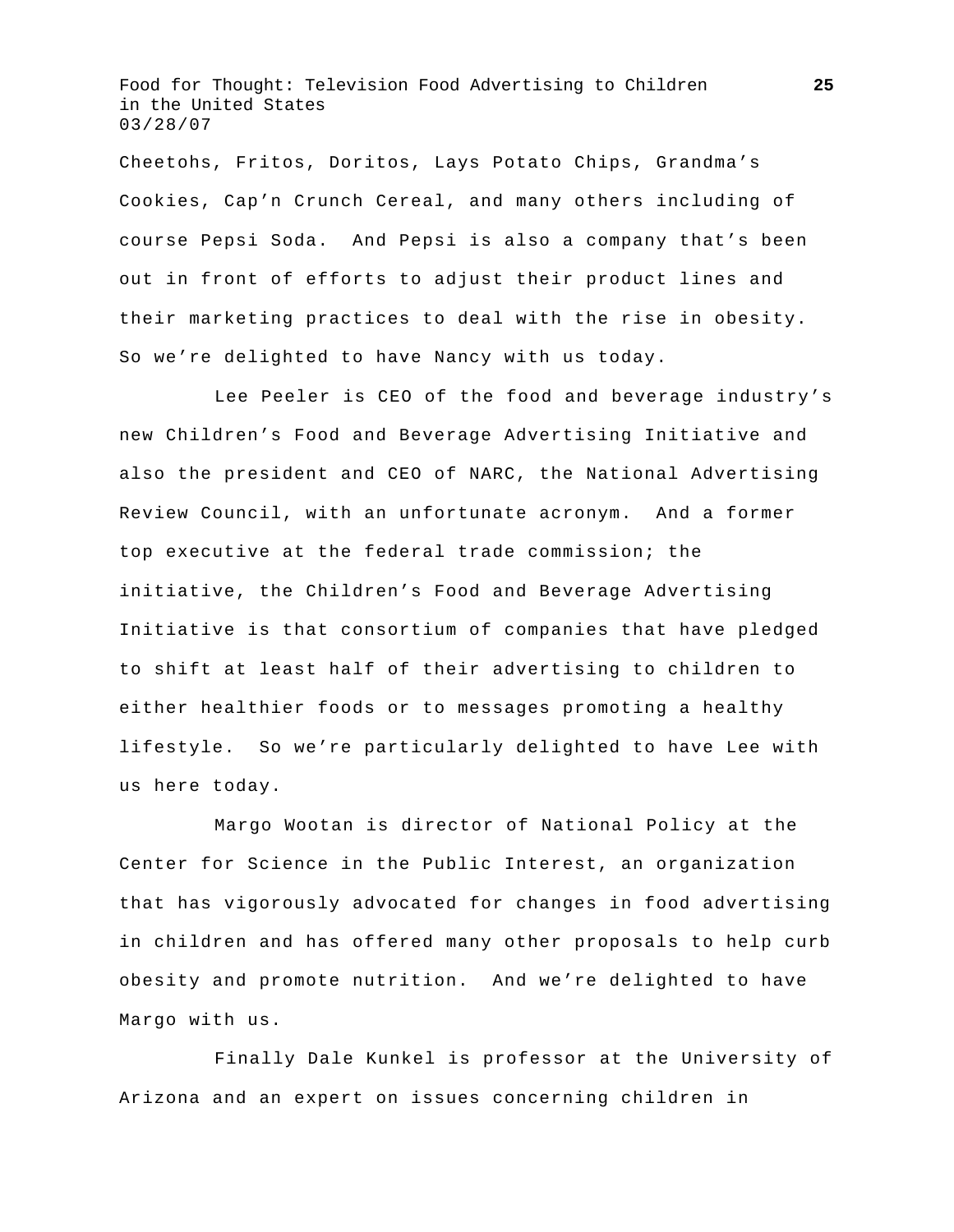advertising. He served on the IOM's committee on food and marketing to children and has authored numerous studies and other publications on the topic of children and advertising.

 It's not my pleasure to turn the floor over to Jackie Judd, who's going to be moderating our panel discussion here this morning. Jackie Judd is familiar to all as the former award winning journalist who spent 16 years as a correspondent for ABC News, for World News Tonight, Night Line, and Good Morning America. She's now Vice President and Senior Advisor for Communications at the Kaiser Family Foundation, so please join me in welcoming Jackie Judd [applause].

 **JACKIE JUDD:** Thank you for joining us and good morning everyone. Michael McGinnis I want to start with you and the Institute of Medicine report that we've heard about this morning. In that report it was concluded that food marketing to kids, "represents a direct threat to the health of the next generation." Strong words. What did the committee feel comfortable in saying was the linkage between advertising and behavior of kids?

**J MICHAEL MCGINNIS, MD, M.P.P:** I think it's clear to say now that there are several indisputable in this terrain. One of them is the relationship between or the trend with respect to dietary habits and health challenges. As you heard earlier the obesity rate for kids is skyrocketing as is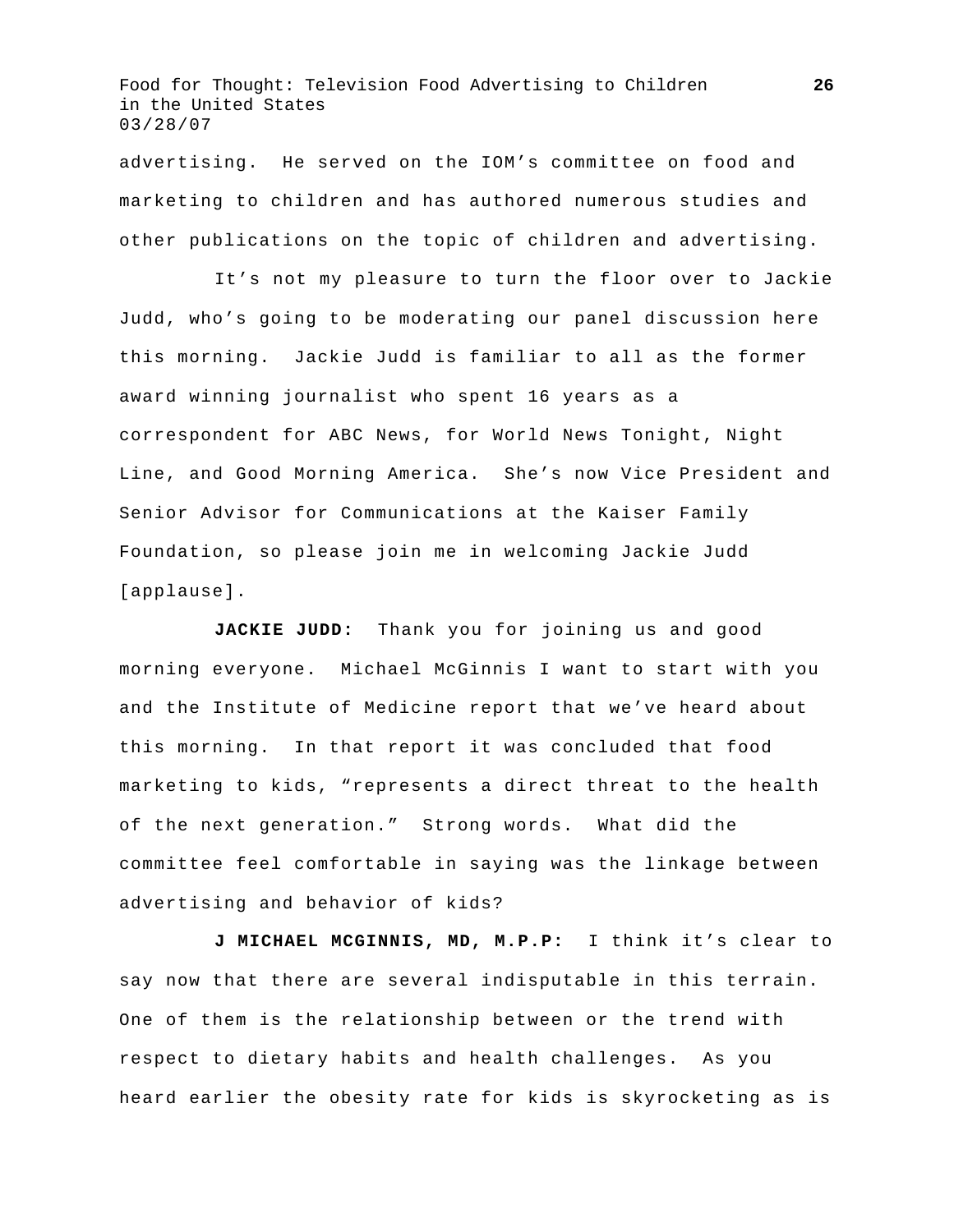the incidence of type two diabetes, it used to be called adult onset diabetes. Secondly, an indisputable is the tremendous focus on kids when it comes to advertising foods and beverages. There's been an extremely sophisticated approach evolved to advertising and marketing foods and beverages to kids. If you look, as we did, at 1994 to 2004 period the number of new products introduced to kids tenfold. For the market as a whole it was flat, so marketing is shifting dramatically and shifting toward kids. Thirdly the major focus of our study was the fact that we know have proof that television advertising affects the food attitudes, preferences, requests, and choices of kids. So there are clear and compelling issues that confront us when we look at media and that's why this study is so important because it helps gives us a sense of the magnitude of the issue we're dealing with.

**JACKIE JUDD:** Dale Kunkel one of the things that has struck me in the report that has come out today is the sheer volumes of commercials that kids of all ages see. In fact I was so struck by it I thought the arithmetic was wrong and I went down and I multiplied but in fact it was correct. I want to know what you think, is it the sheer volume of commercials that leads to the cause and effect behavior that Michael McGinnis just described.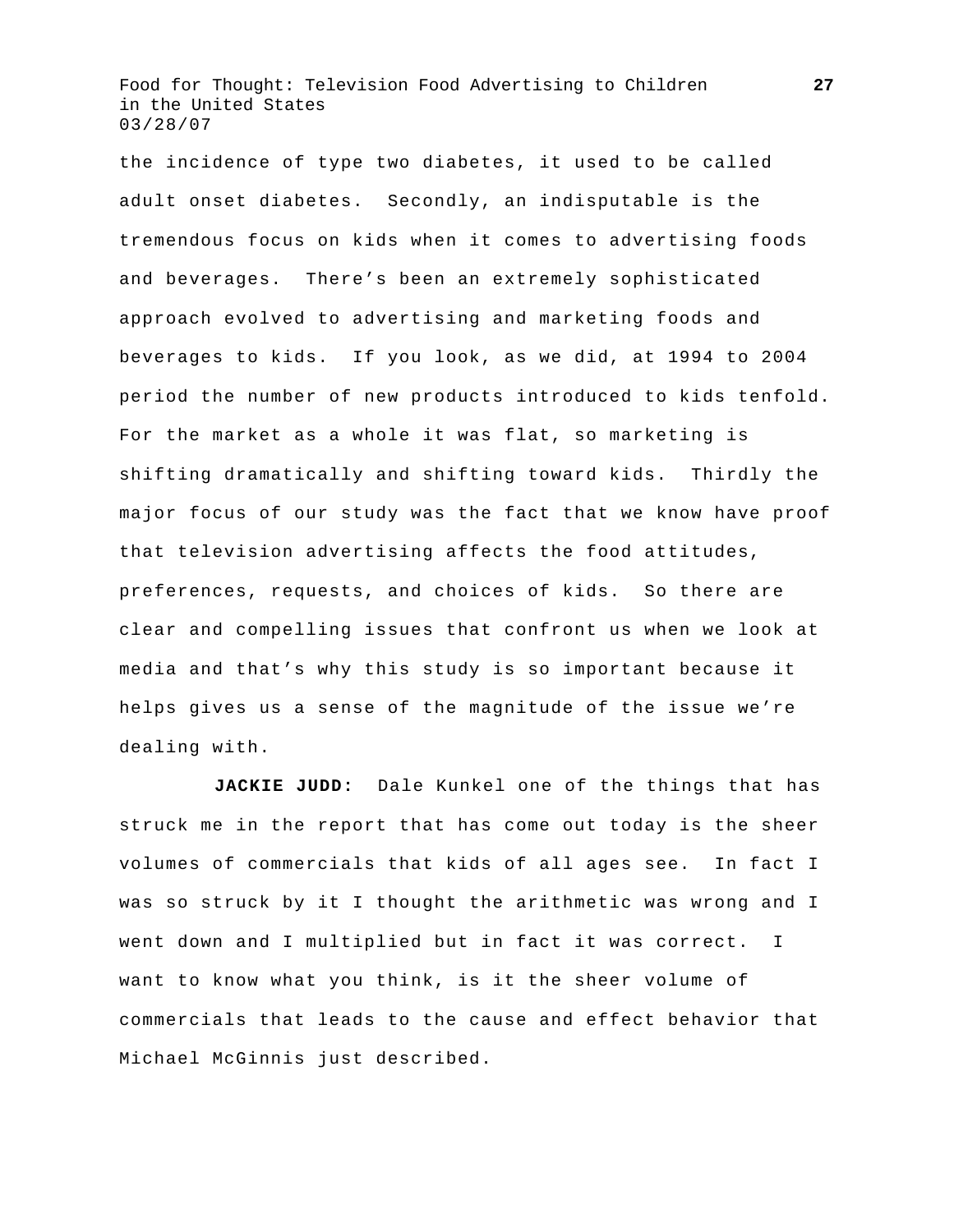**DALE KUNKEL, PhD:** It's a nice focus Jackie because what you have is the way in which media impacts children the most is a slow cumulative drip, drip, drip. It's the way it works if you're talking about the effects of TV violence on youth, it's the way that it works if you're talking about sexual solmization, other topics that people interested in kids and media are concerned with. It's the same way that it works for advertising. We have experimental lab studies, we have lots of them, over 100 that show what's the impact of individual ads. What this study does, and this study is a content study but you only do content studies that have really compelling implications when you can ground them in previous effects research. We know from these lab studies what happens with individual messages now imagine that you have to magnify the impact of that individual lab study thousands and thousands of times based on the exposure level that kids have. I think that's the concern. You see I think a really nice point that Vicky made is the imbalance between the thousands of ads that kids see for food products, which are predominantly products that are not healthy when consumed in abundance and the pro social messages that we're conveying to children, exercise more, eat more healthfully, the imbalance I can't calculate that number but I'll guarantee you that it's 100 to one of more. PSAs can have an effect but until we've got a level playing field they're not going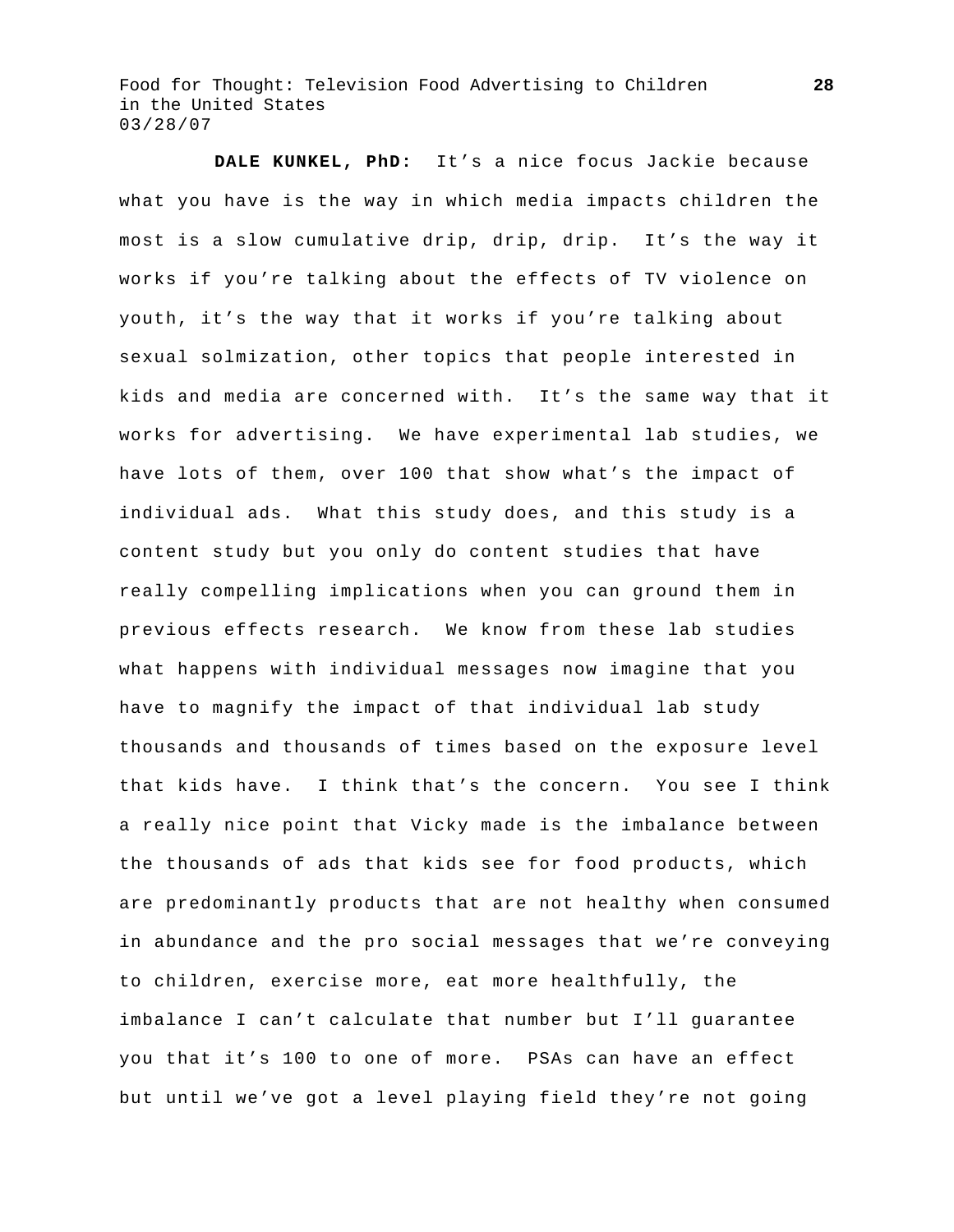to be the answer. The answer is going to be changing the product profile of the products that are marketed to children so that they are promoting health food products to children.

**JACKIE JUDD:** Nancy Green, Senator Brownback said in his remarks, if it's not working why would they be spending the money? Meaning food manufacturers. So I'd like to ask you what is your view of the impact of marketing on childhood obesity and on choices kids are making.

 **NANCY GREEN, PhD:** If we take a step back and look at PepsiCo that I represent, I first would like to say in listing our brands we had a couple brands that didn't get listed I'd like to mention like Quaker and Tropicana and Dole beverages. If you look across our portfolio and our marketing, only less than one percent of our total marketing dollars are toward children's marketing. If you look at the company wide it's not a huge effort that we spend toward marketing to children.

**JACKIE JUDD:** What does that translate into dollars?

**NANCY GREEN, PhD:** I don't have the exact dollar, as a percent of our marketing budget. In looking at that, I would say too, that I think this was a very good snapshot of 2005. If you look at some of the things that we've done since that period in time. We've been involved in identifying products that meet criteria that are based on authoritative statements from FDA and then institute of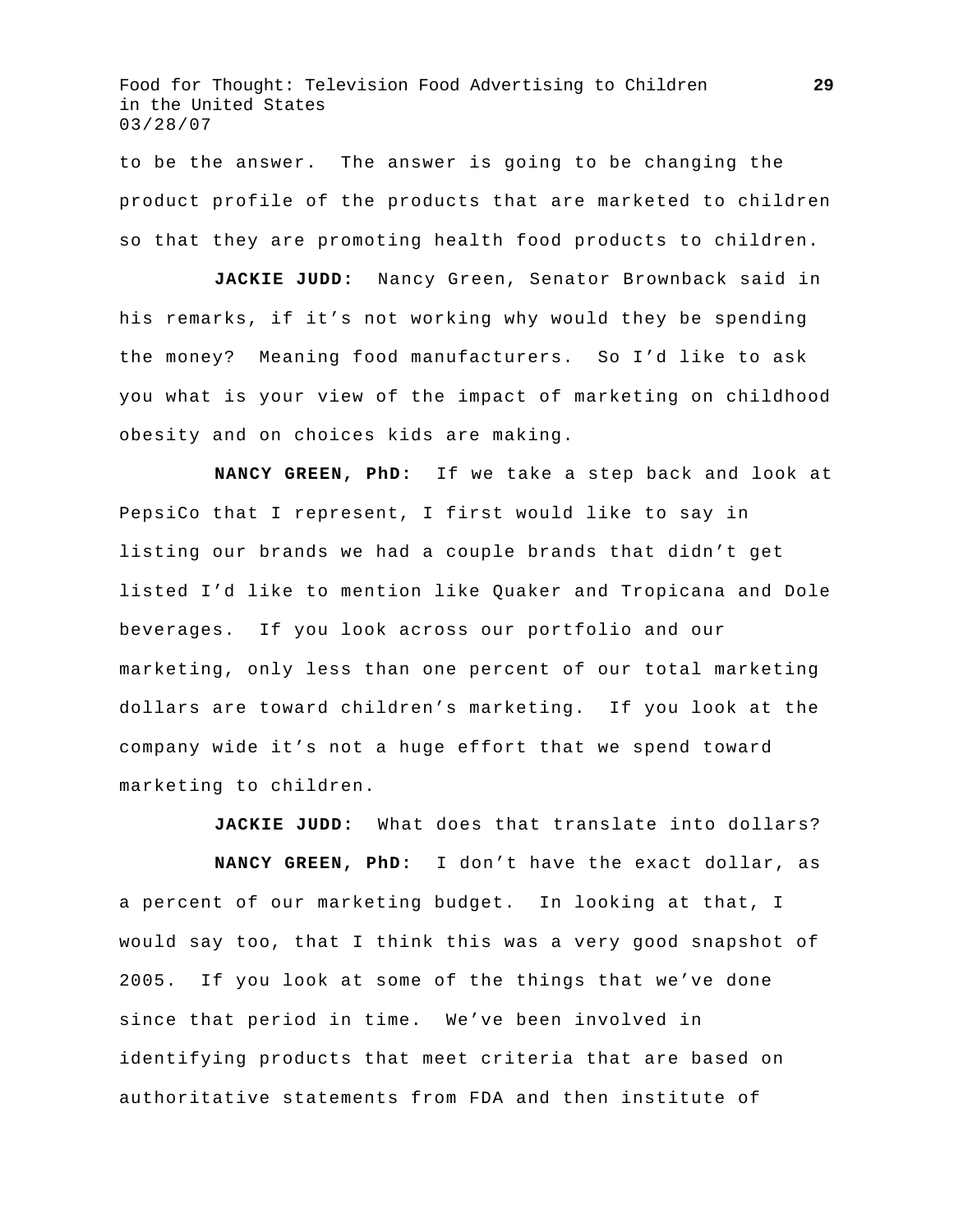medicine. We've identified those products with a logo on our package and those are the products that we know focus on advertising to children. In 2006 we had 50 percent of all of our ads that went to children had to have qualify for our Smart Spot logo. We will be moving about that this year, so we are moving to advertising our healthier products.

**JACKIE JUDD:** But I don't think I have an answer yet to the question I asked. What is the link that your company sees between advertising and subsequent choices?

**NANCY GREEN, PhD:** That's a hard question to answer. You do look at ads when you test ads to see if they are effective in getting children's attention. But we focus more of our ads on adults so some of the ads for children have very little research behind them. It's not like our advertising program for adults.

**JACKIE JUDD:** Lee Peeler I want to turn to you know as Vicky mentioned before, one reason the initiative that you represent here today was formed as because of the report that came out from the Institute of Medicine. Can you lay out for us what kind of agreement the food companies that have joined this initiative have come to?

**C. LEE PEELER, J.D.:** Sure I'd be delighted to and thanks for the opportunity to talk to you today. The first thing to say is the initiative was formed by eleven of the nation's largest food manufacturers. They represent about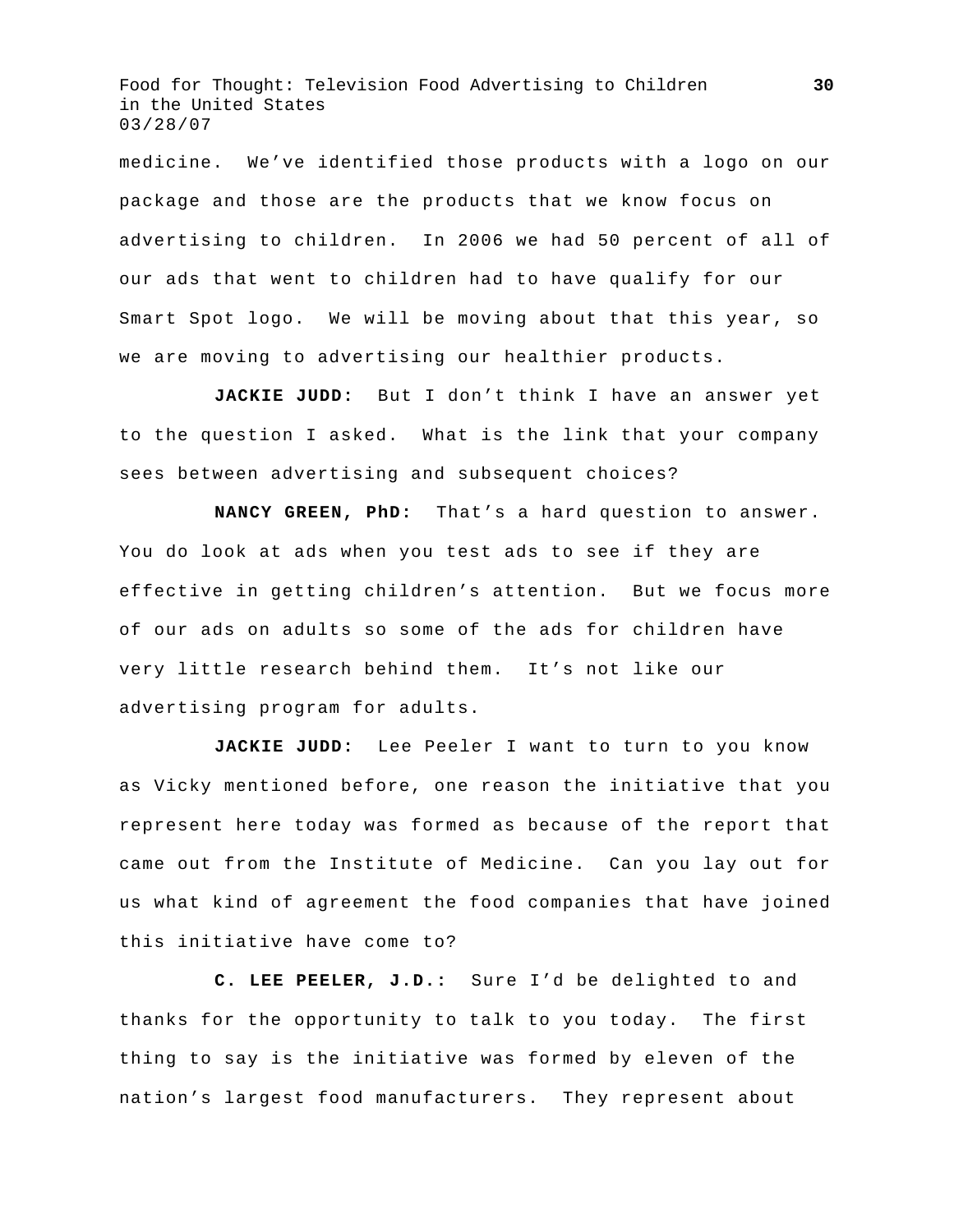two-thirds of television advertising dollars that are directed to the kids. The focus on the program is on advertising that is primarily directed to kids under 12 and it has a set of core principles that everybody who participates in the program has to meet. The primary core principle is that each company that is participating in the program agrees to develop a plan to devote at least 50 percent of its advertising to promoting either healthier products as defined by government or scientific standards or healthier lifestyle messaging. There's the core piece of the pledge. There's some subsidiary undertakings that each of the companies have company; one is no marketing in elementary schools at all. The second is no product placement in editorial content. The third is dealing with interactive games the companies have agreed to either have those games relate to better for you product or to include the healthy lifestyle messaging component of the core program. And the last is with respect to licensed characters, they've agreed to reduce their use of licensed characters or use the licensed characters for products that meet either the healthier product or messaging criteria.

 Now what's really unique about the program is that it builds on the work that's already been done by a lot of individual companies. It brings the companies together. They will submit pledges to the program, which is going to be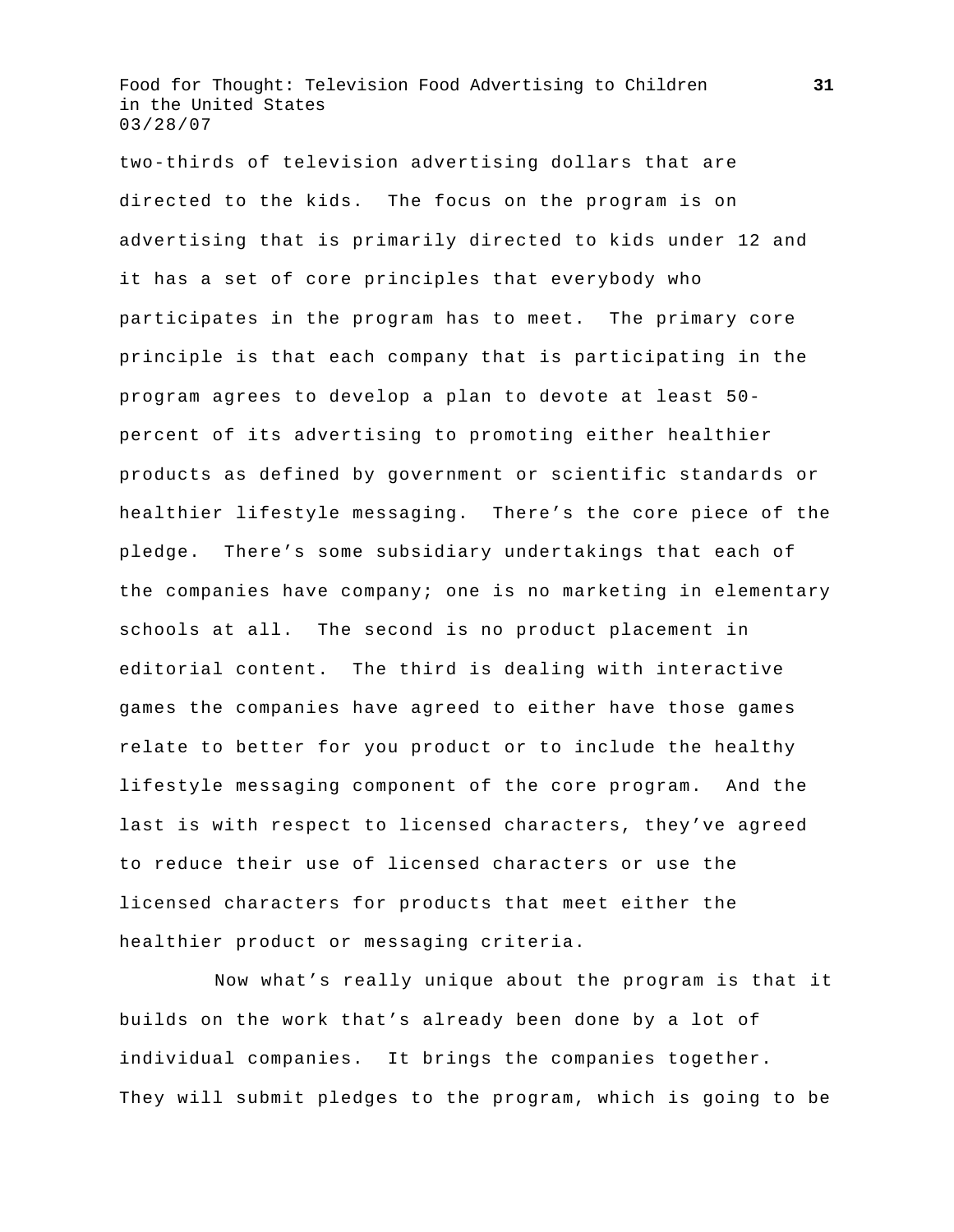administered by the Council of Better Business Bureaus. The program will check the pledges for conformance with the criteria, publicly post them so that everybody, parents, educators, advocacy groups will know exactly what they companies have undertaken. The big addition here is that the Council of Better Bureaus organization that I'm associated with will actually monitor the implementation of those pledges and annually report on whether the companies have complied with their pledges or not.

**JACKIE JUDD:** This was announced late last year. The companies who are members have I think between six and nine months to submit their plans. So what kind of timeline are we talking about for when significant changes will begin to show up on television?

**C. LEE PEELER, J.D.:** Well we're hoping to have the pledges out and public this summer or early fall. Each of the pledges will have an implementation period. I don't have a specific date right now. I can tell you that some of the companies are already implementing some of these policies just as Nancy talked about and Kraft is already doing it and other companies are developing their policies.

**JACKIE JUDD:** Is there an end date by which the companies have to show some changes on television?

**C. LEE PEELER, J.D.:** They're going to have to show some changes on television in the plan that they propose.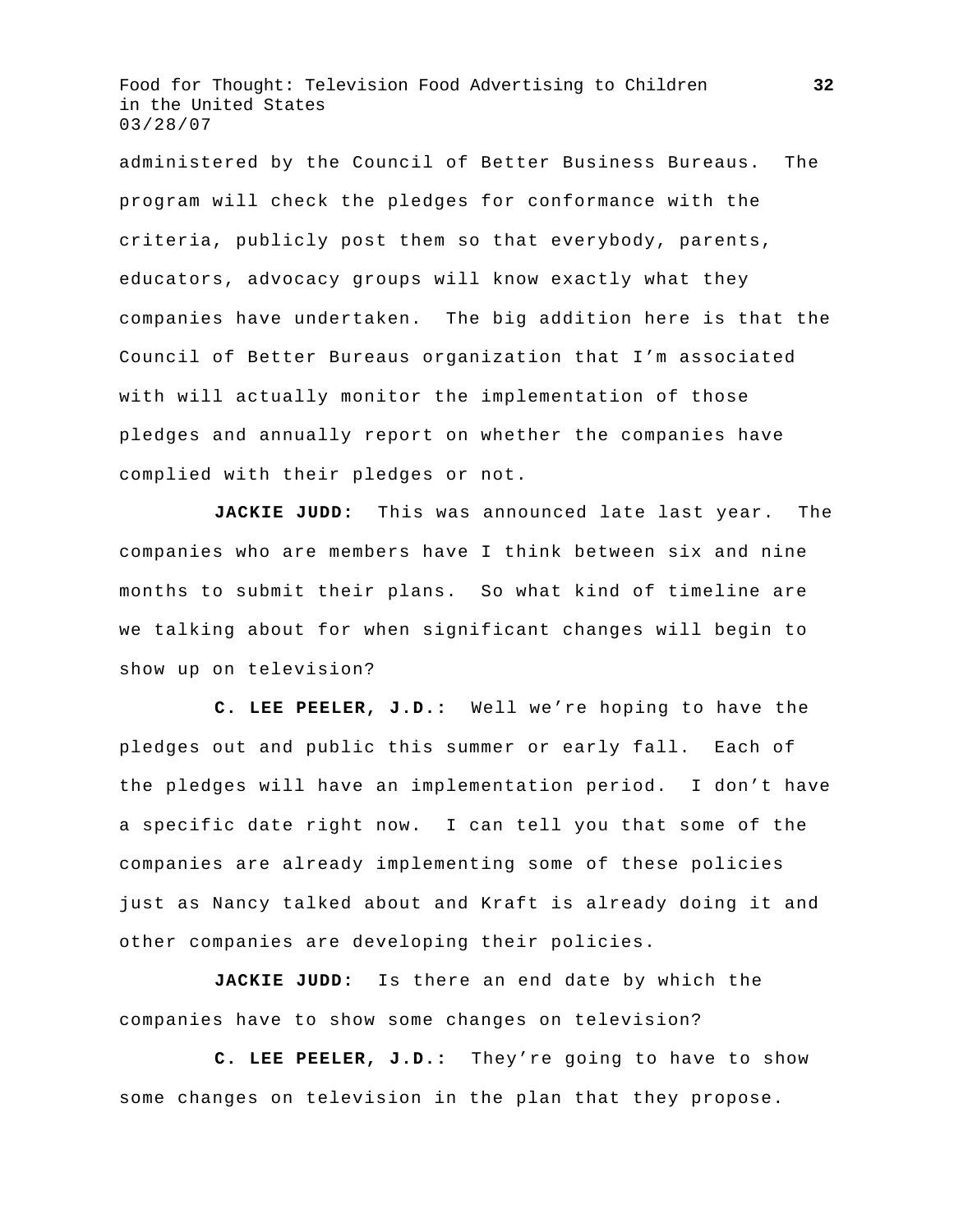We've agreed that at the end of three years we'll go back and review the plan, review the whole program to make sure that we are getting the results we want to get.

**JACKIE JUDD:** Margo Wootan, on the face of it a 50 percent shift in the way food advertising is presented to children and teenagers sounds radical. Is it?

**MARGO WOOTAN, D.Sc:** Looks good on paper but in reality I think what we'll see are candy bar ads with physical activity messages in them. What the Kaiser Family's study shows today is that self regulation isn't working. There's a tremendous amount of marketing aimed at kids, a lot of it is for food and the food advertising is almost exclusively marketing unhealthy products to kids. We know it works, both from the IOM study and from industry investing so many resources. And what the industry has proposed so far is really a mixed bag. I think a few individual companies have proposed changes to their marketing practices that are meaningful and I applaud Kraft and the Disney company and a few other, very few other companies for what they're doing. We were very excited when the self regulatory agency, the Children's Advertising Review Unit said that they were going to update their guidelines for marketing to children. And then what CARU proposed is meaningless. They hardly changed the guidelines at all. This is the first update they've done in 30 years and all they did was tinker with some minor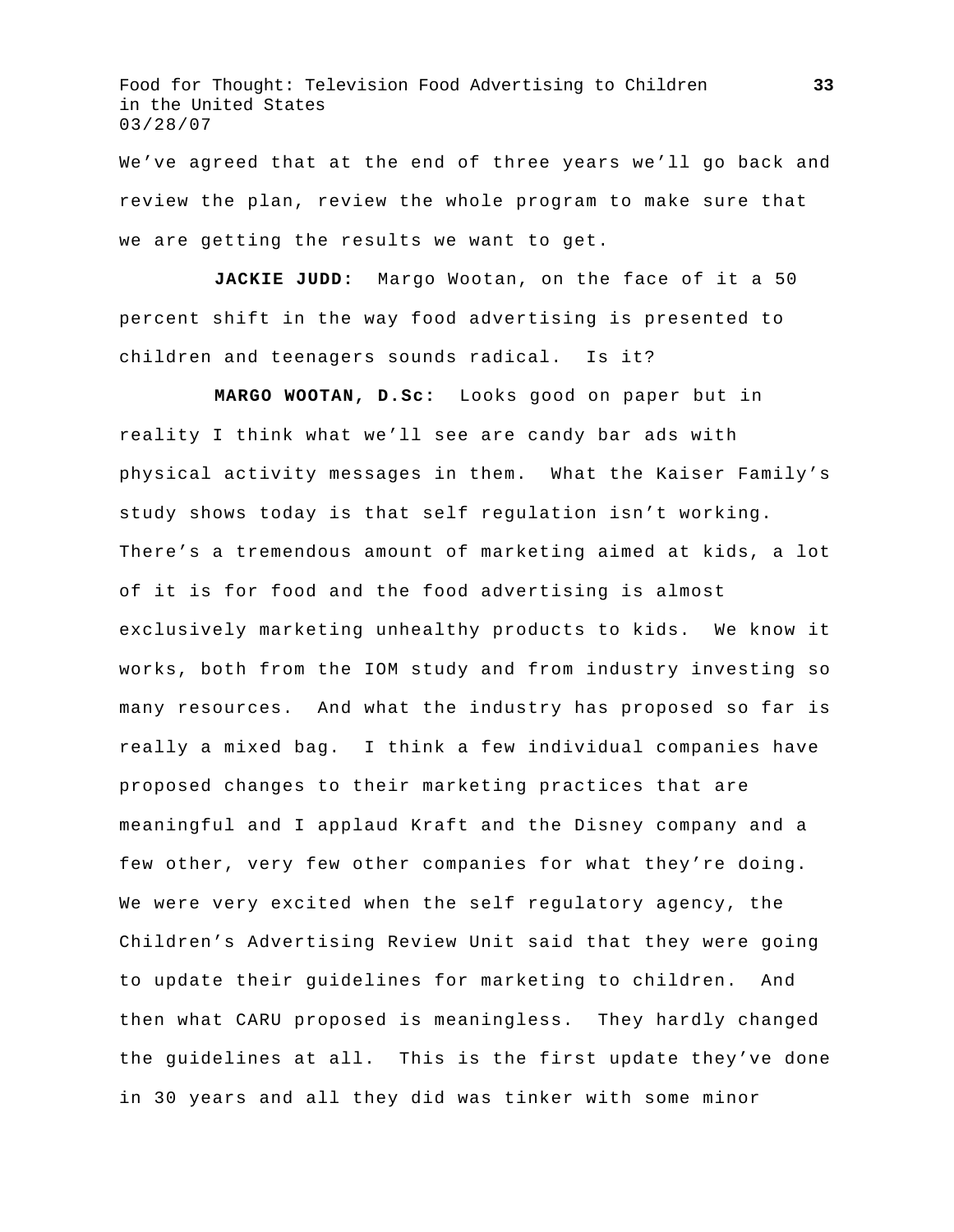issues. And while what Lee talked about with the CBBV initiative sounds promising it's a step back from what many individual companies are already proposing. The biggest concerns are what the nutrition standards will be and the second big concern is that it's only going to apply to 50 percent of the marketing. That doesn't mean 50-percent are going to be health food ads and the other 50-percent are going to be strong messages encouraging kids to be physically active and to eat healthier diets. We've seen the kind of PSAs that the industry has come up with and they're not motivational messages that get kids to eat better and be physically active; they're Ronald McDonald riding a bicycle through a garden. That doesn't do anything to encourage healthy eating or physical activity. I'm very concerned that the industry is not as serious about self regulation as they are.

**JACKIE JUDD:** Lee and Nancy do you want to respond to that?

**C. LEE PEELER, J.D.:** Yes.

**JACKIE JUDD:** I thought you would [laughter].

**C. LEE PEELER, J.D.:** There are two different views of this. One is the view that CSBI has taken which is this is not going to work. And the second is the view that other people have taken which is let's see. Let's challenge this group to put in place a plan that will work. I think that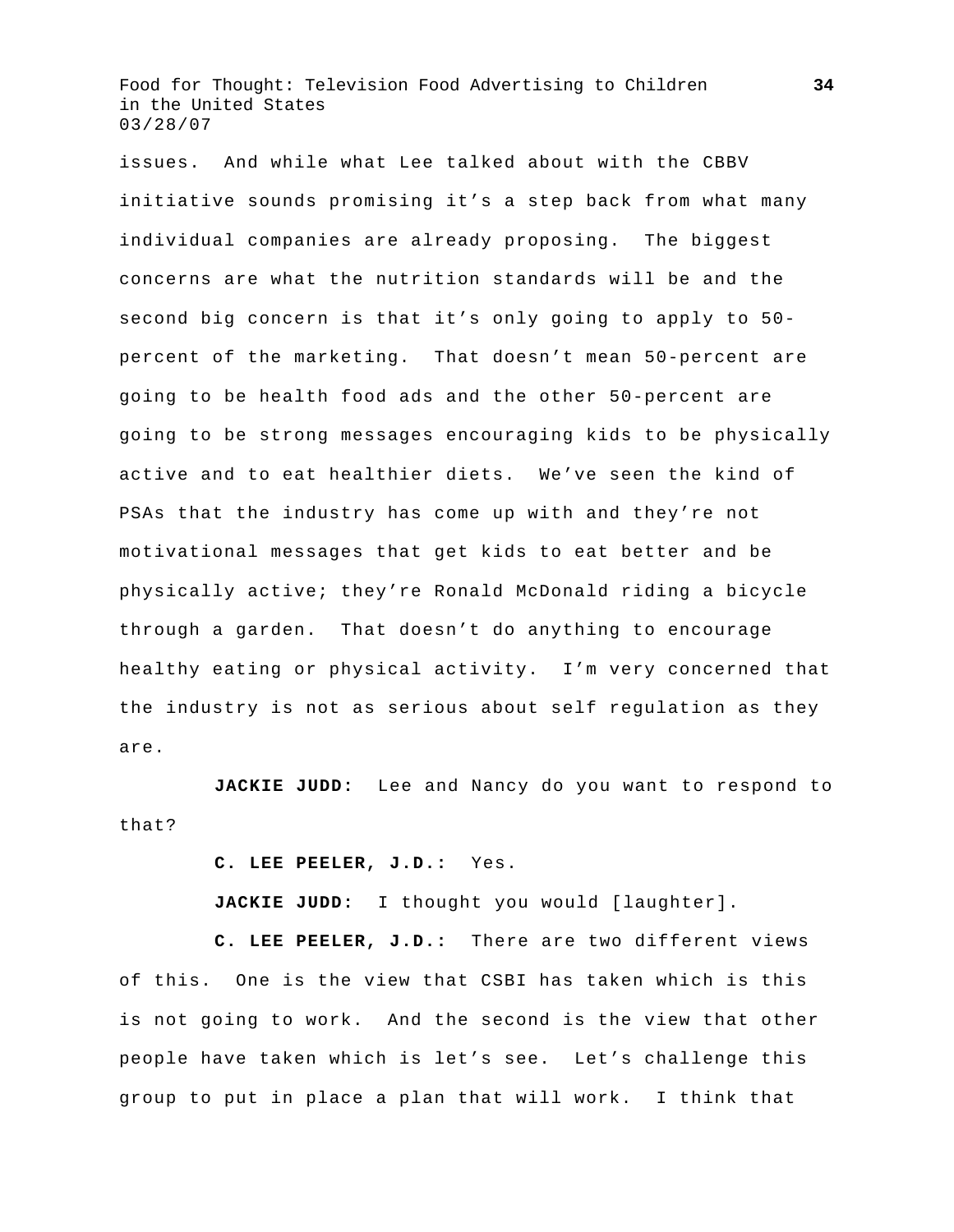that second view is the best view. To say that self regulation has failed when we haven't started I think is consistent with the first view. The Children's Review Unit looks at questions of how products are presented. Are they presented truthfully. The revised guidelines say things like don't show kids overeating. Don't disparage foods recommended to be eaten more often. So that's the product presentation side.

 Self regulation hasn't before addressed the question of what products are advertised to kids. This is a first effort by the industry to do that. I would say give us a chance to see what we can do. Absolutely showing Ronald McDonald riding a bicycle or anybody else riding a bicycle is not going to be enough to meet the health messaging criteria of the program. It's got to be a clearer message from the ads.

 One other thing, no company is going to step back. The companies who have done a lot are going to be building on their program.

**JACKIE JUDD:** You provide a baseline. They can exceed that.

**C. LEE PEELER, J.D.:** They can exceed that. We expect many of the companies that are participating to exceed that. The program expressly contemplates that the criteria will change over time. Again we're getting started. It's an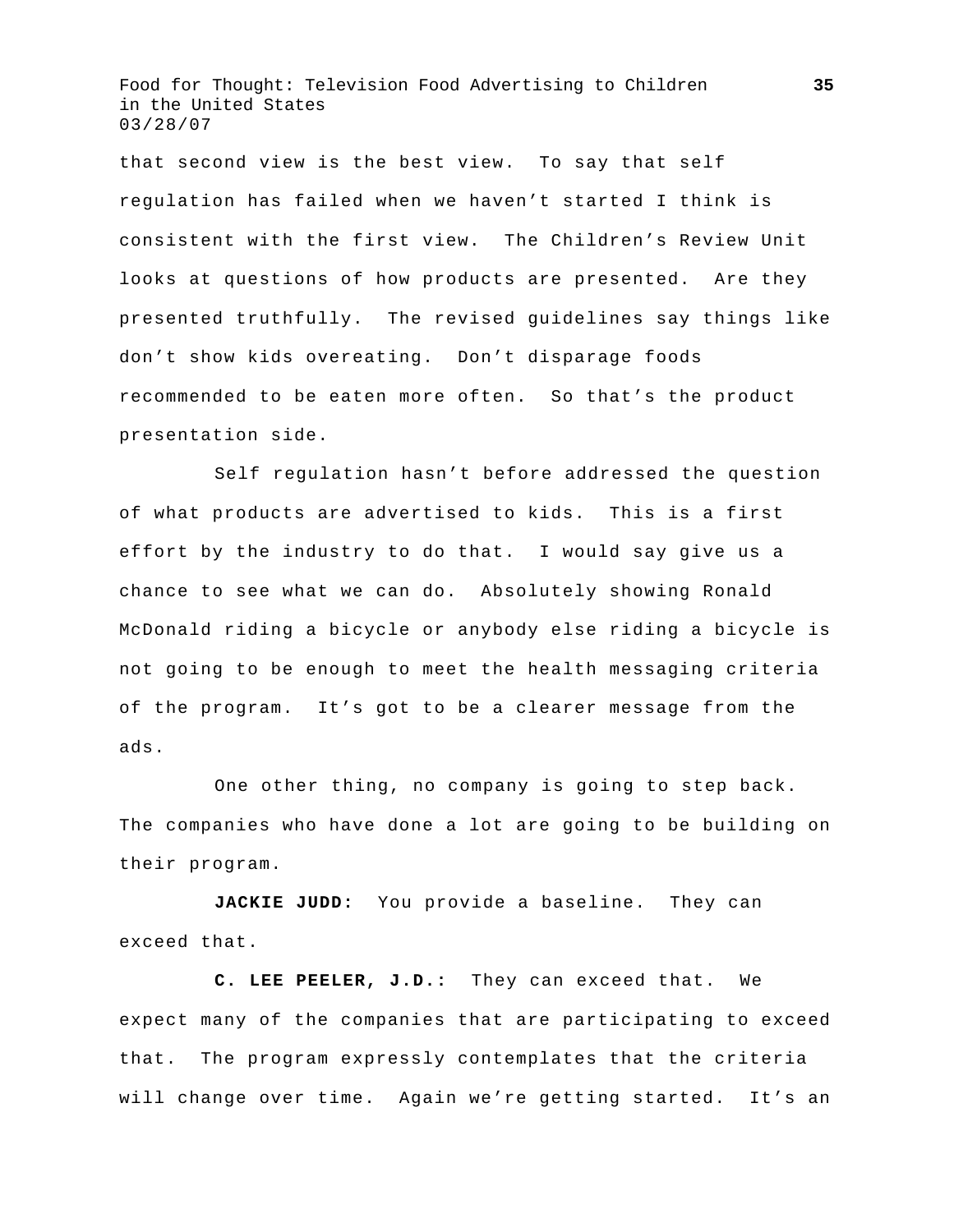initiative, it's going to be transparent, it's going to be accountable. I'm sure that everybody in this audience and particularly Margo will be commenting on what we do.

**NANCY GREEN, PhD:** And Jackie just to build you on what you said, I think from an industry perspective we do look at the 50-percent as minimum. Different companies are at different places as far as where they can go and how fast they can go but certainly none of the then companies that signed up are going to go and take a step backwards and we'll all be challenged to go beyond where we are today.

**JACKIE JUDD:** We have a representative in the audience from the Association of National Advertisers, Dan Jaffey [misspelled?] and I'm wondering if you would like to stand up and perhaps respond to some of what Margo Wootan had to say. Also describe to the audience what your industry feels its responsibility is in this arena of food advertising to children?

**DAN JAFFEY**: I very much appreciate this opportunity. I want to congratulate the Kaiser Family Foundation and Senator Brownback who are part of that task force as well for these efforts. The key thing to understand in my view is that the advertising community, the total advertising community, the total food community is tremendously committed to taking major steps, unprecedented steps to respond to the obesity problem. There is no debate in our community about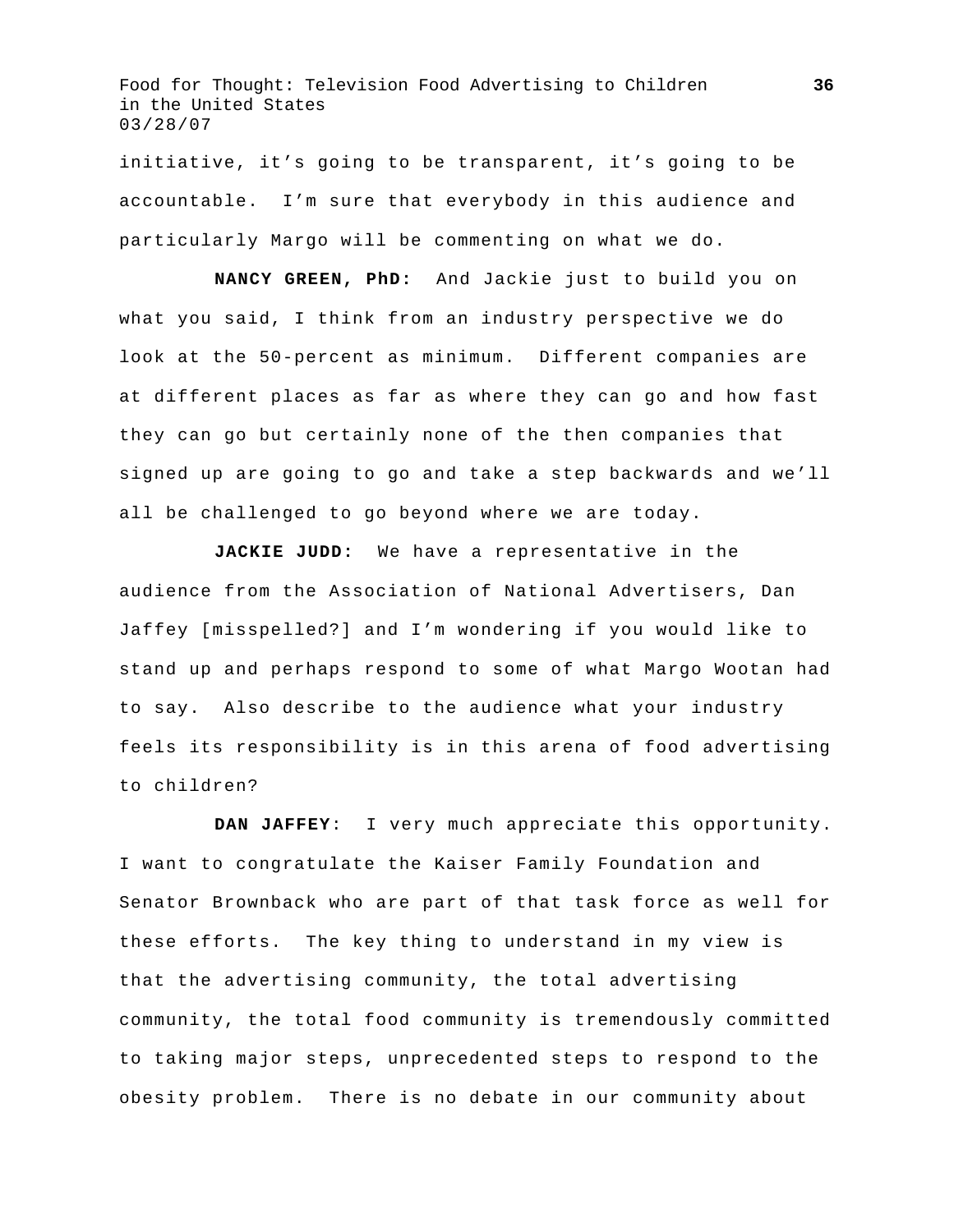the need to try to help society to come to grips with this problem. What I find would be a false message out of this meeting is if we look at 2005 and say that's the current picture. The purpose of the study is to paint a picture of the current landscape of food advertising to children on TV. The current landscape is dramatically changed. Billions of dollars have already been spent by the advertising community and Mary's office may – if you'll here to talk about what's happened in the supermarket area.

 Let me talk about the restaurant area, there's been an enormous transformation already, not next year, not two years from now, but already in providing many new options. If you start talking about cereals or if you start talking about quick service restaurants you have to actually look at what is in the market place. Also there's been an enormous growth since 2005 in regard to public service advertising, over 270 million dollars, that would put that almost at the level of the top 100 products; 270 million dollars has been spent on public service advertising out of the Advertising Council and that is only increasing. There are new programs that are about to roll out. I think you should really sit back and think about what the numbers are involved for these 11 companies you've been told—I'll stop in one sec—there are 11 companies two-thirds of all advertising to kids, half of that going to messages that are not anything but health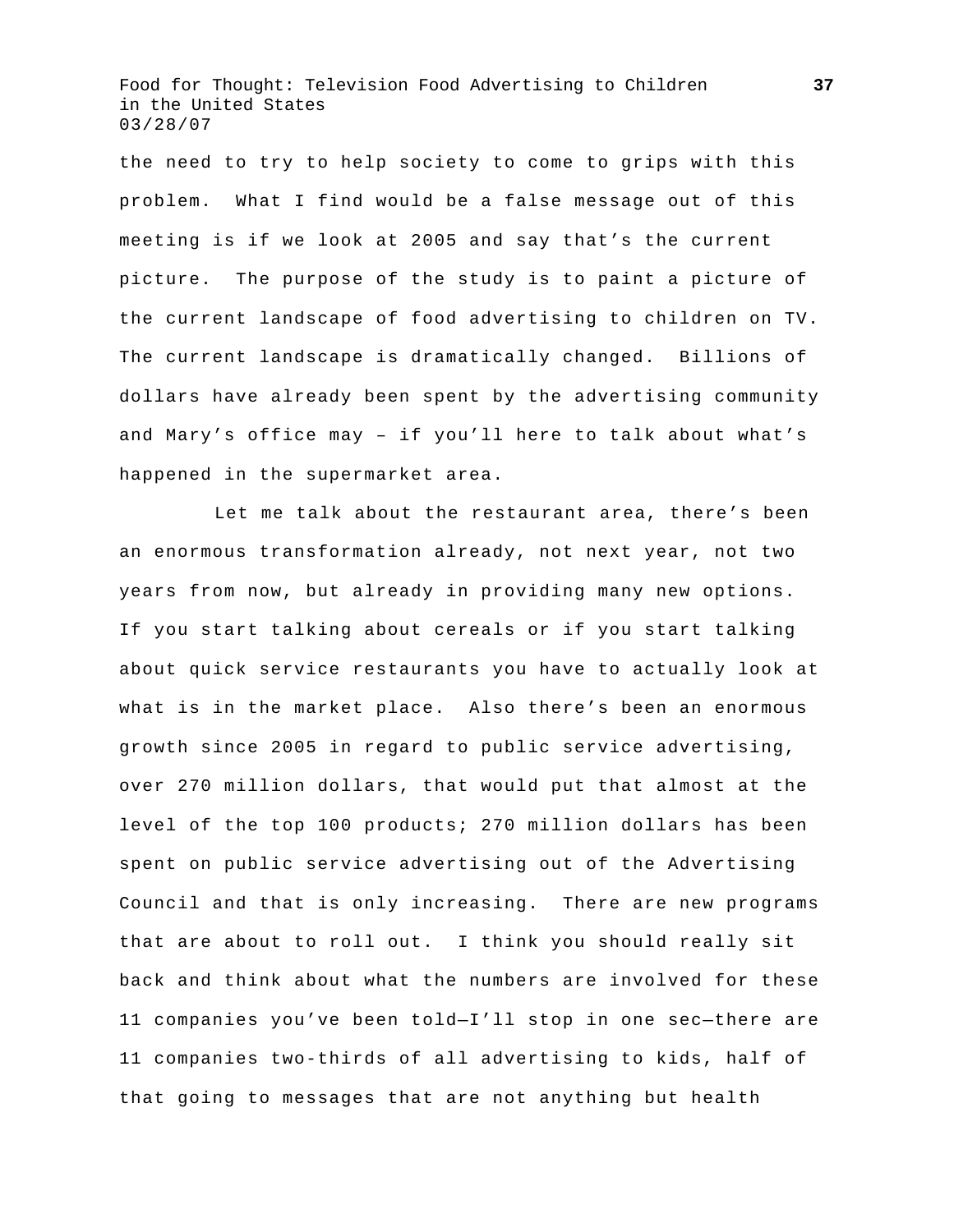messages or physical education messaging. Think of the dollars that that includes. The government could not, whether anybody wanted to or not, could not dragoon that kind of money to go to that sort of activity. This is the biggest effort by the advertising community in history. Thank you.

**JACKIE JUDD:** Thank you Dan. Vicky, I think that you should jump in here now because Dan was suggesting that the snap shot this report today presents it is not current.

**VICKY RIDEOUT, MA**: Well it is from 2005, there's always a little bit of a lag whenever you do any kind of research to go through and do all of that coding and we would be happy to update and we're going to look forward to updating it. I think we'll wait for Lee's initiative to be fully implemented, some companies are taking some steps. Others haven't even announced what steps they're going to take or what timeline they're going to take them on.

 With regard to the increase in public service advertising though I think we also need to recognize that at the time we did this study the Verb campaign was still on the air. That's the Center for Disease Control's campaign something like 100 million dollars of paid advertising time behind it. That has now been de-funded and now it's off the air. I'm not sure that there's more public service advertising on the air now than there was at the time.

**JACKIE JUDD:** Michael McGinnis you wanted to jump in.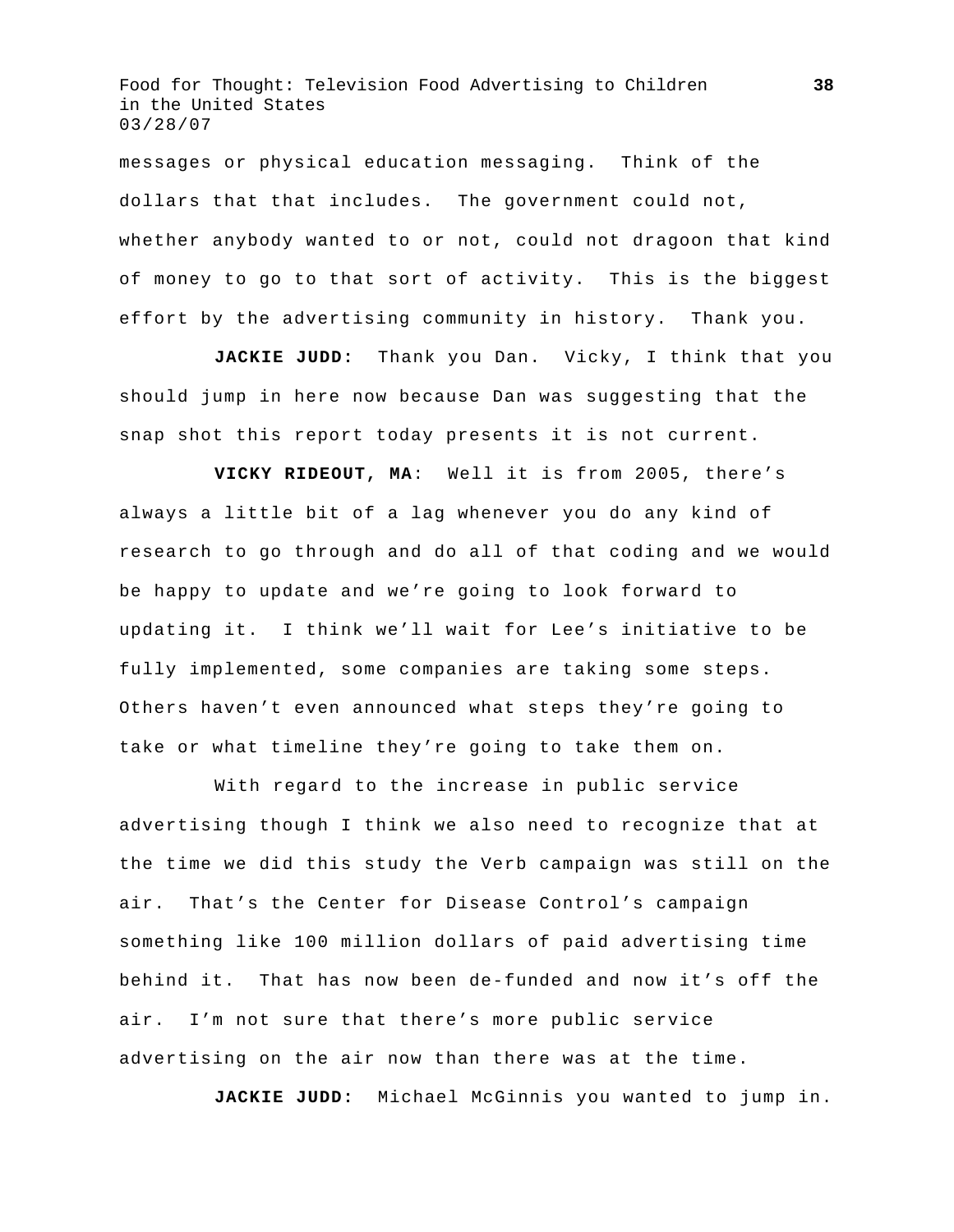**J MICHAEL MCGINNIS, MD, M.P.P:** I'd just like to comment a little bit on the initiative. I think there's good news and other news with respect to the initiative. The good news, and I don't think we can underscore this enough is that everybody is on the same page. Everybody says this is a problem and everybody says we have to move in the right direction. And everybody actually has a pretty decent sense of what that direction ought to be, so that's very good news unlike some other circumstances. The other news with respect to the initiative itself, and I'll comment primarily as a reference point from the IOM study's perspective is that there are some additional emphasis that can be given in the initiatives relative to our recommendations and I'll just mention three or four items.

 First of all we would like to see and recommended not just individual standards from individual companies but consistent standards across the industry in order to improve the quality and the sustainability of the message, not just to be just developed by industry, it should be a cooperative effort by industry, government, and the scientific community to ensure the integrity of the work. Secondly the magnitude of this shift, even though we in the IOM committee didn't state specifically what the level of shift ought to be it was very clear that the shift ought to be to greater than 50 percent and really in terms of our discussions more like 75-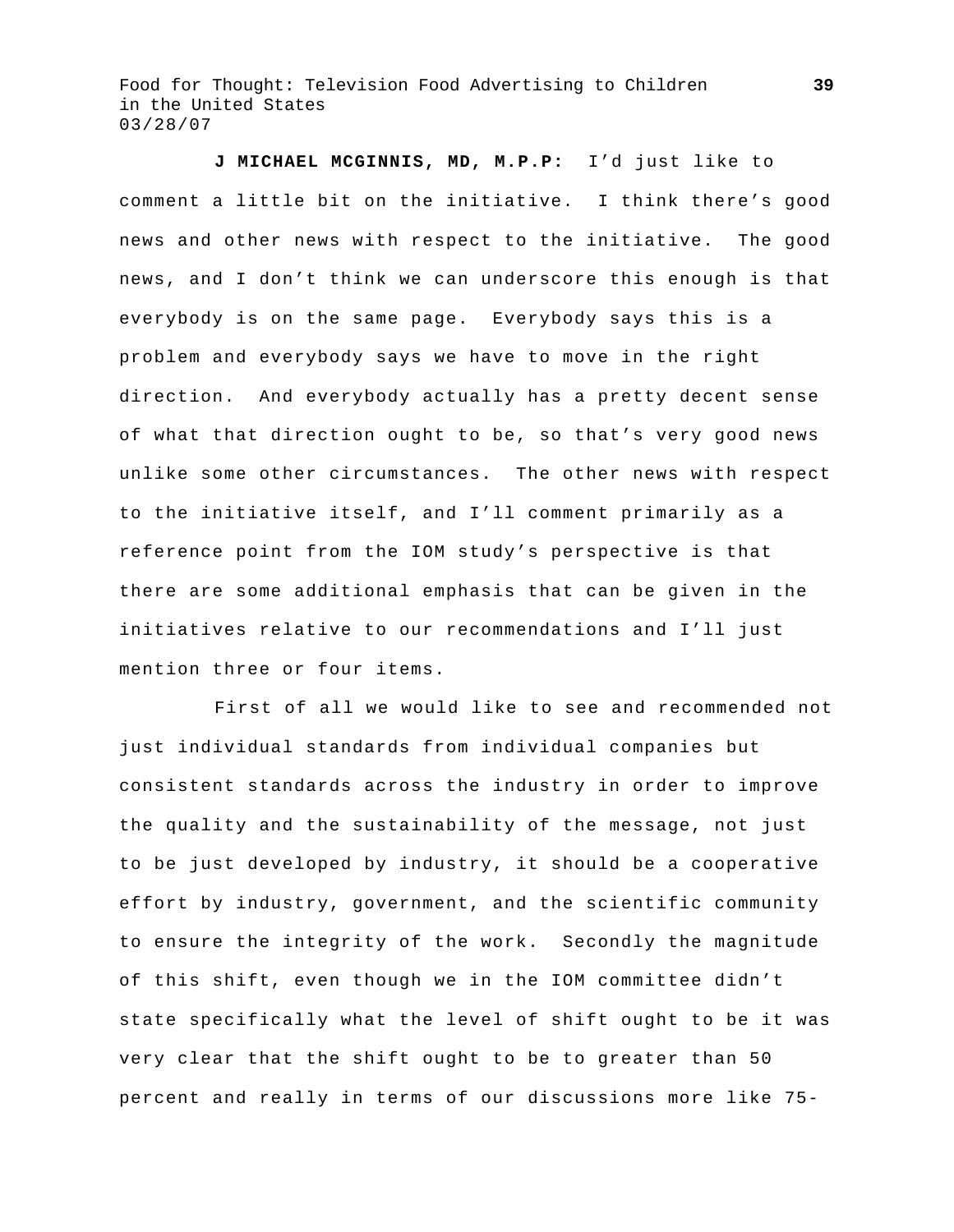80 percent of the focus in these ads targeted to kids that focus on healthier foods.

 Thirdly we recommended and feel strongly that no licensed characters should be used at all for advertising what is termed as unhealthy products. If they're used they should only be focused on health promotion activities.

 Lastly on this issue of social marketing the positive ads, that may be run by companies or others, this is a very important effort. The magnitude of the ads you've heard and you've seen the nature of the ads. The only way that we can use advertising to shift children's behavior is if we have a sustained large scale social marketing campaign. This can be done by a fund, there's not reason that the monies that the industry says that they're going to put into this kind of work can't be put into a neutral fund and paired with government funds in order to allow this kind of capacity over time.

 The notion of whether we're talking about 2005 or 2007 really is a moot point. Because what the data are for is track progress.

**MALE SPEAKER**: Michael is merciful because our committee for the national academies had 18 recommendations and he didn't give you all of them. He hit the highlights. I want to focus us on what I think and I know I suspect Michael agrees with me is the most important of our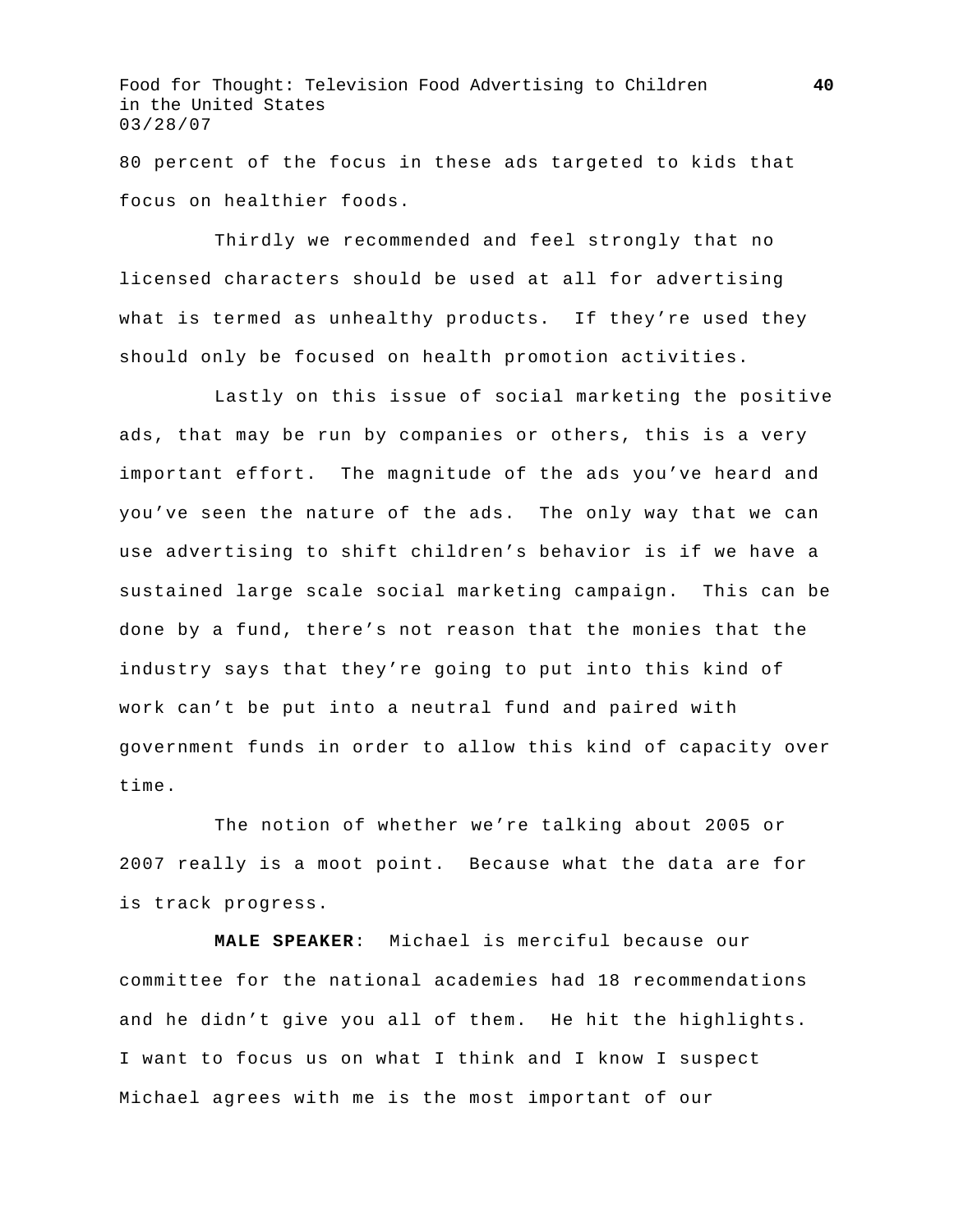recommendations. For me the most important recommendation is the one that says that within two years time from the release of that report which was the first quarter of '06 that the national academies expects that we would see at least, a balance between healthy foods marketed to children and the non-nutritious or less health foods that now dominate food marketing to children. We were really uncomfortable with such a recommendation because no one who is advocating for children wants to suggest that it's okay for half of all of the ads that kids see year in and year out to be for foods that aren't healthy for them, but we're sensitive to the fact that we need to make some progress in incremental steps. That number one recommendation in our report is going to be the focus of the policy debate here and the thing that I find makes me a little nervous is that the commitment that we have from the food industry initiative here says that we'll devote half of our advertising to either healthy food or healthy lifestyles. That can be fulfilled with no change whatsoever in the configuration of products that are advertised to children. We can come back two or three years from now. They can have done everything they've committed to and that pie chart is still going to look the same with the sugared cereals and the fast foods dominating.

**JACKIE JUDD:** But put in the context of perhaps a healthy lifestyle. Is that what you're suggesting?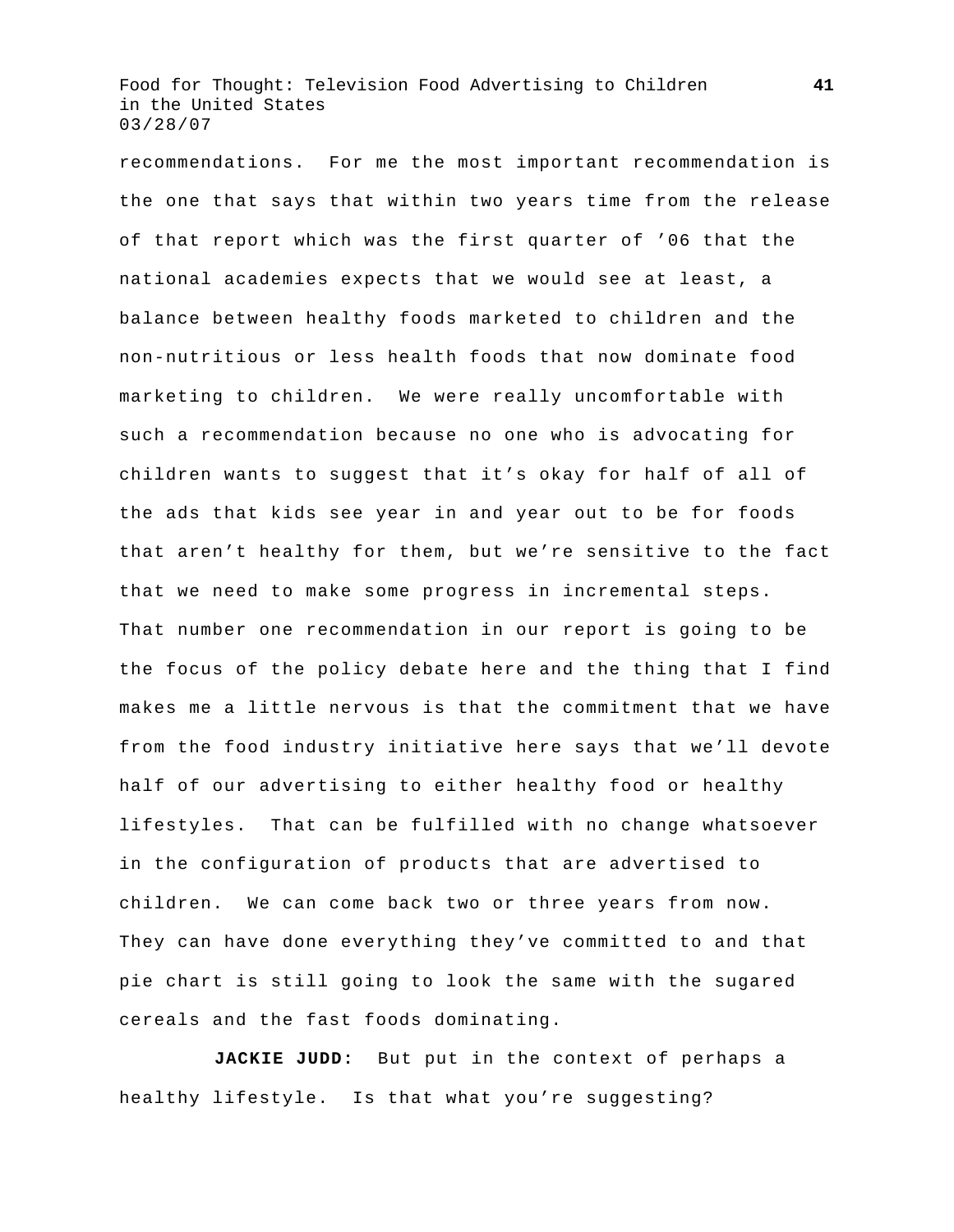**DALE KUNKEL, PhD:** Yes, yes that's my worry. Because if you have the kids on skateboards eating Big Macs then that's okay and we saw some ads like that that would qualify already in the videotape. So while I agree that it's wonderful to see the industry is sensitive to this issue and moving in the right direction I want to be really clear that I want people to think about and focus on the recommendations that came out of the IOM committee and to see it's not the most radical organization in this town [laughter] and I want to see if those recommendations are being fulfilled by the industry.

**MARGO WOOTAN, D.Sc:** Jackie can I? One other recommendation, Vicky the last time you released a report on food marketing to kids on Web sites Dan and I were up here on the dais together. One really terrific outcome from that report was that we agreed to work with the food industry to lobby for more funding for nutrition and physical activity promotion. We're now actually GMA and ANA and Nestle and McDonald's and a number of food companies along with the largest nutrition and physical activity coalition in the country, the National Alliance for Nutrition and Activity are actually lobbying together to try to get more funding for nutrition and physical activity promotion for parents and children. I think that was a really terrific outcome. I think one really important step we need to take to address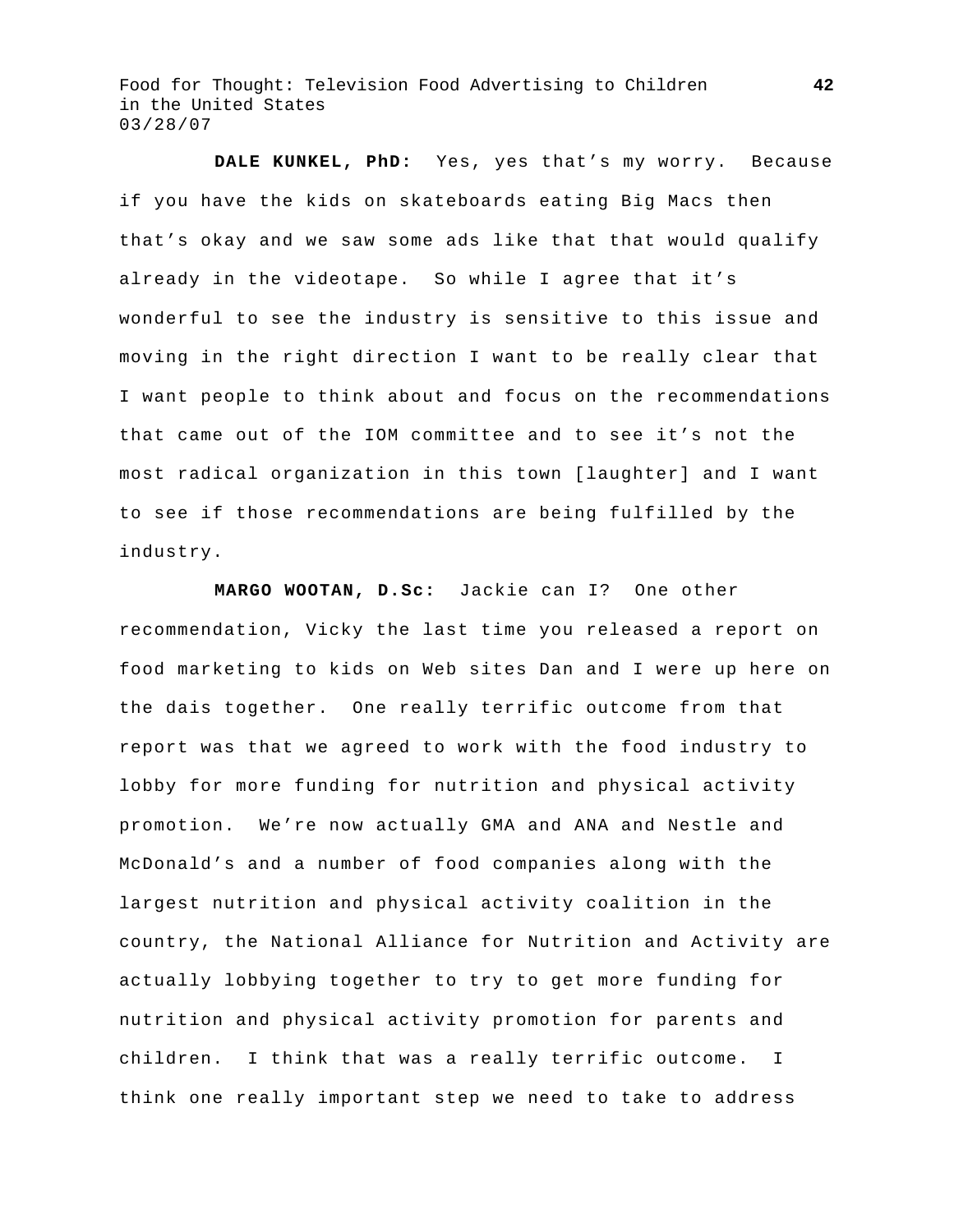this issue of childhood obesity and food marketing to kids is to address foods in schools. The industry has agreed to some voluntary standards which are quite reasonable. But if they're really serious about getting soda and sports drinks and other sugary drinks and junk food out of schools, they should make it real. They should agree to support Senator Harken and Senator Murkowski's [misspelled?] bill to ensure that those standards are enforced and agree not only to not oppose but to actually support getting soda and junk food out of schools once and for all.

**JACKIE JUDD:** Margo I want to ask you one question and then I'm going to turn it over to the audience for a few a moments. What is your expectation of how the epidemic of childhood obesity might different if this one piece of the puzzle did change significantly; TV advertising? Because there are so many other pieces, as you just suggested; online advertising, what's offered in schools, what's offered at home.

**MARGO WOOTAN, D.Sc:** I think that food marketing to kids is one of the most important issues that we need to address in terms of childhood obesity. I would say not just TV advertising, the CBB initiative covers a little more than that though not quite enough. The CARU guidelines cover all types of marketing. It needs to be not just TV but in school, on packaging, Web sites, cell phone, all the full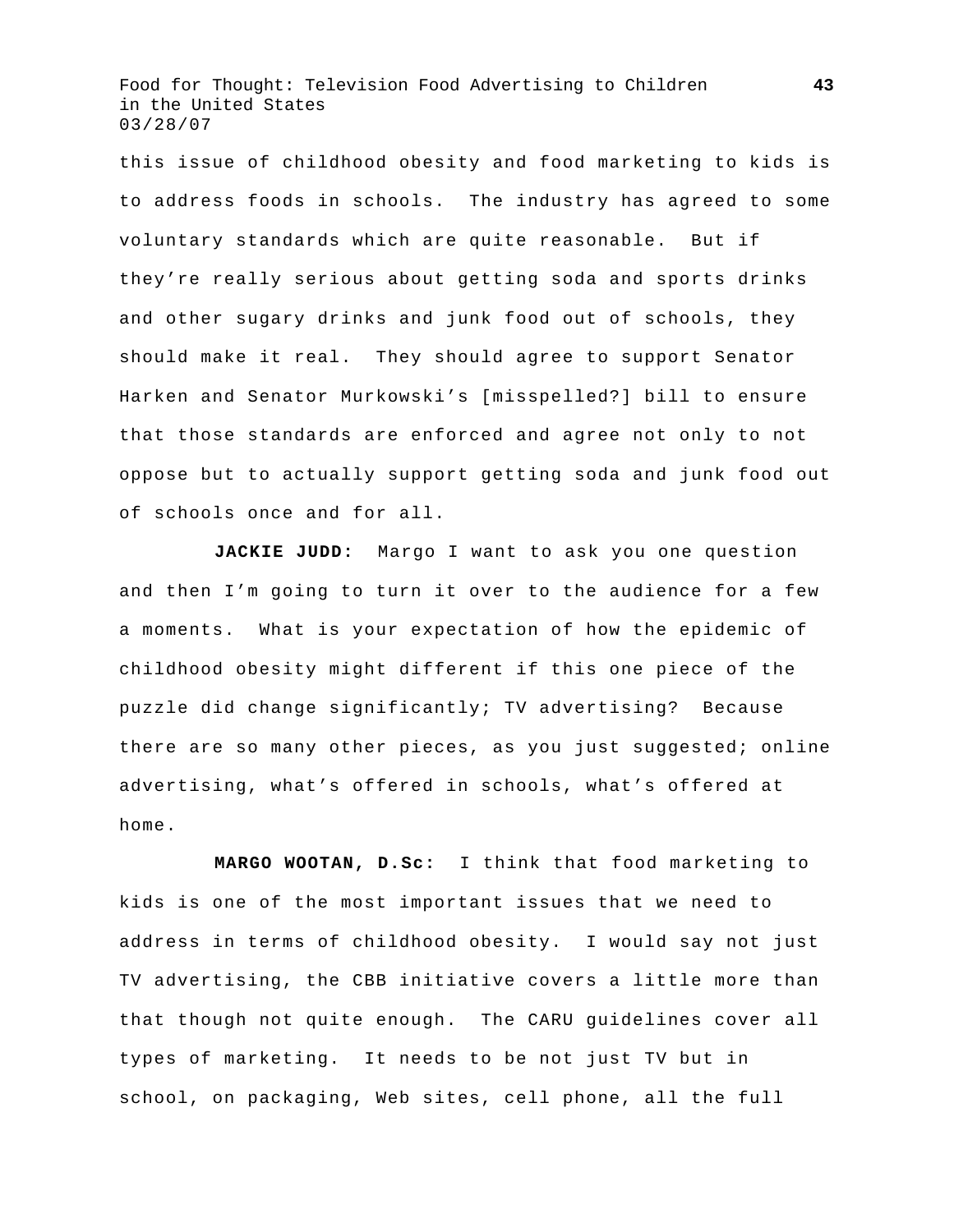range of marketing techniques that companies are now using to promote unhealthy foods to kids. What's important about it is it shapes the way that children think about food in a way that makes it almost impossible for parents to feed their children a healthy diet. I can deal with my daughter nagging me from time to time, and I do, and all parents do. The problem is that food marketing almost makes us parents out to be liars. That the kind of diet that we encourage our children to eat is light years away from the kind of diet that food marketers market as desirable to eat. The kids not only nag for unhealthy food, which we could deal with that, they expect that is the kind of diet that everyone else is eating and that they should eat. It has a tremendous impact on the way kids think about food and what they expect to be fed not only by their parents, but by schools, by aftercare programs, by daycare centers, by everyone who feeds children.

**JACKIE JUDD:** I'd like to open it up to the audience now for questions. I will ask all of you to wait until the microphone is your hand, stand up, identify yourself, and your affiliation. I know there are some reporters in the room who are on deadline so I'd like to go to a couple of them first if possible.

**IRA TENOWITZ:** Ira Tenowitz [misspelled?] with Advertising Age, sort of a two part question; one how do the numbers compare with the numbers that came up and have been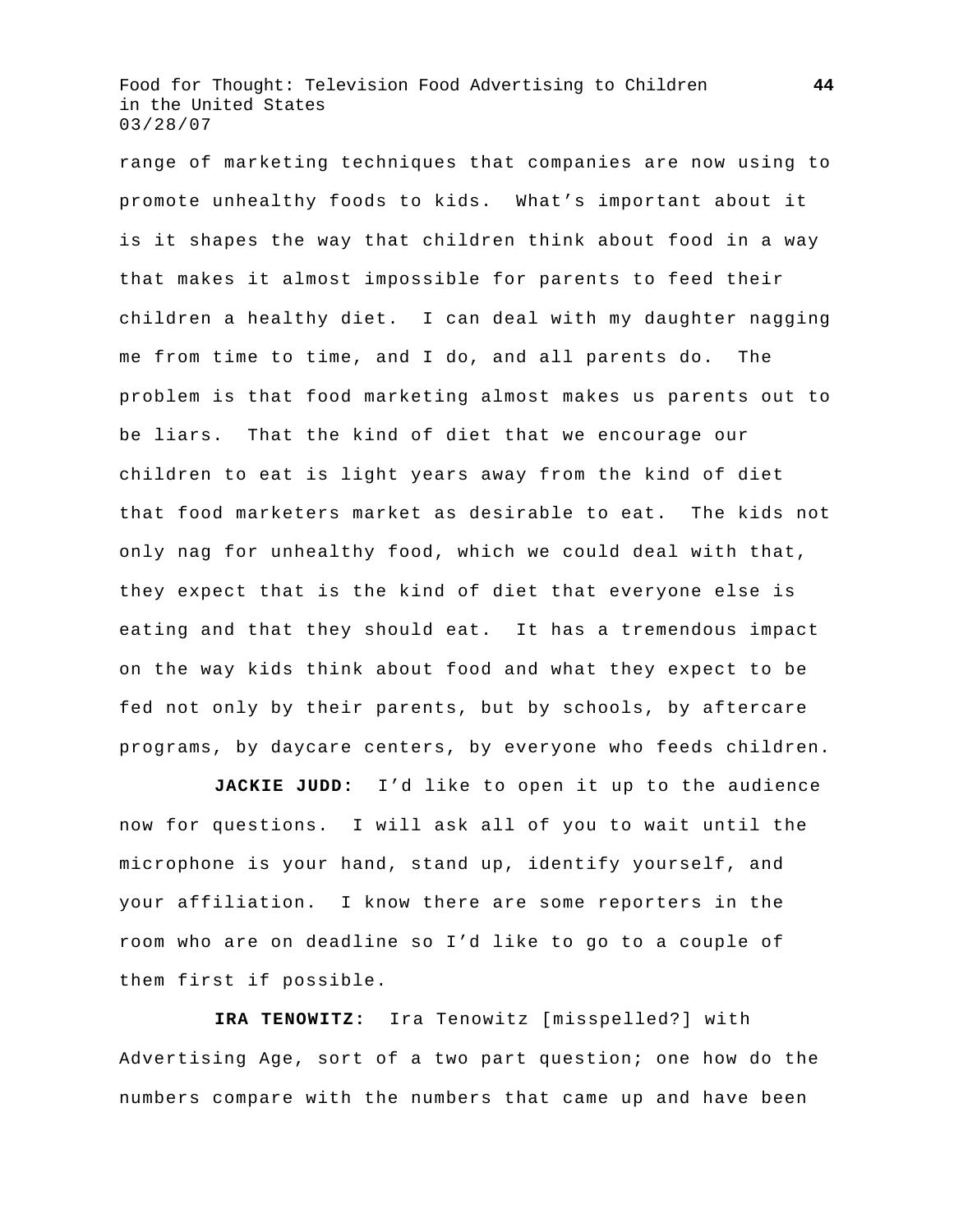talked about before. I think Dale you had some numbers if I remember correctly. Secondly we talk so much about what marketers should do. What about media companies? What should they be doing in terms of restricting their advertising?

## **JACKIE JUDD:** Dale do you mind?

**VICKY RIDEOUT, MA**: I can answer the first part about how it differs from previous studies and that is that there really haven't been any previous studies that have looked at the entire landscape to kids and tried to calculate what their total exposure is. There was a preliminary study from the FTC that was previewed at their workshop a couple of years ago but that has not been published yet. I think it's coming soon. The previous studies in this field have limited to looking at what's on children's programs. Children's programs have more food ads to kids than other types of programming. If you just rely on that you will overestimate kids' exposure to food advertising, which is why it's important to include also the non commercial networks and all the other types of programming. As far as what recommendations might be made from the IOM committee companies I'll leave that to either Dale or Mr. McGinnis.

**JACKIE JUDD:** Dale go ahead.

**DALE KUNKEL, PhD:** Sure and it's a good question Ira because while the focus in this discussion has been on what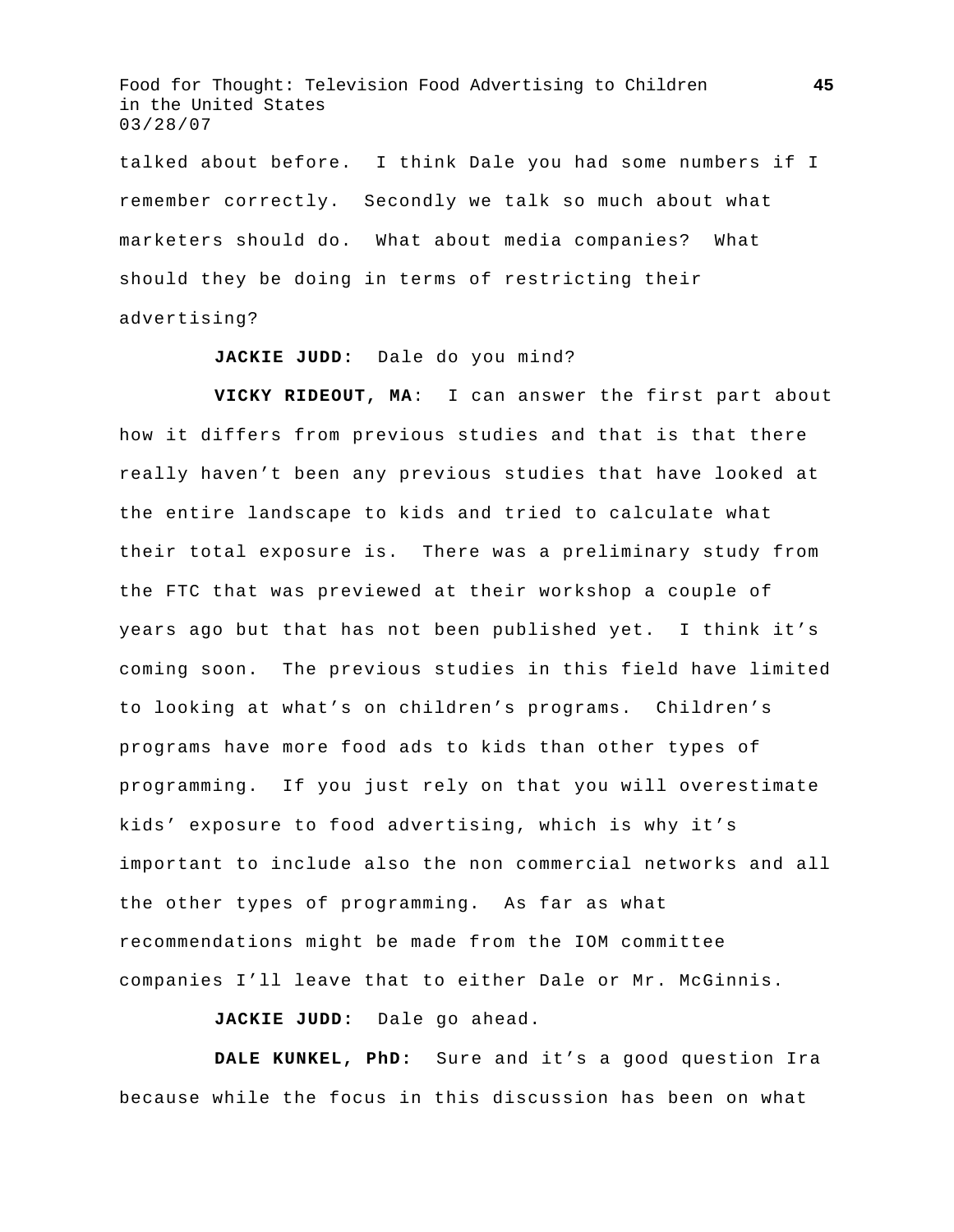the food companies are doing it, it's really the companies, the Nickelodeon cable channels, the networks that are transmitting the ads as well as the programs that ultimately control the big flow. If I'm interested in this slow steady drip, drip of cumulative effects then they're one kind of turning the faucet and determining what's the overall configuration of the ads. When the IOM recommends that there be a balance between healthy and more healthy, less healthy food products advertised to children, we're not recommending that that come from every company, we're saying that's we need to see in the overall media environment. So what that means is companies like Nickelodeon or the networks, then they would have to look at their overall configuration of advertising to see are we only taking ads or only selling ads for products that are not nutritious when consumed in abundance. If that's the case than the media companies would have an obligation to either attract advertising from food manufacturers who are marketing healthy products or to get the companies that have the big corporate conglomerates so to get them to change their product profile. If they can't get to that balance then I think ultimately the media companies would have an obligation to err in balanced proportion, a pro-nutrition, pro-exercise PSAs so that we ultimately have at least a level playing field, a "balance" of messages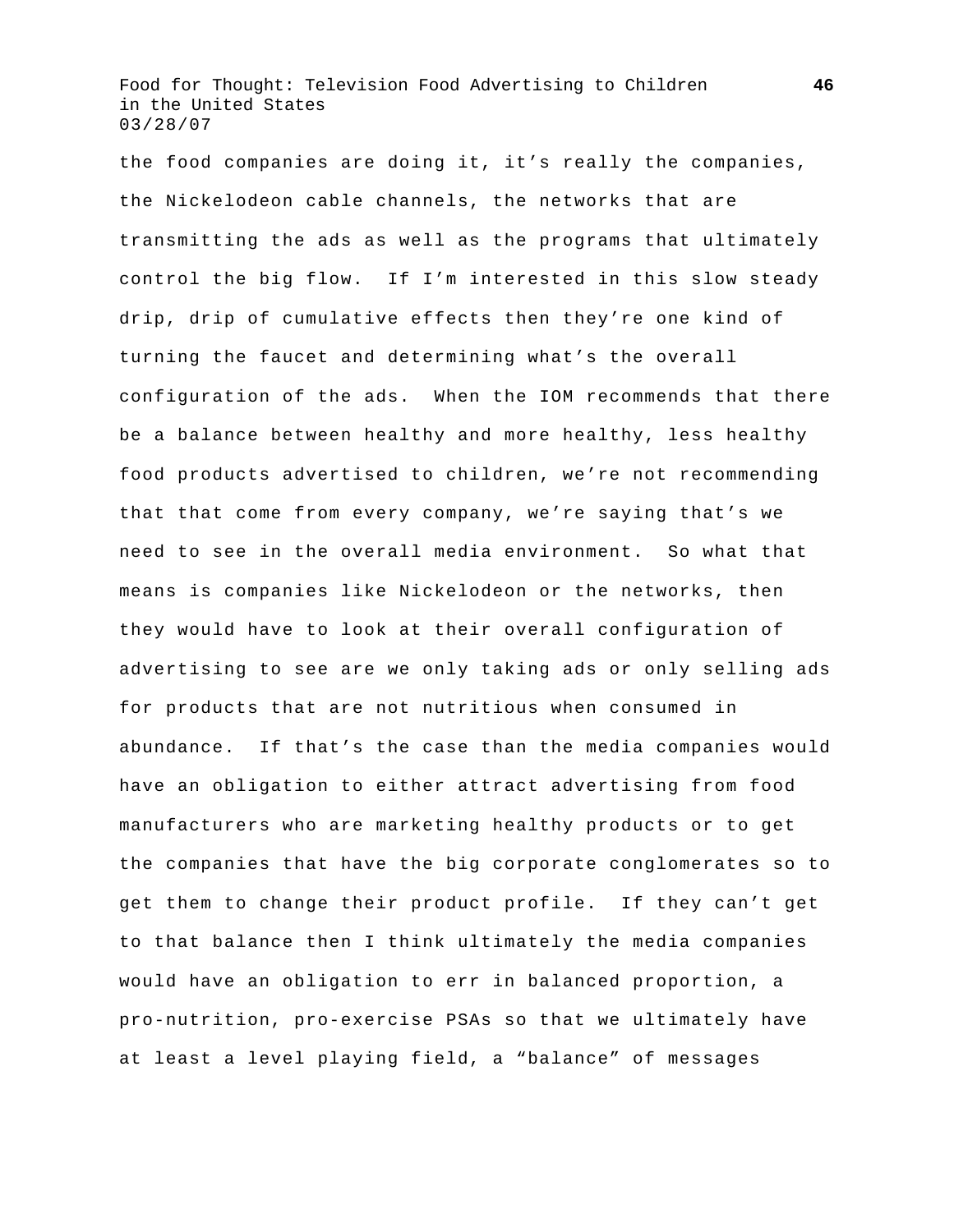directed to children that are promoting health foods and lifestyles as well as unhealthy one.

JACKIE JUDD: Michael McGinnis did you want to jump in?

**J MICHAEL MCGINNIS, MD, M.P.P:** I think Dale said it very well, just to emphasize the fact that the media companies are the gateways.

**FEMALE SPEAKER**: Can I just clarify? I think overall, Ira, that when we've been talking about food marketers today, we're not talking just about food companies. We're talking about all the food marketers, the supermarkets, the entertainment companies, the ad agencies. When I talk about food marketers and I think what I've heard other people say today I think it applies to the entertainment companies just as much as the food companies. They share in this responsibility.

**VICKY RIDEOUT, MA**: just wanted to say that Mary Sofos [misspelled?] from the Grocery Manufacturers Association wanted to just make a comment.

**MARY SOFOS**: Thank you Vicky and I did want to make just a couple of comments. I wanted to first thank the Kaiser Foundation for doing this report. We will certainly take a hard look at it and see what we can take from it that we can add to the efforts that we've already undertaken. I represent a number of the companies that have been talked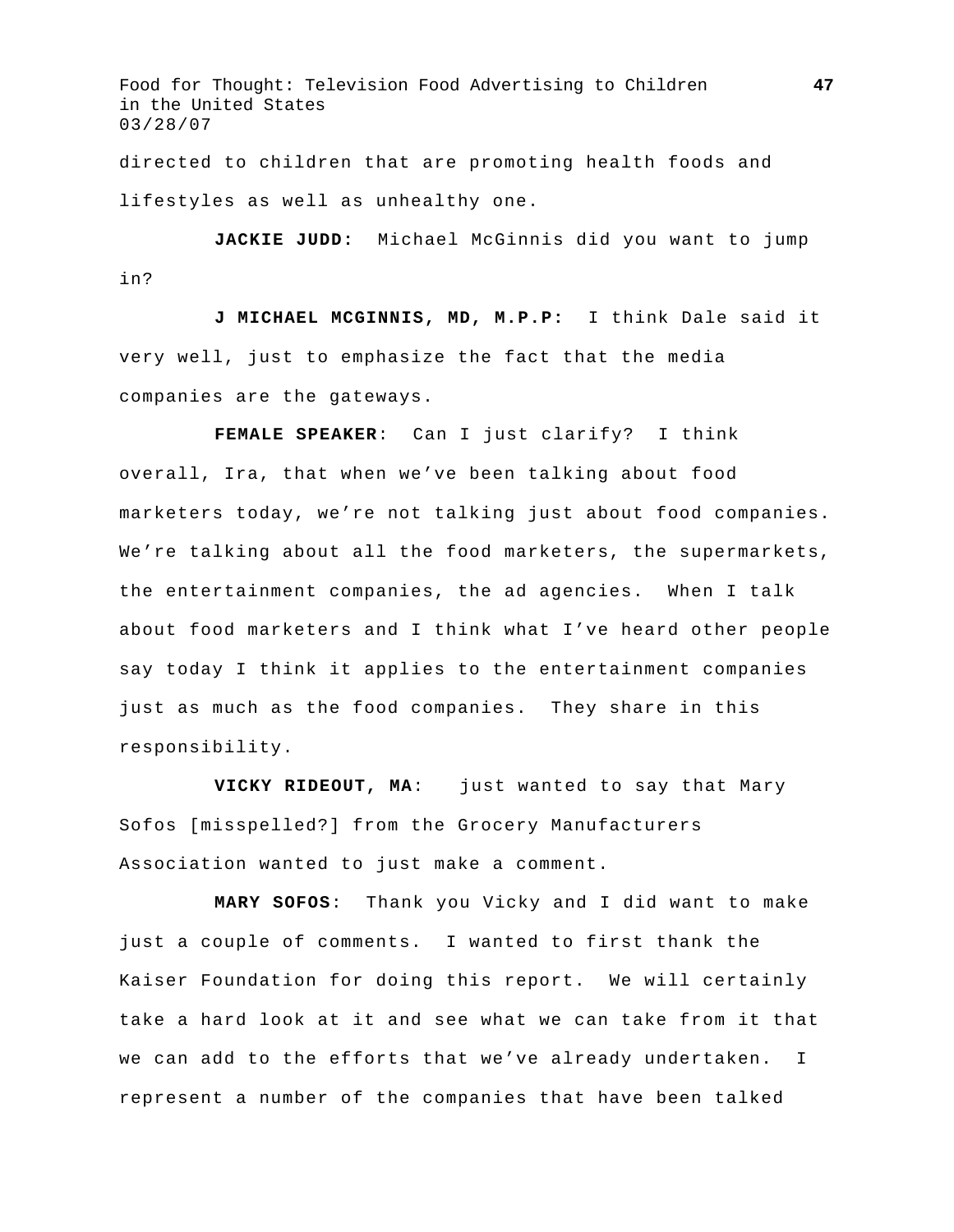about today such as Pepsi and Kraft and others and please be assured that we have been actively engaged in this effort for many years and I think one of the things that we need to look at in terms of the study is it is a good snapshot of food ad exposures. But I think someone else mentioned that we need to look at what's actually happening with the products because that's where this starts, with product reformulation. I think what this study may have missed is the dramatic changes that have happened over the past couple of years in terms of product reformulation, where our companies have dramatically reduced calories, saturated fats, trans fats, and improved the nutritional profiles of these foods. What this study doesn't quite capture and I think it's a challenge for all of us to figure out a way to capture it is the improvements that have been made in those products that may not be the subject or featured in these advertisements. Nevertheless we are, within our own company product portfolios steadily improving the products that are offered to children and adults. I think that's one of the things that hopefully as the children's food and beverage initiative continues its implementation will be able to capture in a much more effective way so that we can get a true picture of how much of the food that's being advertised is actually vastly improved over the same version of that product five or six years ago.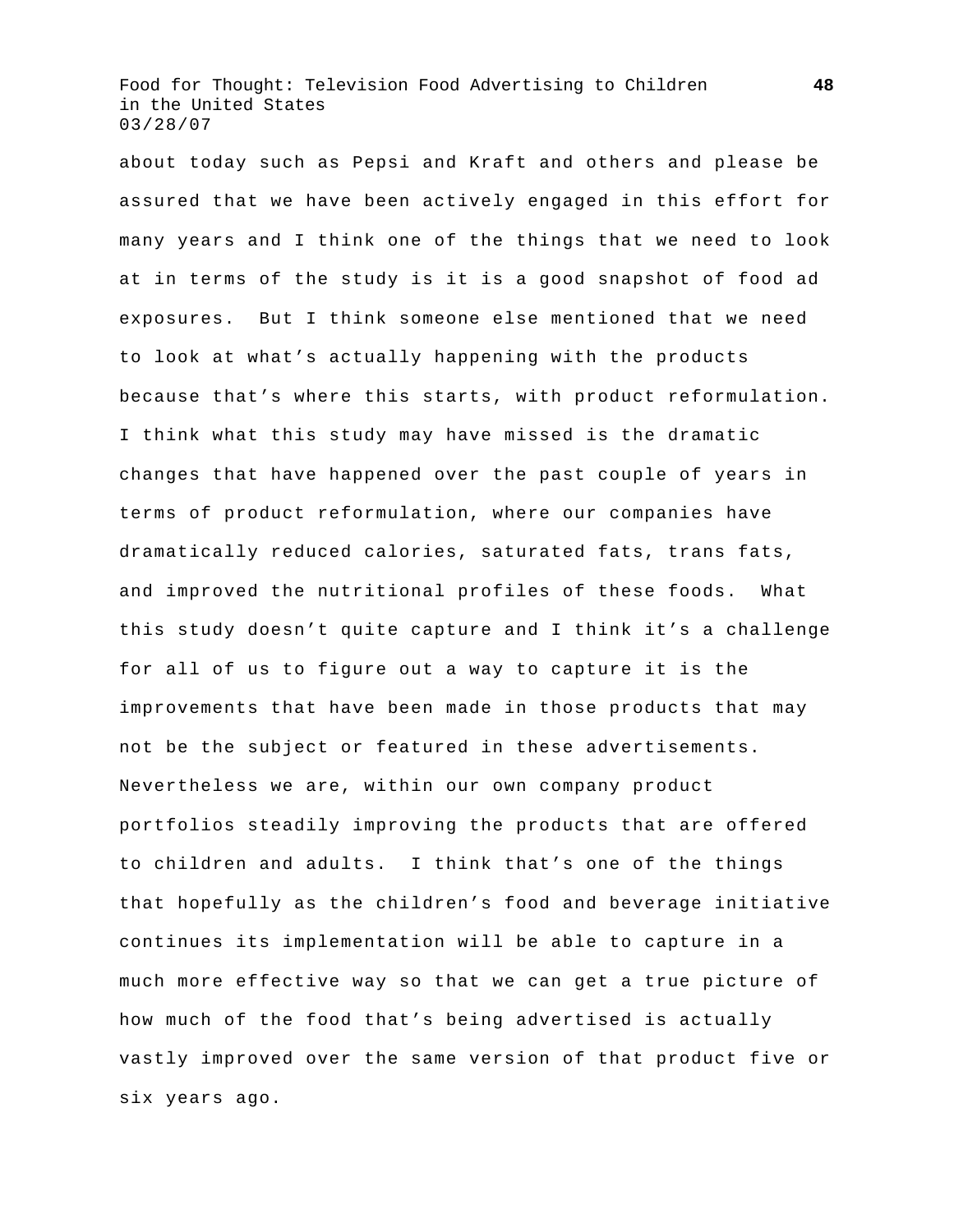**JACKIE JUDD:** I think Vicky already addressed that issue of the currency of this report. If I can ask you – no I'm not done [laughter], the price of standing up with microphone is I get to ask you a question now. What is your association's view of the linkage between marketing and obesity in children?

**MARY SOPHOS**: I think there's been a lot of demonstration that advertising can affect food choices, there's no question about that. We also think that that is why is why that we undertake the initiatives we're undertaking today. Frankly I think when you look at the kind of advertising that is done to children, you may never see nutritional characteristics of the food as being the primary message. You have to advertise a compelling message to children but that doesn't mean that the products themselves aren't improved or that parents today have a huge variety of choices in the supermarket that they didn't have before for lower calorie, and lower fat, lower sodium, lower sugar options. Can we impact food preferences? Surely. But we have to make sure we're targeting the folks who are going to be purchasing those products and then making sure that on the shelf they have these better for you choices to choose.

**JACKIE JUDD:** You raise a good point and Nancy I want to ask you to follow up on that, and that is the tension between efforts to emphasize good nutrition when possible,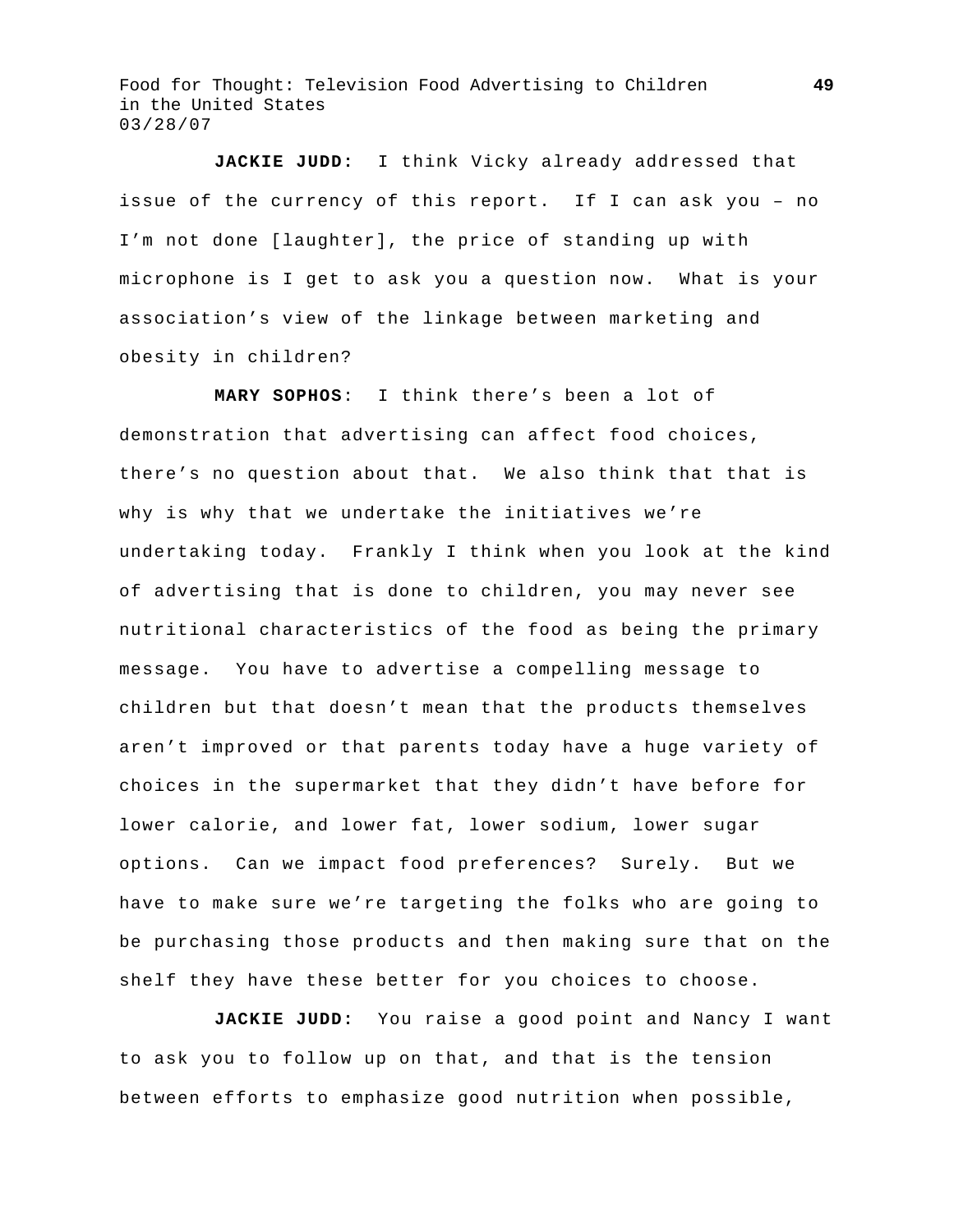but also needing to appeal to the audience you're reaching out to.

**NANCY GREEN, PhD:** I think that's an extremely good point. It kind of follows up one of the things Dale mentioned just a minute ago in talking about promoting an active lifestyle, healthier lifestyle. I think from an industry perspective what we have been focused on is transforming our portfolio: taking our products and making them better. Then having the better products being the ones that we advertise to children. I don't know that we have the answer to how you advertise a healthy lifestyle message and get it right and motivational for kids. For us internally at Pepsi we've said that we have to show that those messages are effective with kids. It's going to be easier for us to work on our product portfolio maybe than it is to develop—I think it's very challenging to develop lifestyle messaging that is motivational for children. And we're committed to looking at that but we don't have the answer on how to do that.

**JACKIE JUDD:** Yes.

**DALE KUNKEL, PhD:** I think it is very challenging to develop those types of messages for kids but there is a program with the Ad Council and Robert Wood Johnson [misspelled?] and about 30 public and private participants that's working on doing exactly that. They're developing lifestyle messages for kids. They've licensed the Shrek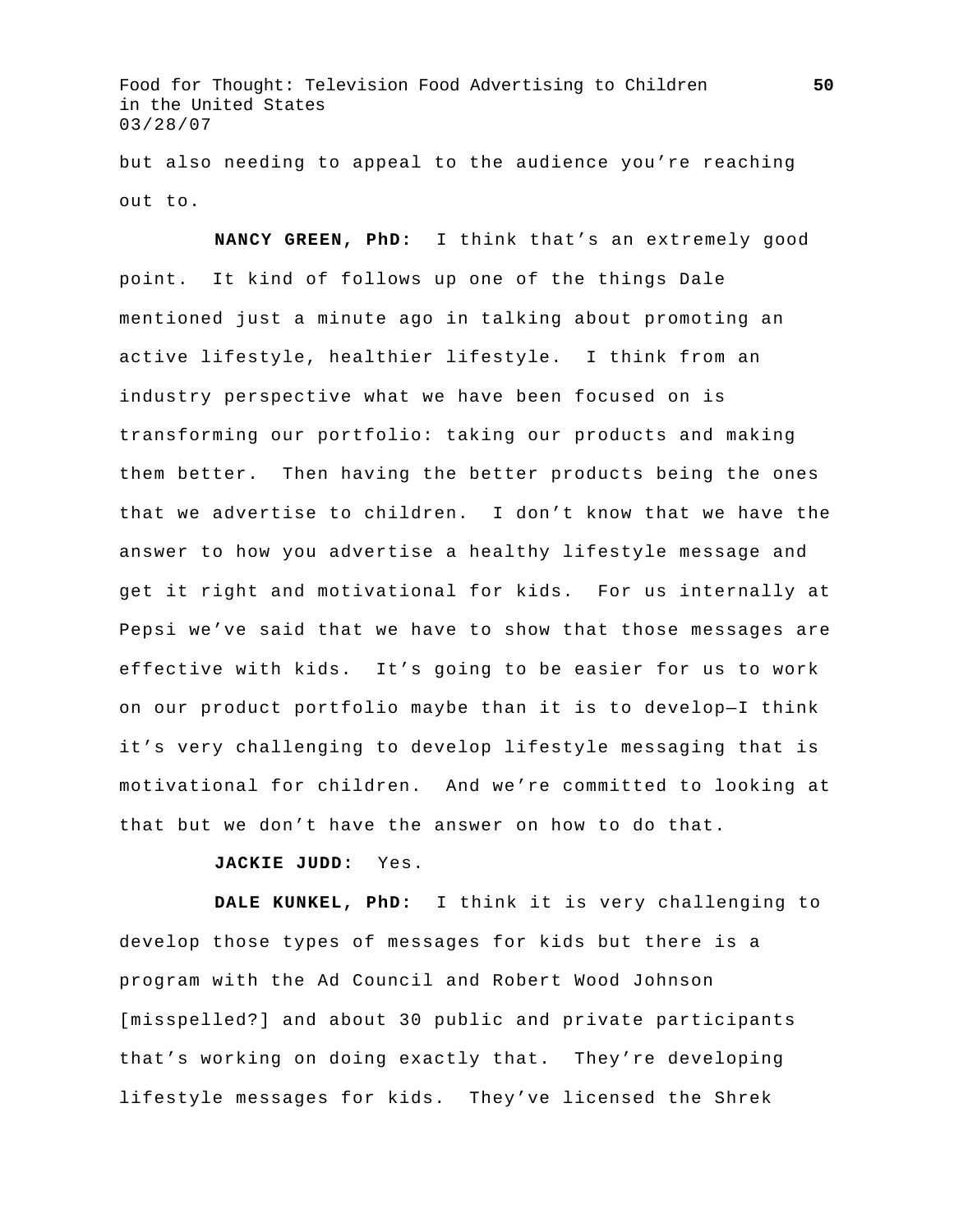characters so that will be something that's very compelling to kids. And it's going to be run as PSAs but also cross promotion with various companies who are participating in the same program. There are efforts underway to do that and those efforts are going to be research based and they're going to be tested.

**VICKY RIDEOUT, MA**: I wanted to just say to Mary's point about that there have already been dramatic changes in product reformulation. I think that is something that we can measure. We'll accept that as a challenge, and we can absolutely go back and look at the detailed nutritional profiles of the foods from 2005 in this study and then update them to detailed nutritional profile now and look for those changes and we will do that.

 I don't want to be a naysayer here but something that's troubling me has to do with the incredible challenge that I think is facing Lee's initiative in terms of effecting a substantial portion of the ads that kids are seeing. Because if you think about the tweens, the 8-12 year olds who are seeing 21 food ads right now, two thirds of their viewing is on programs that are not primarily directed to children under 12. I think that those ads on those two-thirds of their viewing will probably not be affected by the initiative if I'm understanding it correctly. Now we're down to perhaps effecting a third of the television programming and the add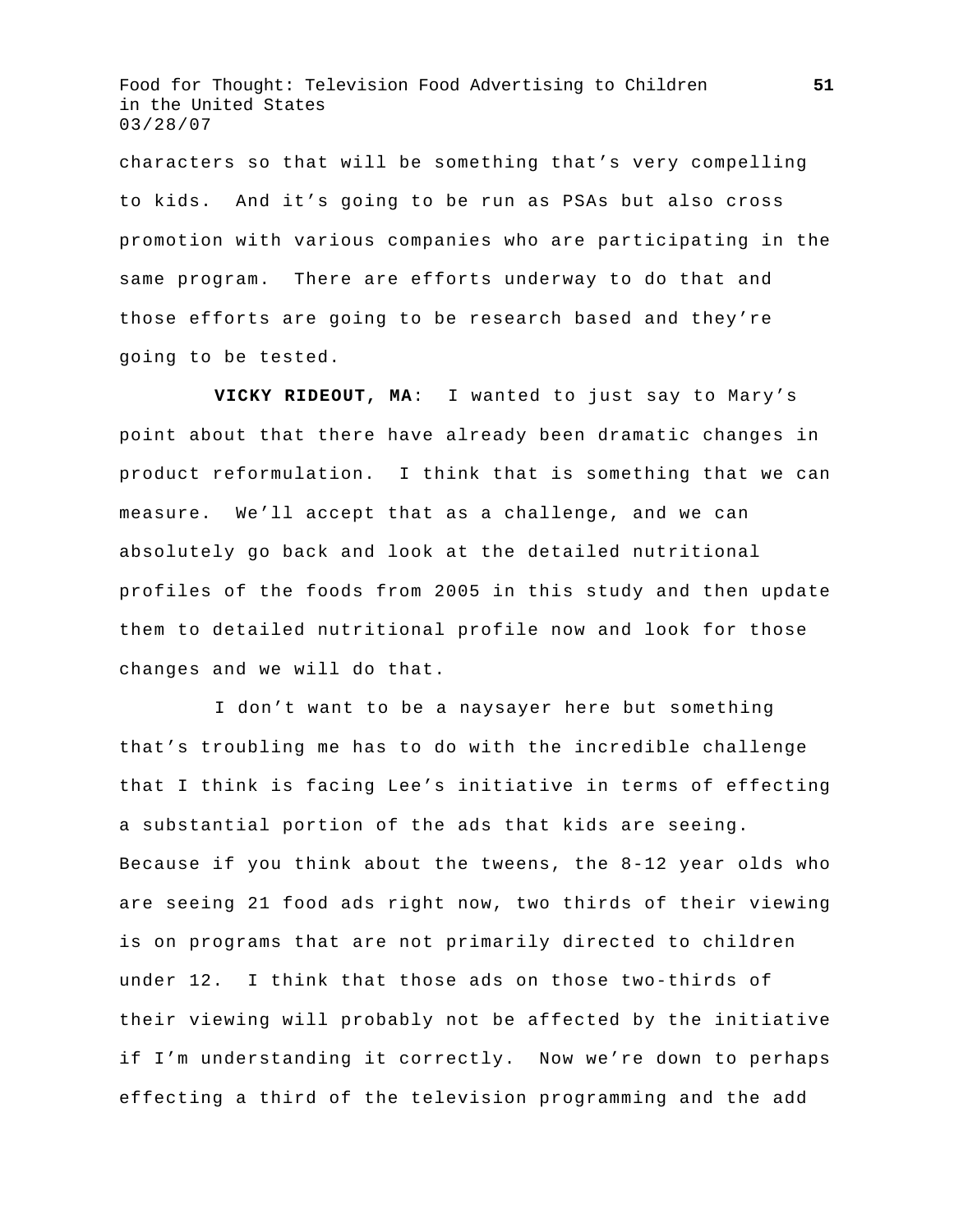content that they're seeing. The initiative represents most of the companies that advertise to kids in that one third but not all of them. And they're hoping that half of the ads, or they've pledged that half of the ads that kids see in that one-third of the ads that kids see will be either for healthier foods or show case healthier lifestyles. So we're talking about affecting about one-sixth maybe of the ads the kids see. That's a concern I have. I don't know what the solution is or how to deal with that but I'm thinking that we need to have our expectations for that in linen with the magnitude of the challenge.

**C. LEE PEELER, J.D.:** We think the right thing to do is focus on the ads that are directed to kids and that will have content that's most compelling to kids. Looking at all ads that kids view is a challenge, as Mary said there's an overall effort by the industry to address health and obesity issues for all segments of the population and the original PSA messages were directed to adults rather than children. So there is an overall effort there. The other thing is that some of the ads in the sample, like the ads for Ensure and Pedialyte aren't going to be very attractive to kids at all.

**VICKY RIDEOUT, MA**: There were 9,000 ads in the sample of food ads overall. But there were only 2,613 that we said were targeted at children and teens and there weren't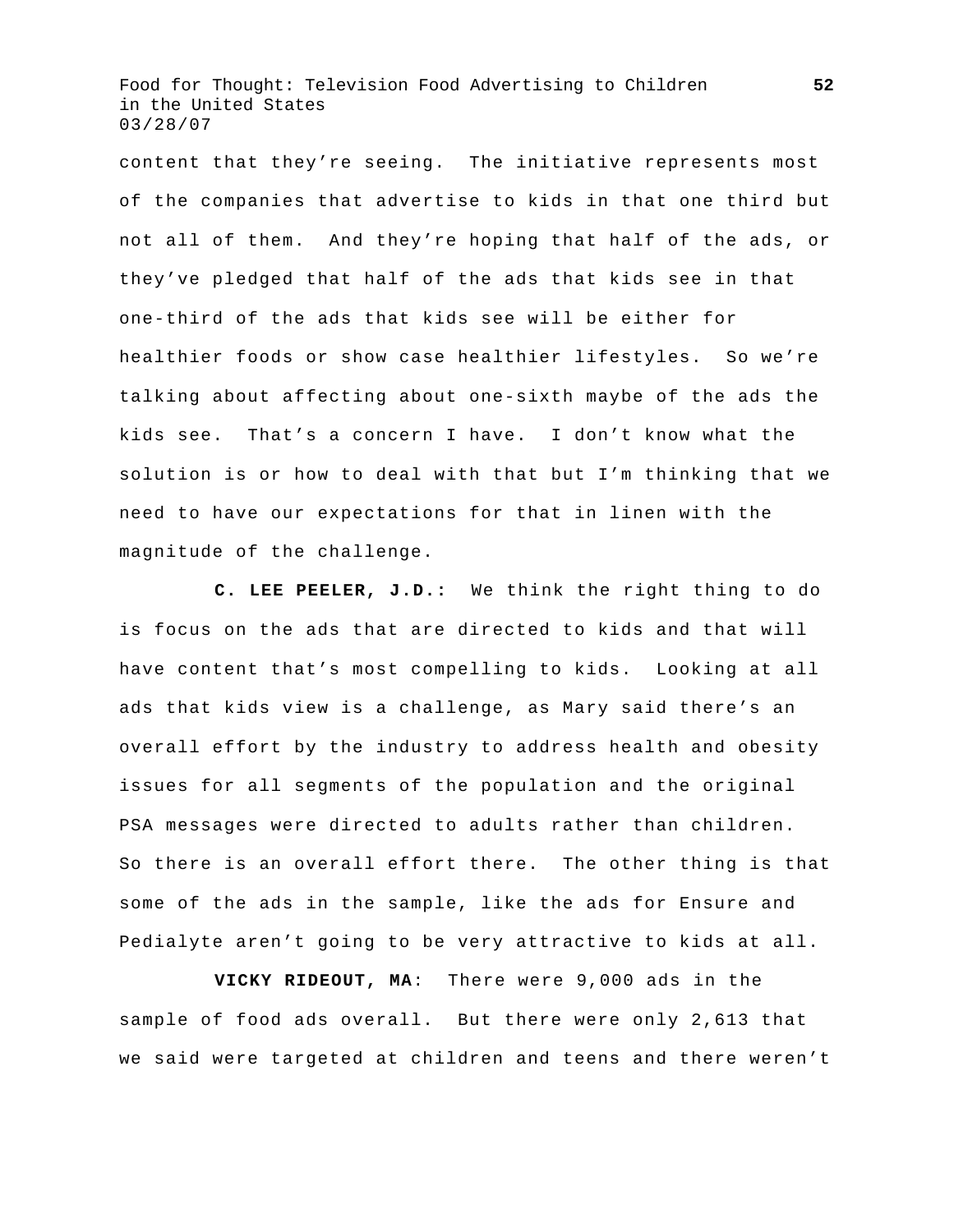any ads for Ensure or Pedialyte that were counted in that category as being targeted to children and teens.

**FEMALE SPEAKER**: Can I just add, I don't think that this has to be that difficult that we shouldn't be just talking about children's programming, we should be talking about programming that's popular with children. So my 9 year-old's favorite show is American Idol. That's a favorite show of many tweens and older upper elementary school aged kids. I think we should be looking at programs that have a certain percentage of the audience as children, or a certain number of children in the audience. And media companies have all of this information. They know what the most popular shows are. Vicky knows what the most popular shows are, what the most popular viewing times are for kids. We need to address junk food marketing in those programs that kids watch, not just what's considered children's programming.

**MALE SPEAKER**: And if I could just interject briefly that is exactly the tactic that's being employed United Kingdom. They have just announced through the Food Standards Agency a ban on so-called junk food advertising in program environments where children have a substantial presence, not just child-oriented shows but shows children are, perhaps as low as 25-percent of the audience composition.

**JACKIE JUDD:** Can we have a question on this side of the audience? Gentleman right back there?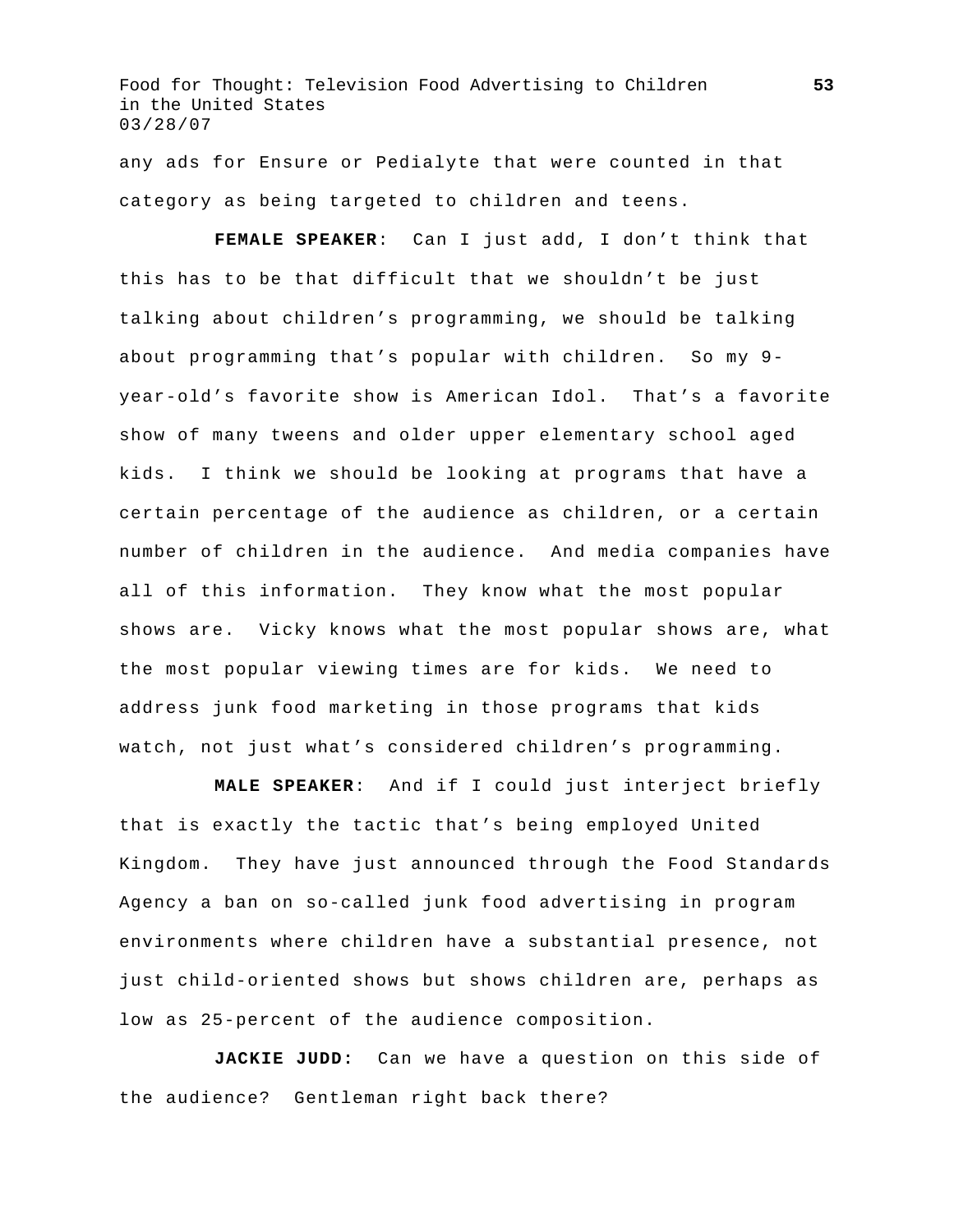**BRENT REYNOLDS**: My name is Brent Reynolds [misspelled?] and I'm a recovering stay at home parent with four kids, so I appreciate everything you do here. I have two questions and a brief comment if I could to provoke some more thoughts. One is for Mr. Peeler, if you are going to spend, or your goal is to spend 50 percent of your advertising on health lifestyle/health food and you have no timeline, I would ask you to revisit that very quickly. To stand here in front of us and say you have a world class advertising, you have a world class group behind you, and no timeline, that's ridiculous. I don't buy it. I suggest you revisit that quickly. For Nancy Green, PepsiCo's committed you said one percent to advertising towards kids. That's great you have an opportunity to commit today to 50-percent of that advertising for healthy foods and take no hit in your bottom line at all. Think about that, that's a great possibility to stand up and make a huge impact. The final thing is we have to take back some of what we do as parents and what was do as families, and I want to thank the PEP organization in Maryland, they're at Parent Encouragement.org. They will teach you how to say no to your kids. How to limit TV time. I don't have a TV. So I don't have a TV problem. I don't carry junk foods and sodas in my house. My kids eat very healthy organic foods mostly. So we have to push it down from the advertisers fault back to our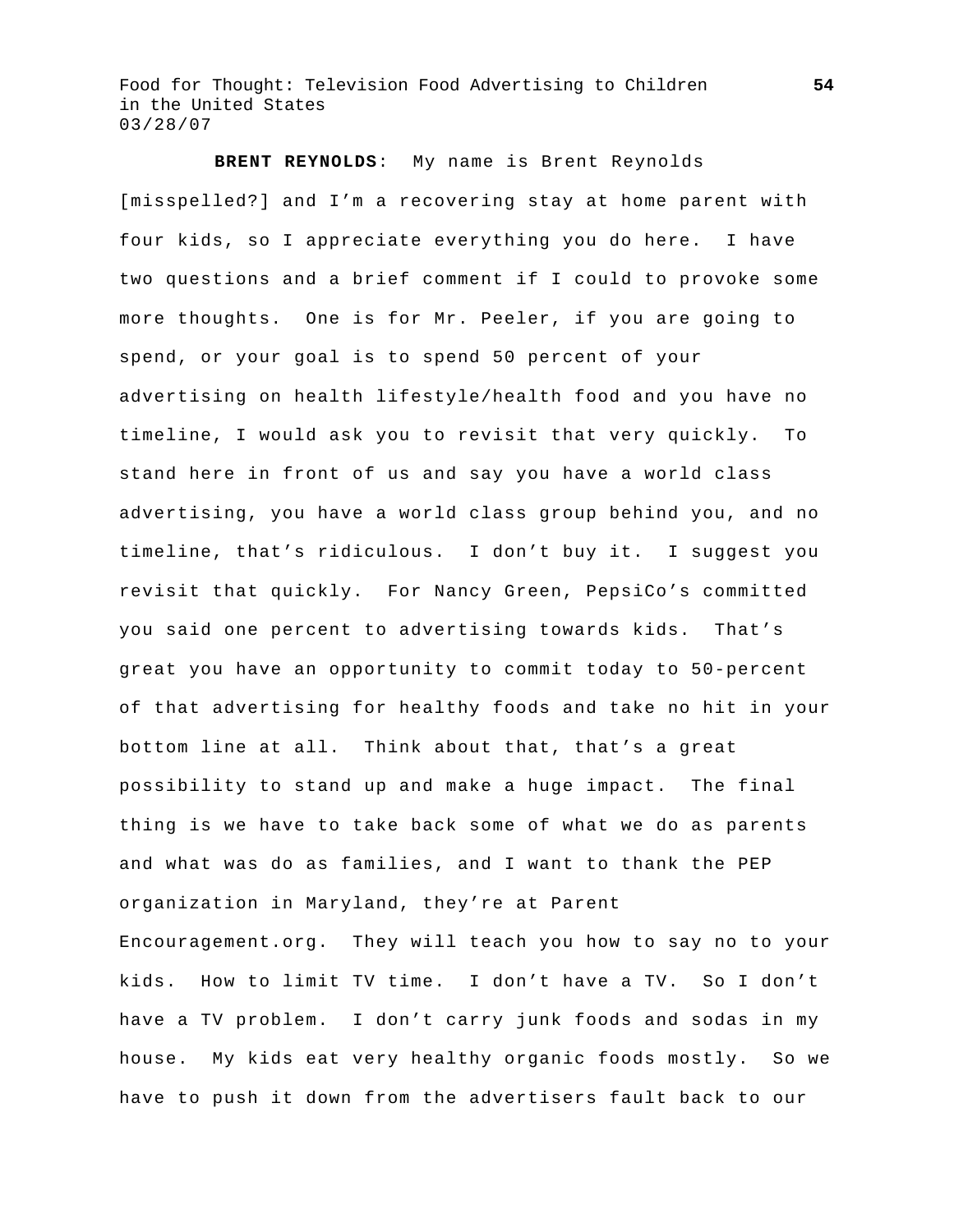level, when I'm speaking with groups advocating in Northern Virginia for solutions to mass transit or educational issues, I always say, "I have met the enemy and it is I," me, you. It's everybody. We need to push it back to the parents too. You need to take some control, quit allowing your kids access to junk food, don't carry it. My kids' idea of a snack is a banana. Take some personal control today go home, and take some control. Don't let your kids buy all the stuff. Thank you very much to the Kaiser Family Foundation.

**JACKIE JUDD:** Thank you. Hang on for a second. I want you to take the first question, but can you clarify something for us. You had said as this gentleman mentioned, one percent of the budget is for children's advertising but to go back to the point that Dale just made about advertising seen by programs watched by children, I presume that one percent then grows, about advertising that children see.

**NANCY GREEN, PhD:** The one percent number is programs that are for children. It is children's programming, absolutely. The other thing to address, the gentleman's challenge, I am happy to say that in 2006 100 percent of our products that we advertise for our snack products did meet our Smart Spot criteria, which is public criteria that's on our Web site. We are absolutely focusing those products on kids. I do think that comes over into other advertising as well because those products are part of the most rapidly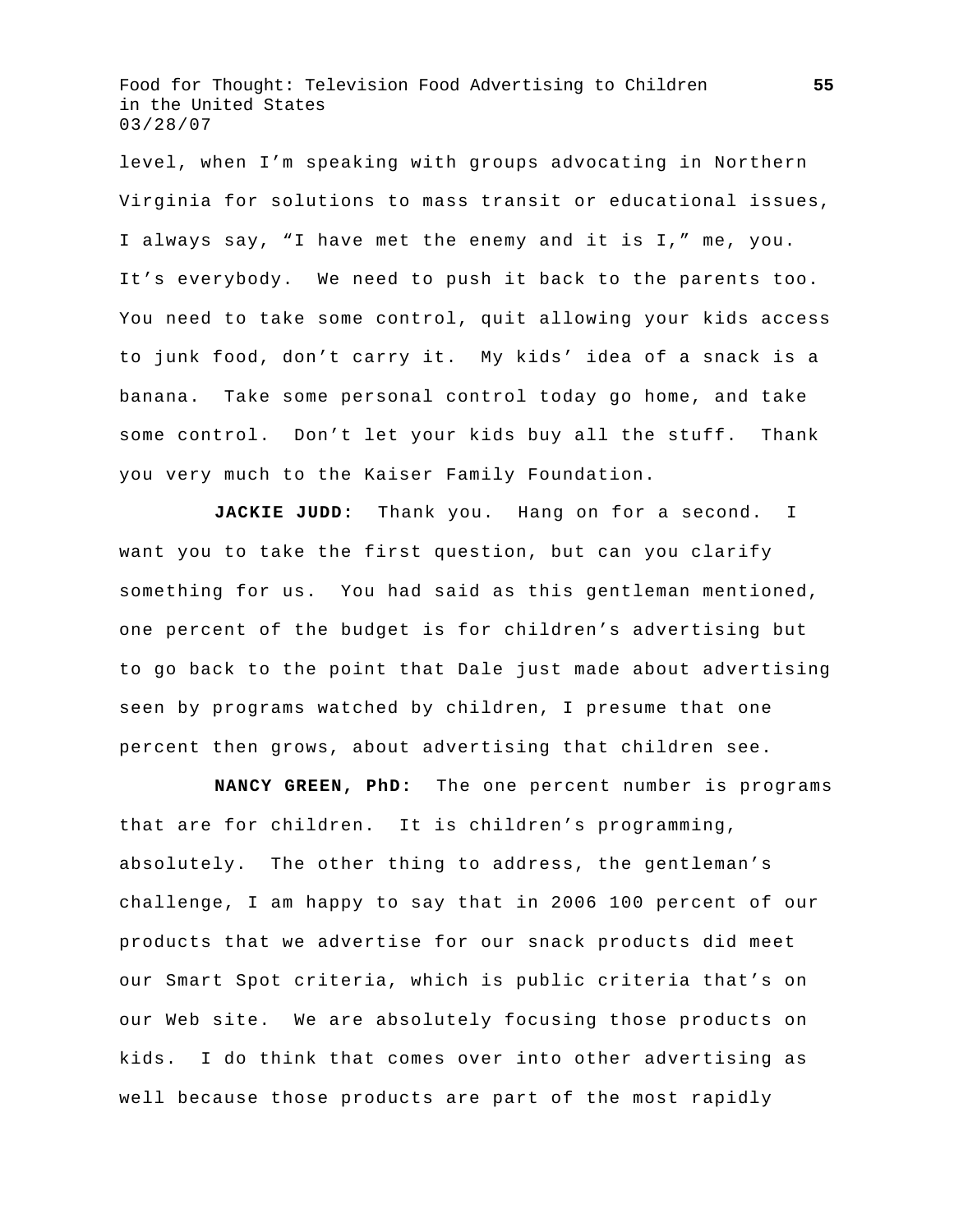growing part of our portfolio because people are interested in healthier products. Therefore that advertising mix is shifting across all of our portfolio, not just what we advertise to children.

**C. LEE PEELER, J.D.:** To quick responses. We know need a timeframe and we publish the pledges it will be right there. And you and everyone else will be able to look at it and comment it. And again we hope we have that out very quickly. We just put this initiative together six months ago.

**JACKIE JUDD:** Will each individual company have the right to establish its own timeline?

**C. LEE PEELER, J.D.:** Each individual company will publish in consultation with the initiative an implementation schedule and for some companies it will be different than other companies. Then the last thing is I think everybody on the panel would probably agree that there's an important role for parents. The purpose of this program is to say that advertising can have a positive affect, helping parents there.

**MARGO WOOTAN, D.Sc:** I just want to stand up for the parents without sounding too defensive. But even if your child never watches television they are still exposed to tremendous amounts of marketing in this media age that we live in. There's marketing on cell phones, on Web sites, in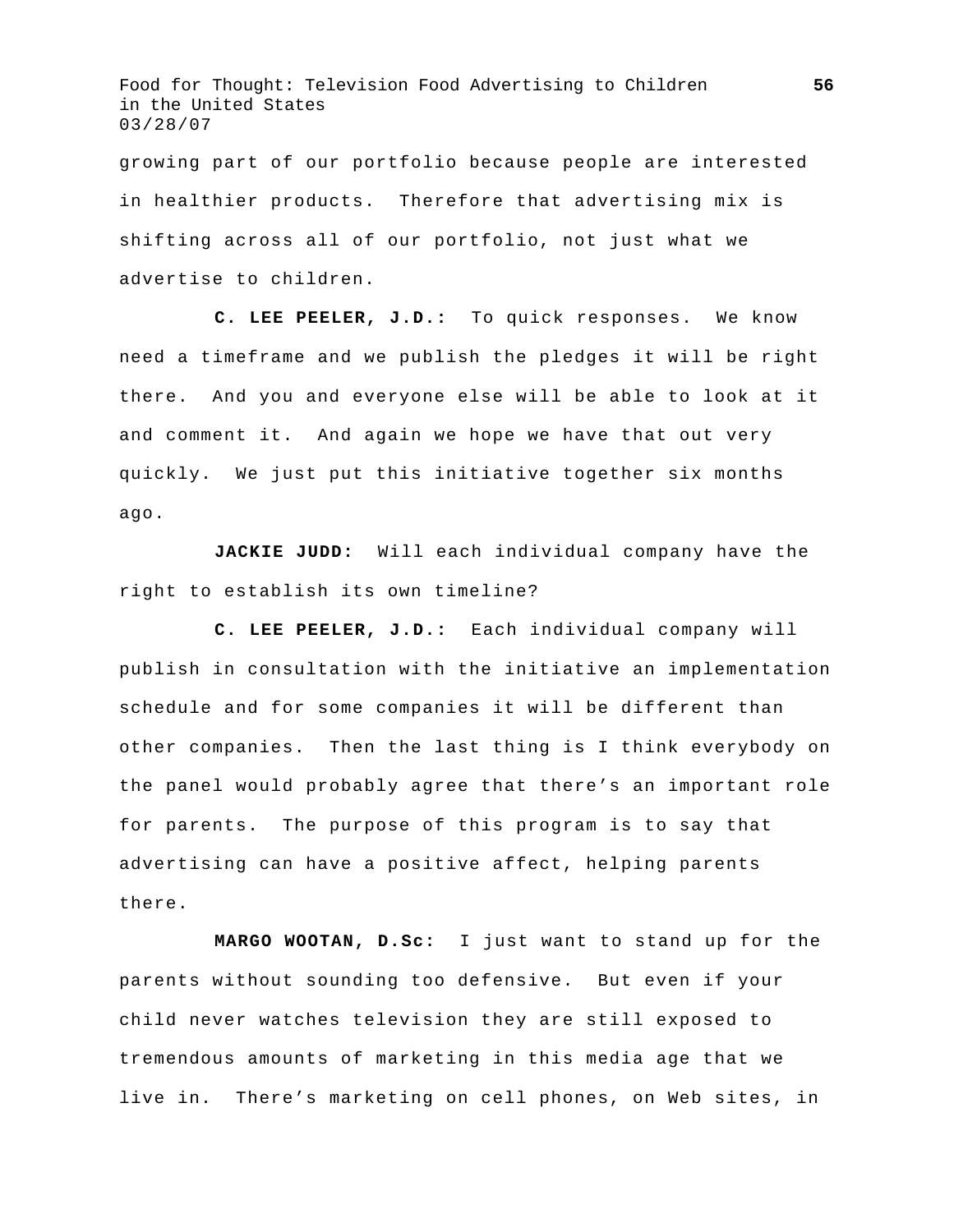schools, on packages in the supermarkets. I think that limiting junk food marketing to kids is not an abdication of parental responsibility, it's supporting parents in their efforts to feed their children a health diet. It's like with traffic laws that we have. Parents certainly should keep their children from playing in traffic but that doesn't mean we don't need laws to keep people from driving recklessly 80 miles an hour through residential neighborhoods. Parents need some support and we need to limit the amount of junk food marketing so that parents can do their job better, not in place of parents doing their job.

**JACKIE JUDD:** In the front here, I'm sorry right behind you. You'll be next okay.

**HALLEY FOKAY**: Halley Fokay [misspelled?] from *Capitol News Service* I'm wondering without the legislation, with just the recommendations that we have now, I mean obviously this advertising works as the study sees. They're making lots of money off this advertising. What are the incentives for these companies to do this? The business world is not sadly or not a moral world other than just saying it's a good thing to do. How are you recommending the companies, what are their initiative to do this without consequences?

**NANCY GREEN, PhD:** As I mentioned earlier we have the Smart Spot program which identifies our healthier product.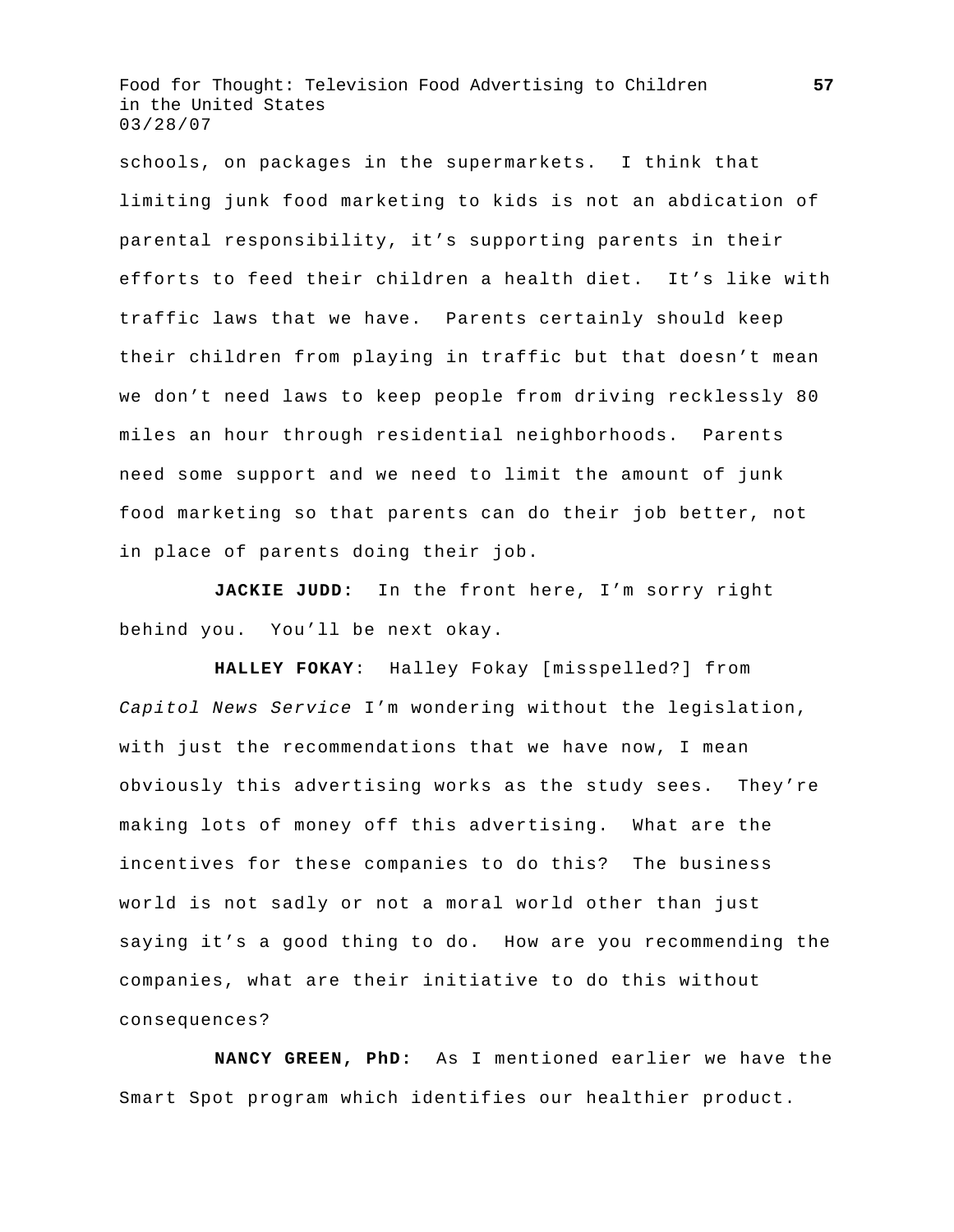That for PepsiCo has done two things; it has absolutely shown the business case for emphasizing your healthier products. That's the part of our portfolio that's growing most rapidly. That highlighted that for us internally and really made the business case for us. Secondly on that, when you had the criteria that was made available within the company it really drove product transformation. So we have internal goals to have more products that qualify. It did two things, it shifted our product mix, and it shifted what we're advertising both. It is because there's a strong business case there as well.

**JACKIE JUDD:** Interesting question and answer.

**MARGO WOOTAN, D.Sc:** Can I just add one additional incentive real quick. The other incentive is to avoid negative publicity which companies are getting for marketing junk food to kids and to avoid additional regulation or litigation which companies are also facing. There are some other reasons why companies are moving in this direction.

**DICK KELLY:** Dick Kelly [misspelled?] from the Federal Trade Commission, one of the striking things from the study that I noticed was that of the 2,613 that appeared to be geared towards children and teens the coders could not find a single ad for fruit, vegetables, meat, fish, poultry, or grains. I think the question to the panel is how will that change over time? Has it already begun to change what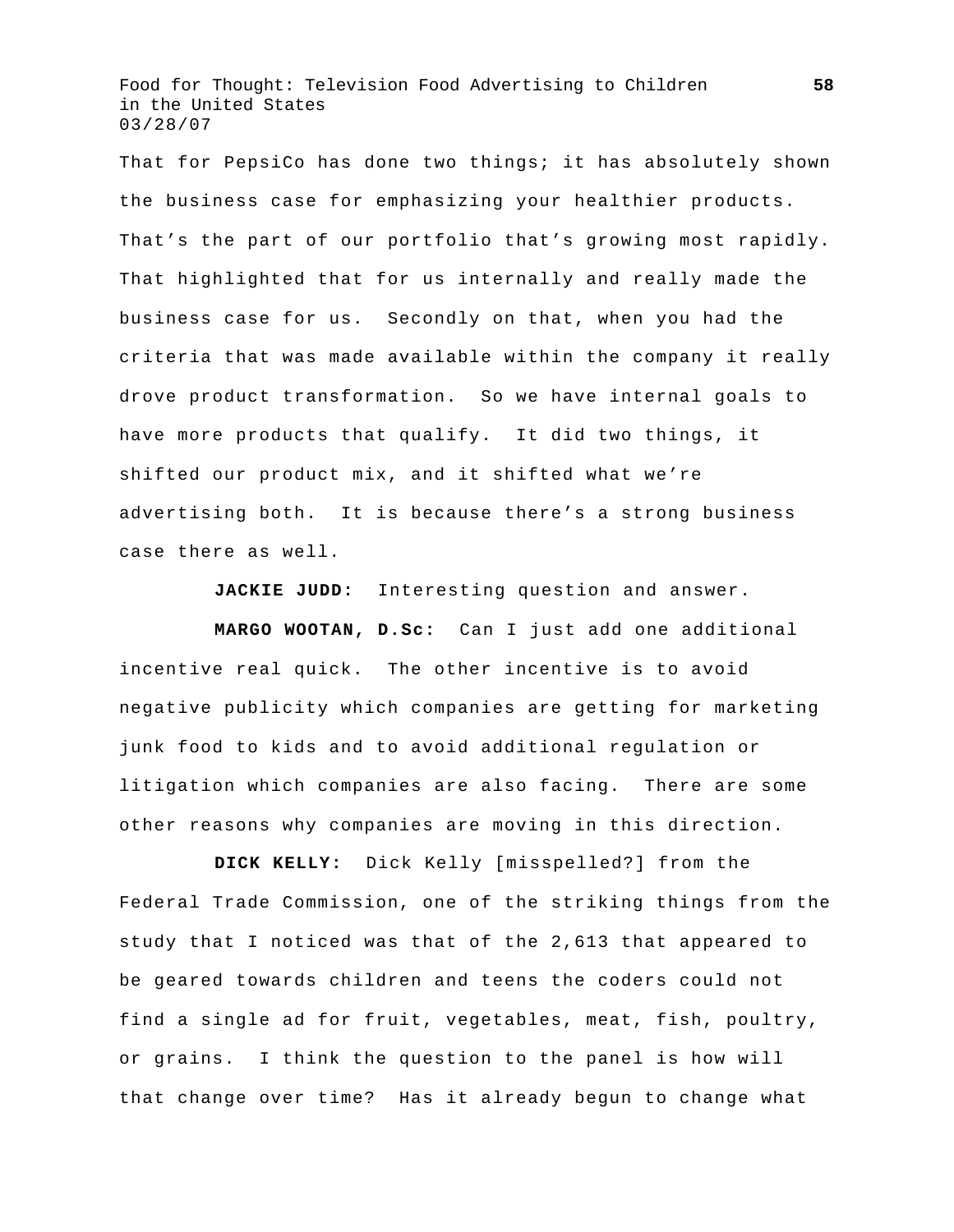incentives are there to bring about change so that some of the products that are marketed or geared towards the kids are more focused on things like that? I know Margo had said in the past, the desire is to change what kids are eating.

**JACKIE JUDD:** Nancy and then Michael.

**NANCY GREEN, PhD:** I think the 2005 dietary

guidelines really did help with that. Because the guidelines in 2005 went away from just talking about nutrients to talking about foods so it allowed industry to start talking more about foods. Whole grains is a perfect example, the fact that they were identified as not getting enough whole grains, if the Kaiser Family Foundation went back and looked today I'm sure that you would see a number of ads where they emphasized whole grains. We even have a logo now that goes on products that carry whole grains. The other thing with the CBB programs because vegetables and fruits were shortfall nutrients that's one of the criteria of products that would be qualified to be advertised. I think in my opinion the dietary guidelines in 2005 really help the industry be able to talk about some of these things.

**J MICHAEL MCGINNIS, MD, M.P.P:** Just to add a couple of points in that respect. In the IOM assessment we did look at the issue of fruit and vegetable marketing and concluded because of the decentralized nature of the industry relative to processed foods that there needed to be some sort of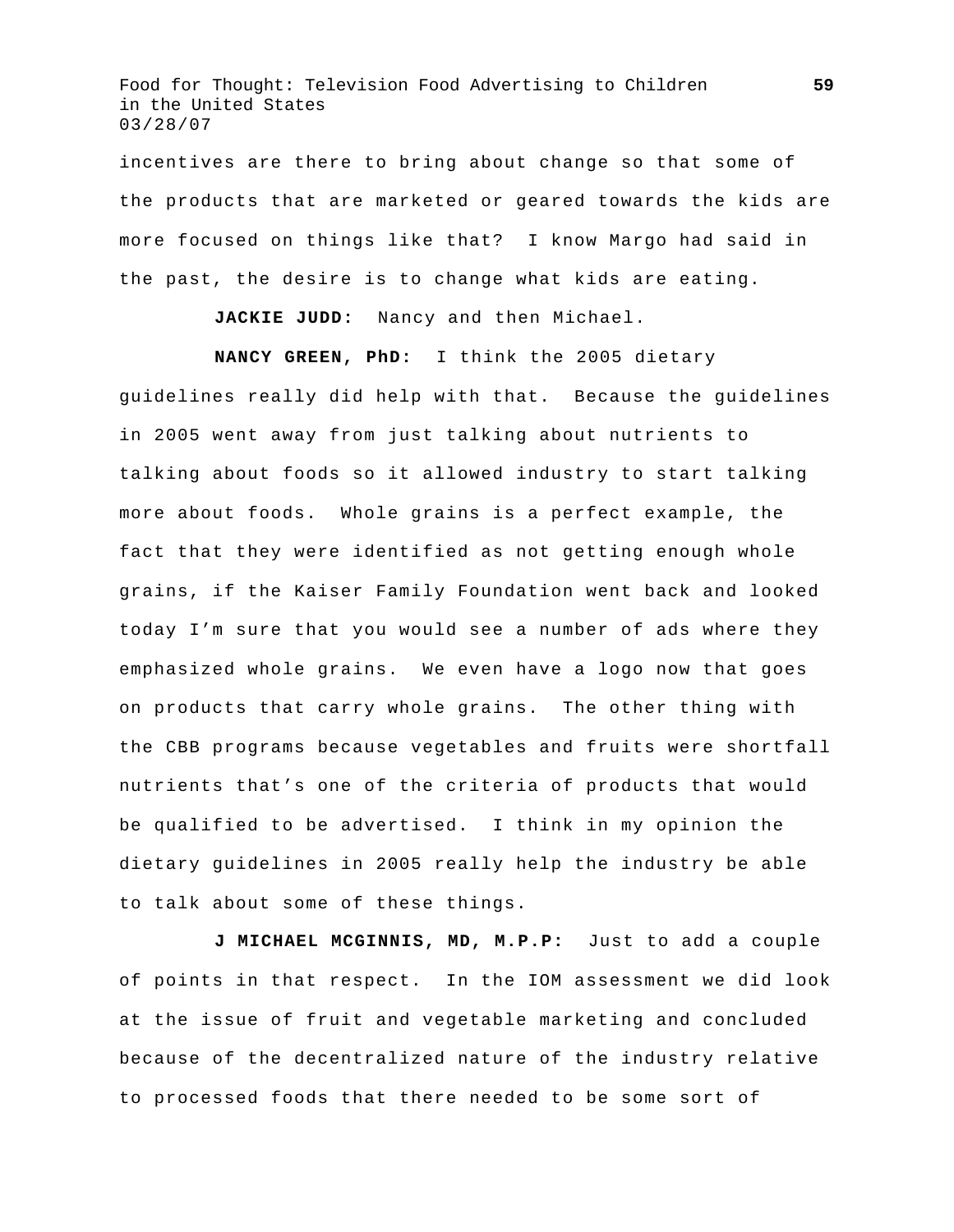incentive program and called on the USDA to look specifically at that and make recommendations on how that marketing might be increased.

 Secondly I think your point underscores the fact that there does need to be a dedicated effort to a sustained health promotion effort that can include the balanced focus.

**JACKIE JUDD:** Mary Sophos from Grocery Manufacturer's Association, a quick response.

**MARY SOPHOS**: Yes I just actually wanted to add something to that point because on the dietary guidelines, the food industry, the food manufacturers and the retail sector have teamed up in an in store promotion to promote the dietary guidelines. It's called, "Take a Peek" and it was kicked off in January with the support of the USDA. What we're looking to do is take exactly the kind of foods that Nancy was talking about that are supposed to be promoted through the dietary guidelines and make sure that consumers are aware of those choices in the supermarket at the time that they make purchases. We're hoping to get kicked off with a number of retailers. We're hoping to build so that retailers across the country are participating in this along with manufacturers. We think it's going to be an effective education and tool to help consumers make dietary guidelines and actual part of their lives.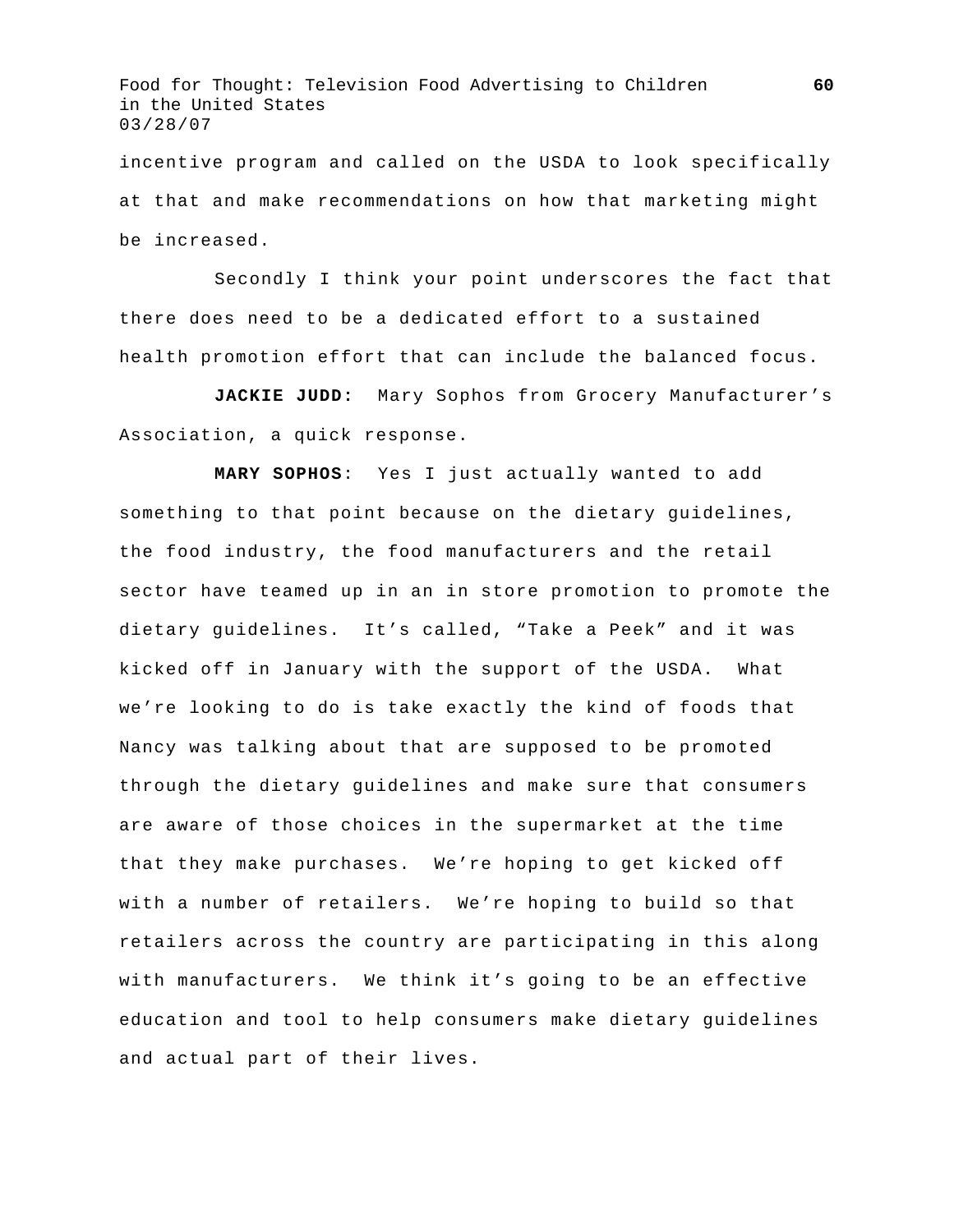**SHERRY HOPE-CULVER**: Hi Sherry Hope-Culver [misspelled?] with the Media Education Lab at Tempe University. I appreciate the recommendations that I'm hearing about information to advertisers and to the food manufacturers and I feel like the one group that I really haven't talked about getting information to are the kids and even the parents we talked about. And there's information to the kids about nutrition, which I do feel is getting to them. But I'm wondering if the issue of media literacy has come up in any of the discussion, whether it's from the CVB or the other projects and how we help kids decipher these ads themselves.

**FEMALE SPEAKER**: There's a whole separate movement on media literacy to kids and the folks on this panel aren't directly associated with that. Obviously the focus of this study and the focus of the people who are on the panel has to do with commercial advertising of foods to children and I think that's their primary focus and I commend them for it. Because I think if Lee's initiative went off in too many different directions it would probably be a lot harder for him to accomplish his goals. I don't know whether the IOM committee made any recommendations that had to do with media literacy.

**DALE KUNKEL, PhD:** I'm trying to remember, Michael will help me.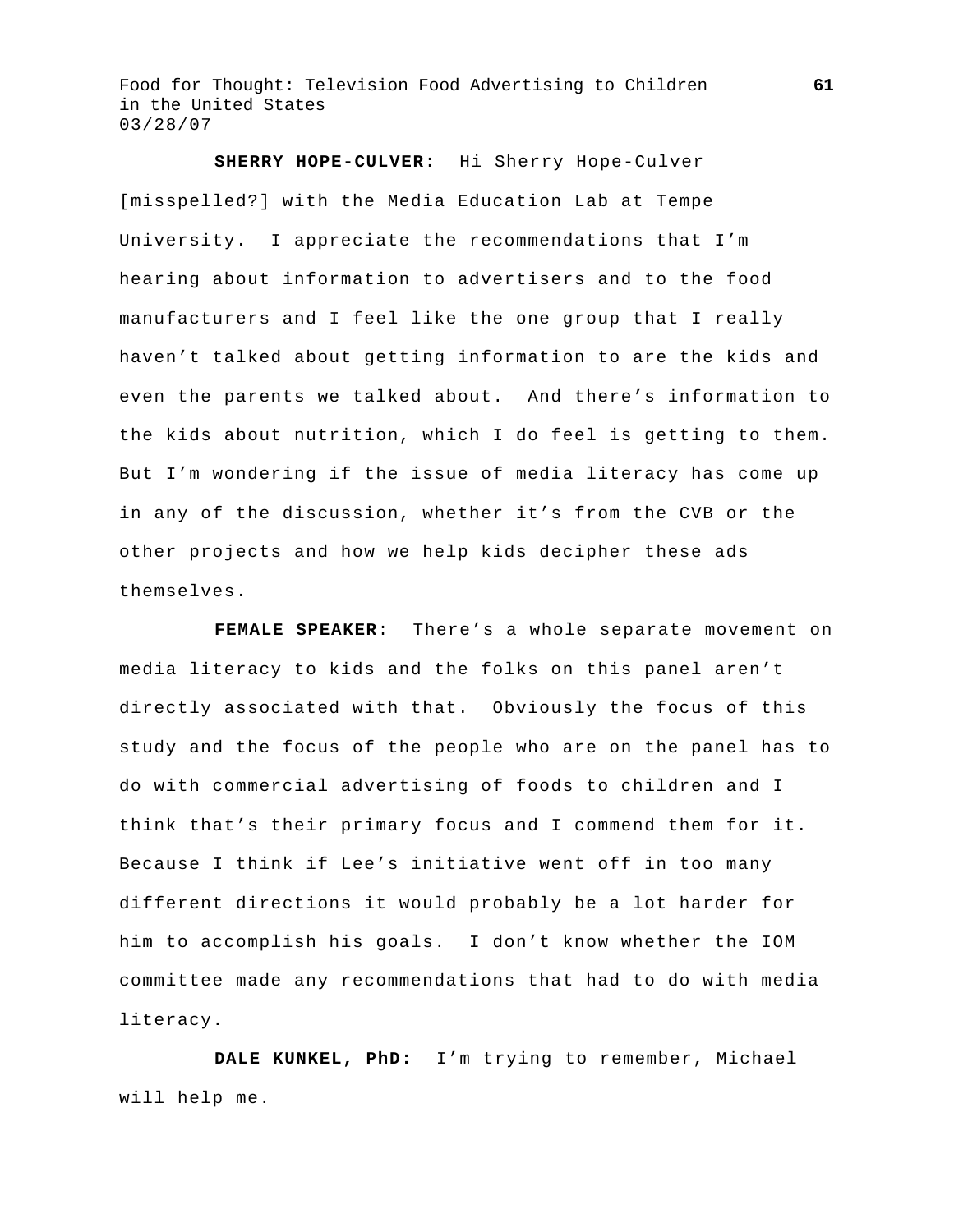**J MICHAEL MCGINNIS, MD, M.P.P:** There's no recommendation but it is discussed as an issue. You've looked at it independently.

 **DALE KUNKEL, PhD:** To speak directly to the question media literacy can be helpful in this context and it absolutely can not be a panacea. The reason why is there are different capabilities, intellectual cognitive capabilities across the age range of childhood. Children eight and below lack the cognitive ability to take into account complex motives and intentions no the part of the others and to use that to then make sense of messages that they're receiving, whether it's their parents or someone talking to them or watching television advertising. You can't accelerate a young child's ability to recognize and defend against commercial persuasion. So for that segment of the child population media literacy really offers little promise in terms of addressing these concerns. In contrast for older children, tweens, and adolescents who have more social experience and more refined cognitive capabilities then they could benefit substantially from examination of the ways in which advertisers try to manipulate them with lifestyle appeals and so forth. I think it can be helpful in this equation but I hesitate to put too many eggs in that basket.

**JACKIE JUDD:** I think we have time for two more questions.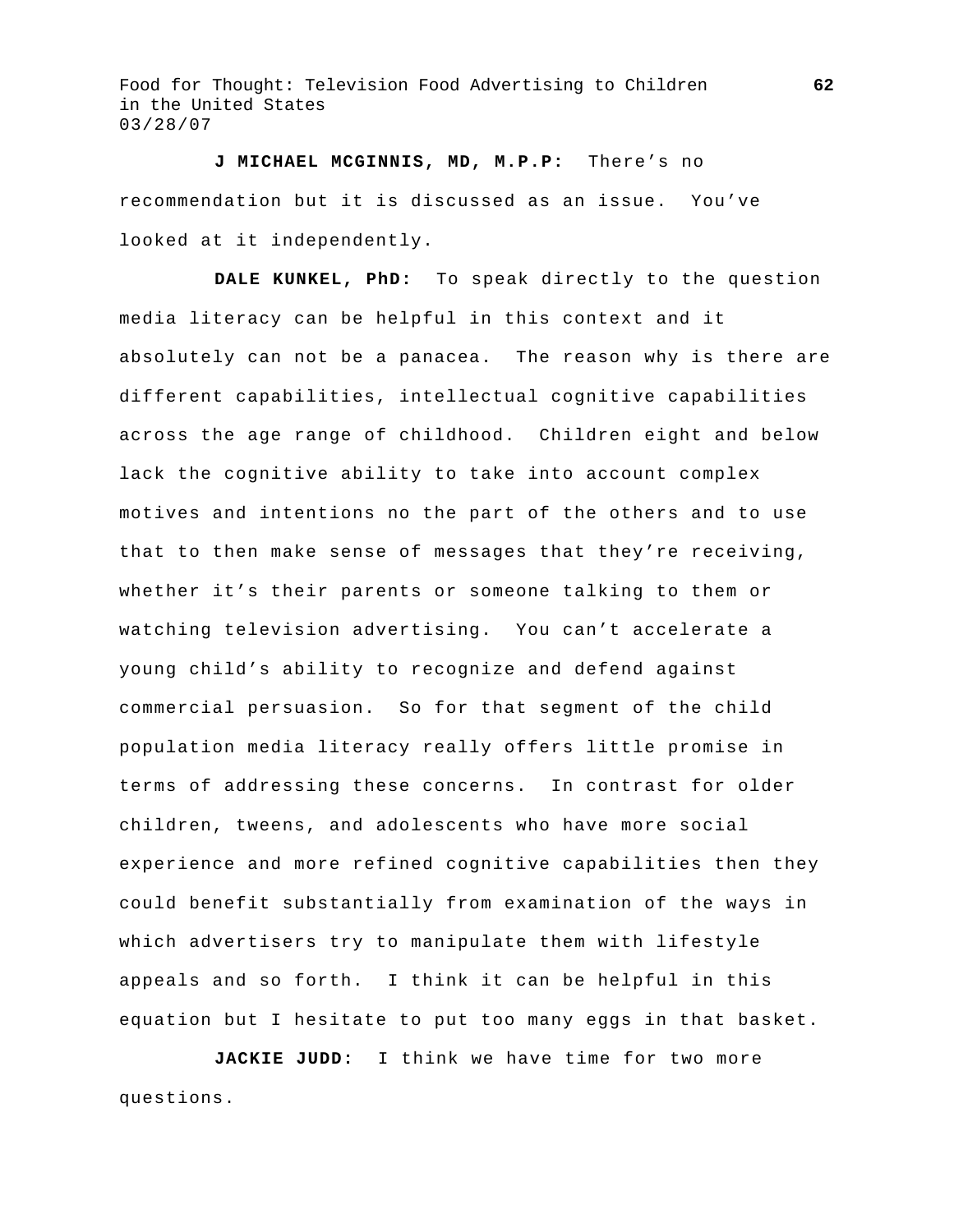**AMY ARO:** Hi, Amy Aro [misspelled?] National Cancer Institute. My question has to do with developing the healthier food product lines. Dale Kunkel actually wrote a very wonderful paper that came out this month in the *Journal of Nutrition Education Behavior* on developing a food rating system. I guess my question has to do with and it's directed towards Nancy, I know that Pepsi has their Smart Spot line and I know Kraft has their own line and each of the different food product line have their own emphasis of what they're trying to promote for healthier foods nutrient wise. I guess my question has to do with going back to the standardization issue and whether or not there are any plans to try and standardize this across different food companies?

**NANCY GREEN, PhD:** The answer is yes there are some efforts underway for that. We were talking earlier today, there's a lot of guidance out there and authoritative statements about dietary patterns and what a healthy diet should like. When you start talking about individual foods, there are less authoritative statements out there on that. It all gets into how does it fit into the diet? We use some standards coming out of FDA and IOM reports to come up with what we're using with PepsiCo. But right now there is an initiative of the Keystone Round Table that is looking at can industry and the number of officials are there from different, it's not just industry it's industry as well from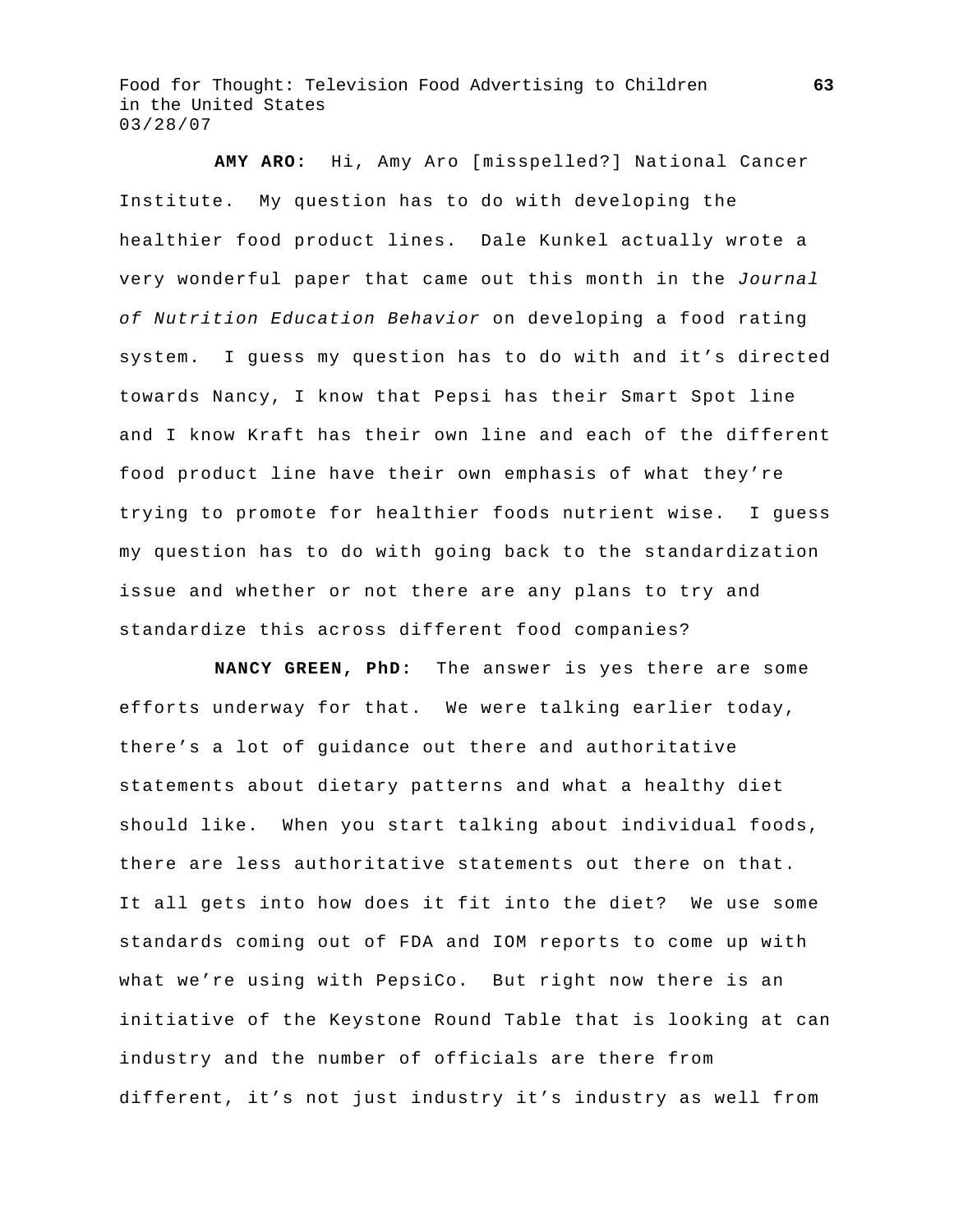some consumer groups, government organizations to really try to tackle this. I am a nutritionist by background and as any of you know if you get three nutritionists in the room you will have three different opinions. It will be a challenge for us to come together on this and it is looking at those authoritative statements to try to give us some guidance.

 **VICKY RIDEOUT, MA**: I just wanted to raise an issue with Lee before we come to a close here today and that has to do with getting a little more information about the 50 percent of all ads from your member companies will be either for healthier foods or promote healthier lifestyles. As I've been preparing for this event and talking with people I think the nervousness on the part of some consumer advocates and so on, well is everybody just—as Margo said—is everybody going to just skate out of that by just having a fast food ad in which the character is riding a bicycle? You said earlier that that's not going to be the case, that that wouldn't qualify. I wonder if you could just talk a little bit more about that because I think people are looking for more information on exactly what the standards are going to be.

**C. LEE PEELER, J.D.:** Again that's one of the things we're working through right now. But the one thing that's clear is simply showing riding a bike or skipping or running in your ad is not enough. There are some communications issues as people in the audience have already suggested. We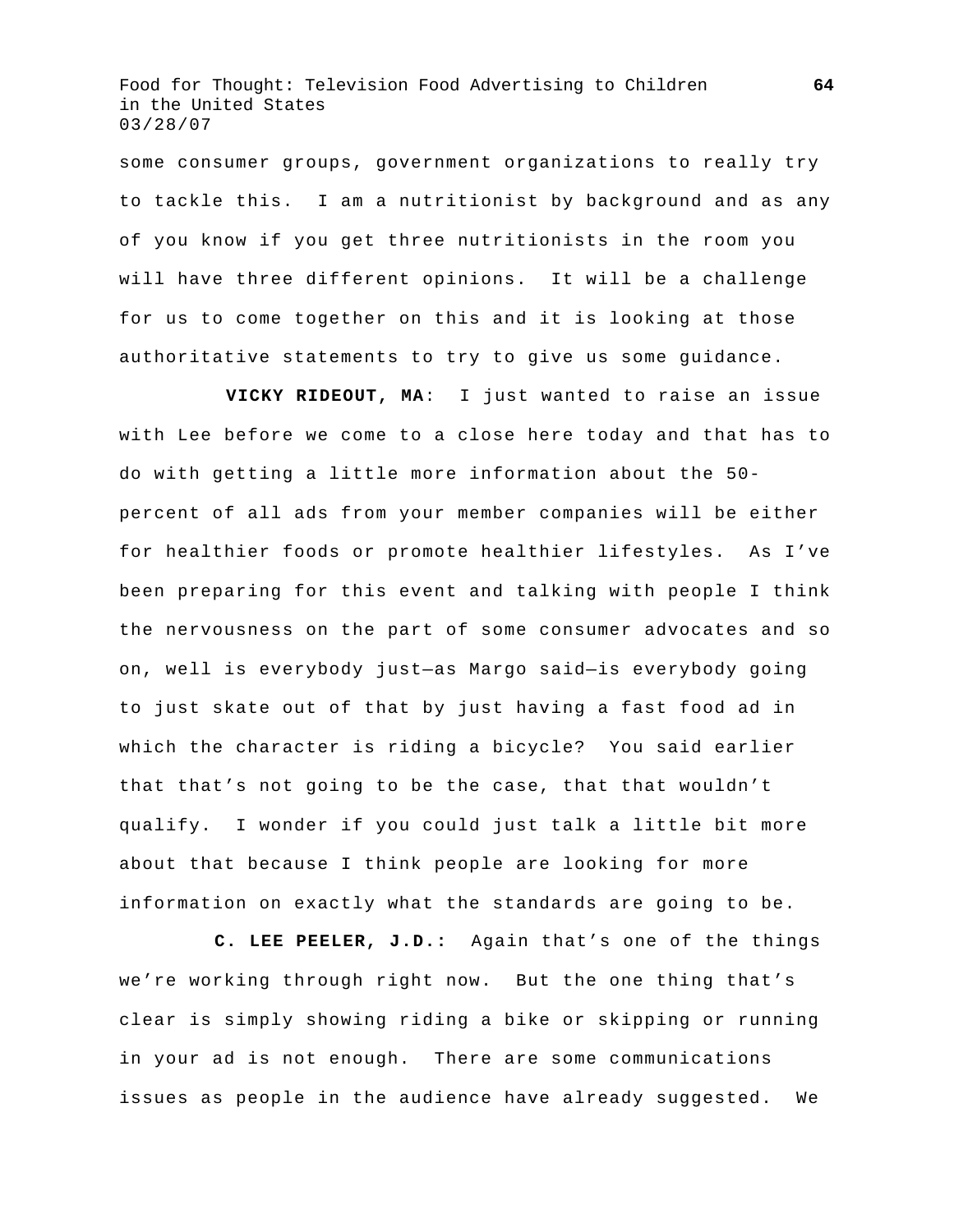will be very clear and very transparent about what the criteria are that we've approved when we publish the pledges. And that will give everybody an opportunity to comment on them.

**VICKY RIDEOUT, MA**: And as far as standards on when something is a healthier for you food, can you talk a little bit about some of the different ways the companies could meet that designation.

**C. LEE PEELER, J.D.:** Again there are a variety of ways, sort of similar to the issue that Nancy was just raising, the company's can meet that criteria. It's going to have to meet two tests. It has to be consistent with established government or scientific standards and the second thing is it's going to have to be something the company is going to be willing to stand behind when we make it public.

**JACKIE JUDD:** On this side.

**MAURICE LEBOCK**: I'm Maurice Lebock [misspelled?] special counsel to Shaping America's Health and initiative of the American Diabetes Association. I applaud the Kaiser Family Foundation for its report, especially addressing a subject that really has not been adequately addressed in the past. However we do now that with the IOM report, with the National Obesity Action Forum, there have been tons of reports, there are thousands of organizations now attempting to address obesity and weight management. One of the things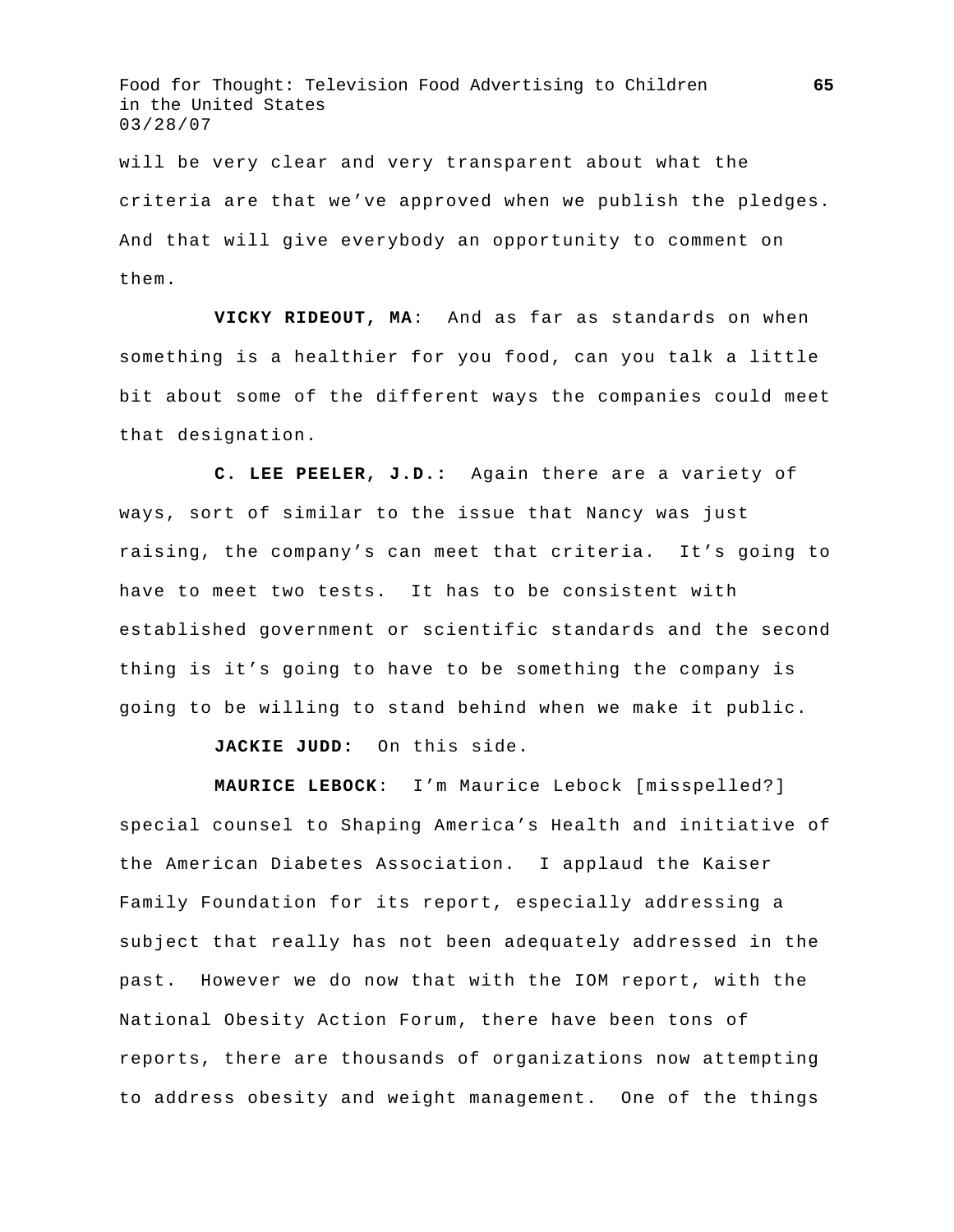that frustrate many of us and we continue to hear in every report that's published is a lack of leadership, lack of coordination related to these problems. Are there any plans a foot? Do you see any movement toward getting either the US Surgeon General or other entities to take the leadership in pulling these resources together?

**J MICHAEL MCGINNIS, MD, M.P.P:** One of our key recommendations in the IOM report reflected that sentiment. It's clearly important. We called for the Secretary of Health and Human Services to work with colleagues in USDA education, FTC, FCC, and report on the progress, in effect to use the data that are generated by this report and others to give a sense of the direction. We called for that report two years after the release of our IOM report and we're hopeful that something of that sort will emerge.

**JACKIE JUDD:** I think your question kind of leads us back to where we began with Senator Brownback, who pretty clearly said unless there is leadership, unless there's real significant action, there may well be regulation. I'll turn it over for a final word to Vicky.

**VICKY RIDEOUT, MA**: I basically just want to thank everybody for joining us here today. I want to say a special thank you to our panelists for participating in this and sharing what's going on with you guys now. We will accept the challenge to refine and update and continue our research